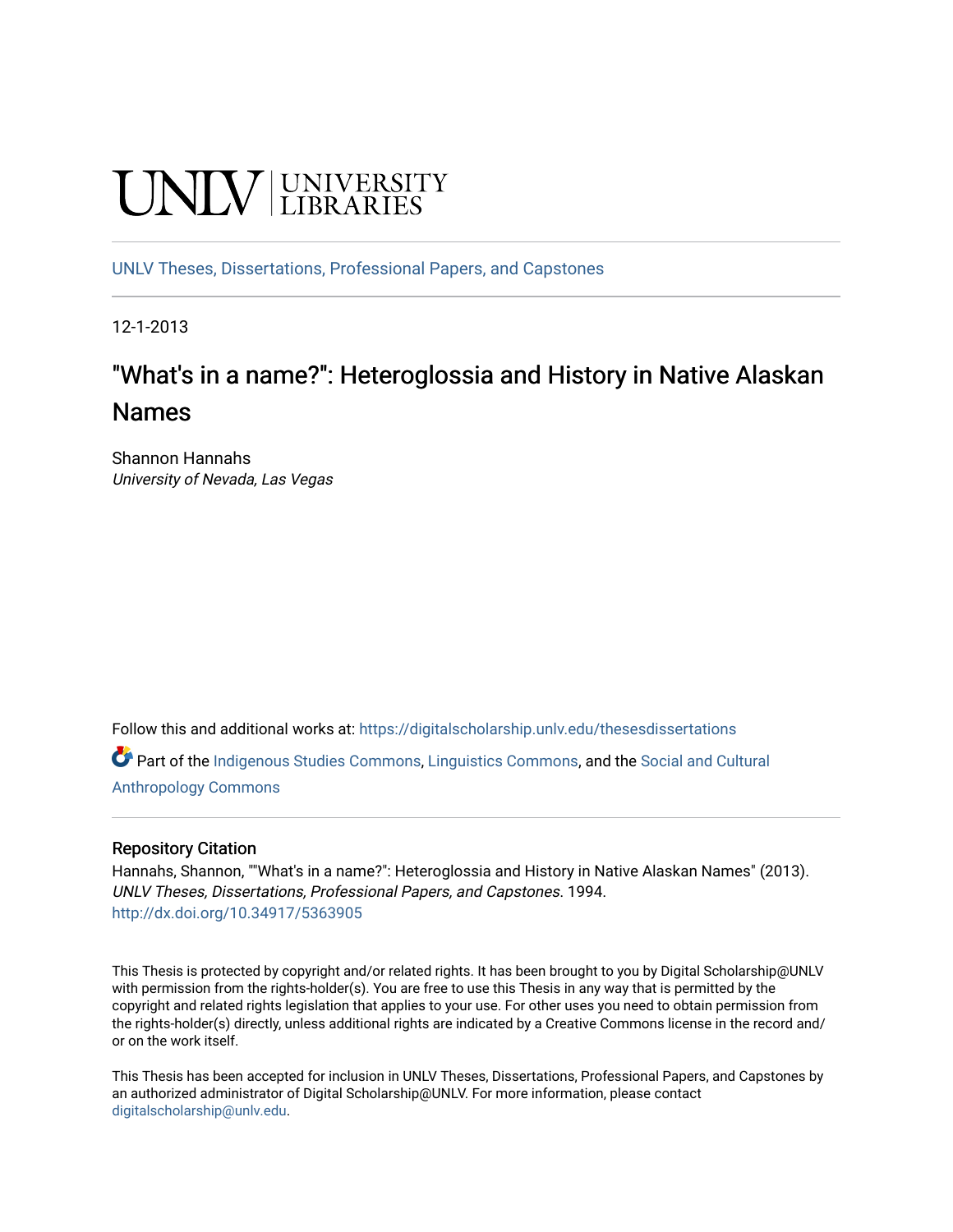## "WHAT'S IN A NAME?": HETEROGLOSSIA AND HISTORY

#### IN NATIVE ALASKAN NAMES

By

Shannon Louise Hannahs

Bachelor of Arts University of Florida 2008

A thesis submitted in partial fulfillment of the requirements for the

Master of Arts - Anthropology

Department of Anthropology College of Liberal Arts The Graduate College

University of Nevada, Las Vegas December 2013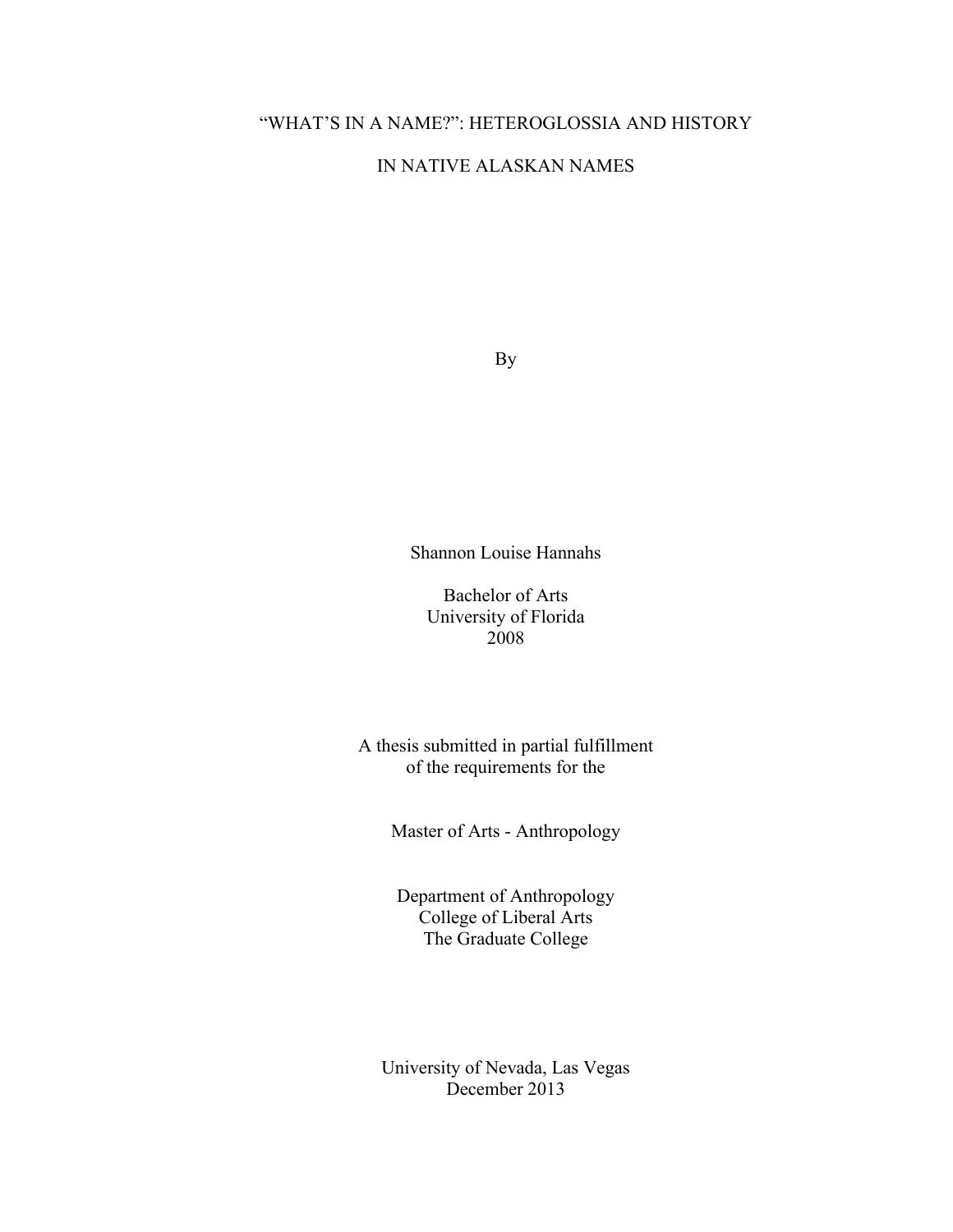

#### THE GRADUATE COLLEGE

We recommend the thesis prepared under our supervision by

#### **Shannon Louise Hannahs**

entitled

## **"What's in a Name?": Heteroglossia and History in Native Alaskan Names**

is approved in partial fulfillment of the requirements for the degree of

**Master of Arts - Anthropology Department of Anthropology**

Liam Frink, Ph.D., Committee Chair

Karen Harry, Ph.D., Committee Member

Jiemin Bao, Ph.D., Committee Member

Sheila Bock, Ph.D., Graduate College Representative

Kathryn Hausbeck Korgan, Ph.D., Interim Dean of the Graduate College

**December 2013**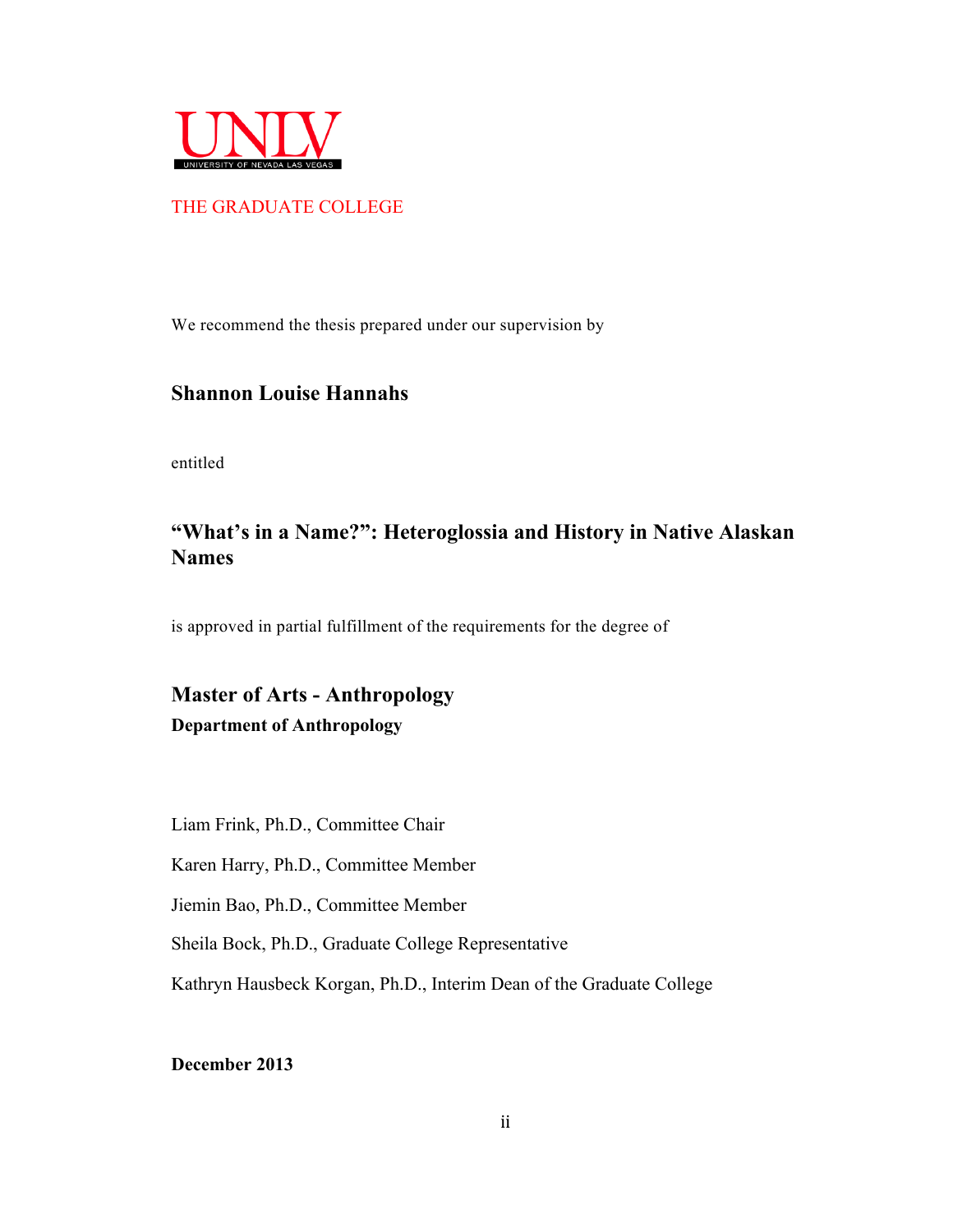#### ABSTRACT

This thesis examines Native Alaskan personal names and naming practices and how these names are being used to index cultural identity in Anchorage, Alaska. In order to do this, I follow Mikhail Bakhtin's theory of heteroglossia (1981), which states all words are populated with meaning from all of the contexts in which they have been used in the past. Native Alaskan personal names should be considered heteroglossic based on the Yup'ik/Cup'ik and Inupiaq beliefs that personal names are a type of soul that carries with it the characteristics of a person who uses it. When that person dies, the name-soul detaches from their body, taking with it the individual's personality characteristics to be passed on to the next person who will carry the name. Native Alaskan personal names are, therefore, imbued with the history of all their previous uses and contexts. Because my use of heteroglossia depends on the historical uses of names, the colonial history of the Native Alaskan groups must also be taken into consideration. In addition to illustrating how Native Alaskans use their personal names to index cultural identity, the results and discussion will also show how these names reflect different boundaries Native Alaskans face while living in an urban area: between life and death; between past and present; between young and old; and between native and non-native ways of life.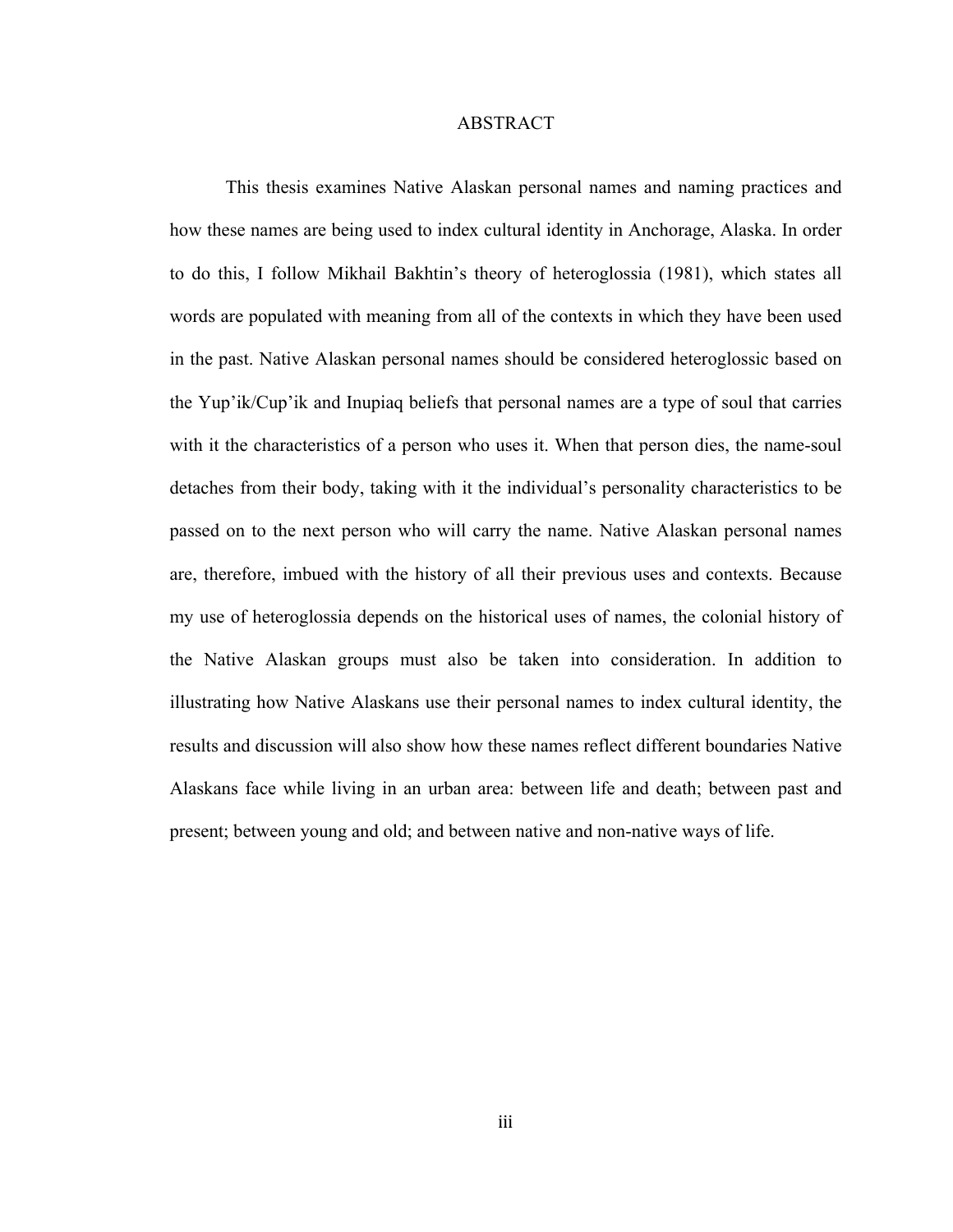#### ACKNOWLEDGMENTS

This thesis would not have been possible without the support from my committee members, family, and friends. First, I would like to express my thanks to Dr. Heidi Swank, who got me started and helped point me in the direction I wanted to go. I would also like to give my deepest gratitude to Dr. Liam Frink, who helped push me the rest of the way. Thank you so much for your time and for giving me the advice and encouragement I needed to finish this. I also want to thank the other members of my committee, Dr. Jiemin Bao, Dr. Karen Harry, and Dr. Sheila Bock, for their guidance and input.

I would also like to thank my parents, Scott and Teresa Hannahs, for their love and support. Most of the time it was their unending confidence that I could finish this that helped get me through the challenges of the last couple years. Thank you so much for always believing in me and pushing me to do my best. I also want to thank my brother, Forrest Hannahs, for his encouragement and support. Our conversations about pursuing an engineering major always made me appreciate my love of anthropology so much more.

Finally, a special thank you goes to all of my participants, without whom none of this would have been possible. Thank you for your time and patience. It was a pleasure getting to know all of you. Your work at the Heritage Center inspires me, and I wish you all the best.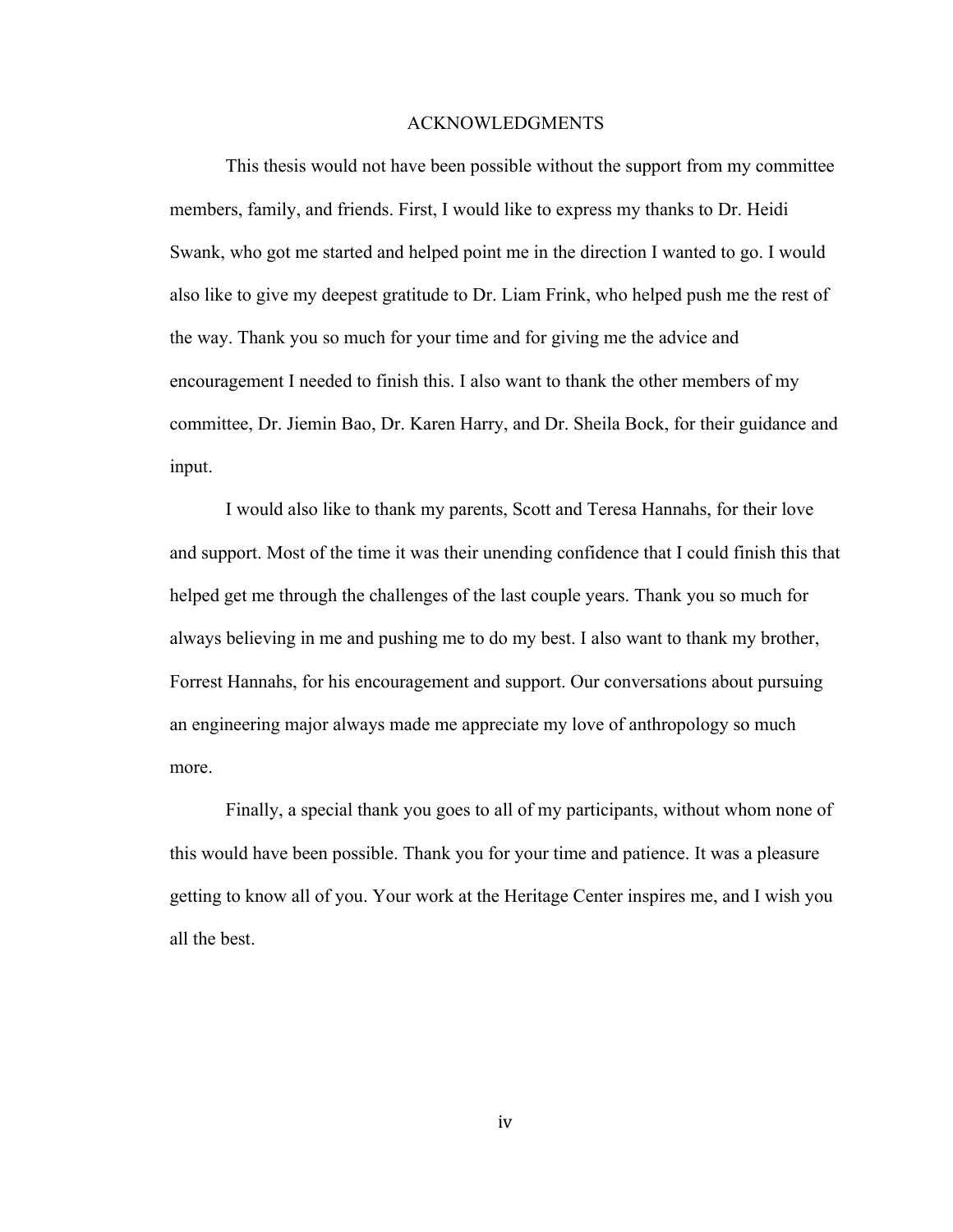## LIST OF CONTENTS

| CHAPTER 3 THE CULTURAL HISTORY OF NATIVE ALASKANS17 |  |
|-----------------------------------------------------|--|
|                                                     |  |
|                                                     |  |
|                                                     |  |
|                                                     |  |
|                                                     |  |
|                                                     |  |
|                                                     |  |
|                                                     |  |
|                                                     |  |
|                                                     |  |
|                                                     |  |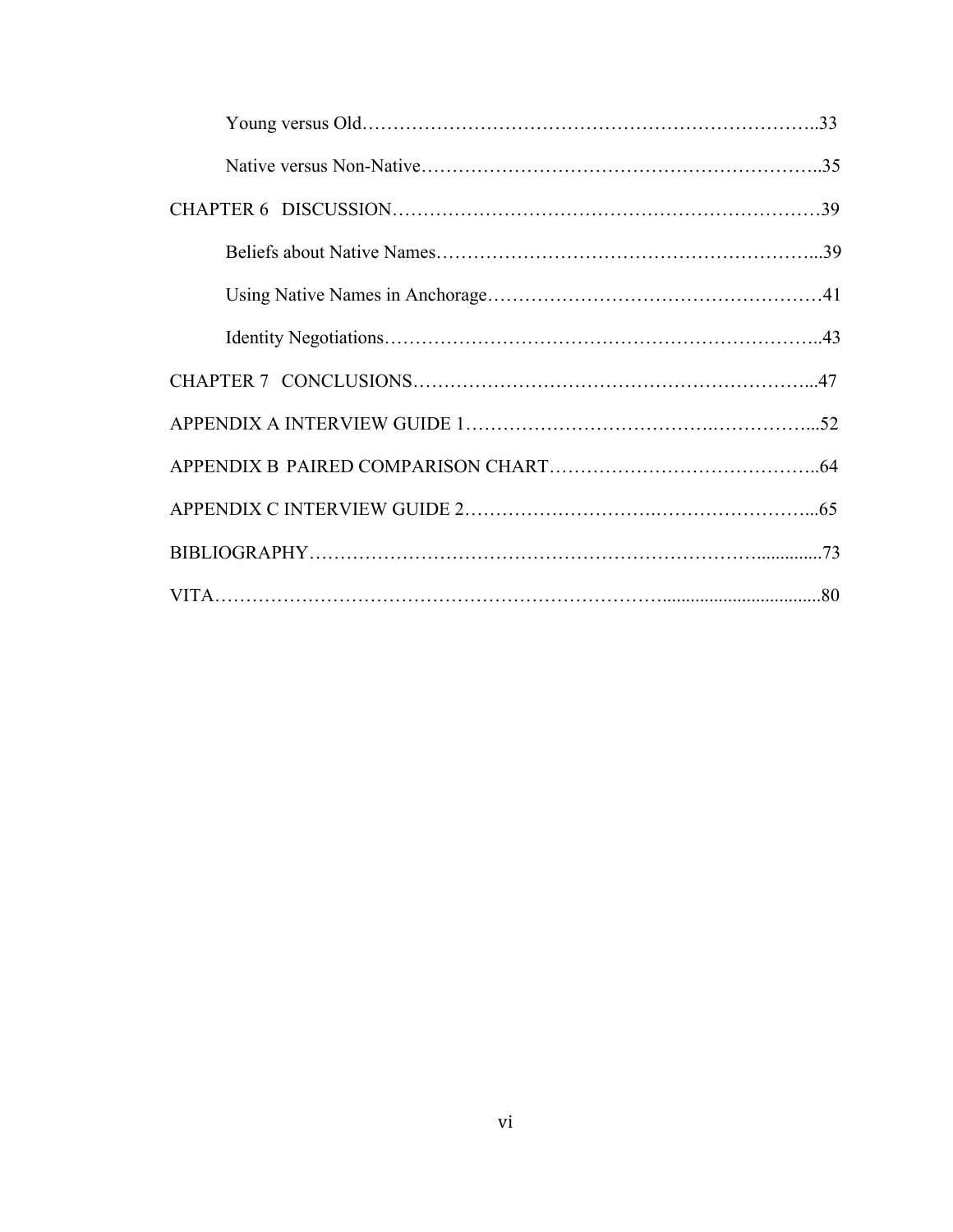#### Chapter 1: Introduction

"Hi, my name is Shannon."

"I'm female. I'm American. I'm a graduate student. I'm a daughter, a sister, a granddaughter, and a niece."

All of the above are ways in which I can choose to identify myself. But when I am meeting someone for the first time, the first thing I say to them is my name: "Hi, I'm Shannon," not "Hi, I'm female."

Personal names are just one of the many ways people identify themselves. As I outlined above, there are a variety of other ways people can identify themselves, some of which include (but are not limited to) gender, age, nationality, kinship, religion, race, region, economic and social status. However, we often begin verbal introductions with names (Erwin, 1993): "Hi, I'm Mary," or "Hello, I'm Mr. Wells." We do not start off an introduction with "Hi, I'm American," or "Hello, I'm female," even when we do identify with those labels. Names come first. In fact, names, both given names and surnames, may be among the first information we receive about people before even meeting them (Erwin, 1993), before we know anything about a person's gender, race, nationality, or religion. Names are ubiquitous, and they are essentially a formulaic part of the speech event that is an introduction between interlocutors (Johnstone, 1991). This simple fact gives the study of names (henceforth referred to as onomastics) a multitude of implications across a variety of disciplines, such as anthropology, linguistics, psychology, and philosophy.

Early studies in names focused on the psychological, such as which names were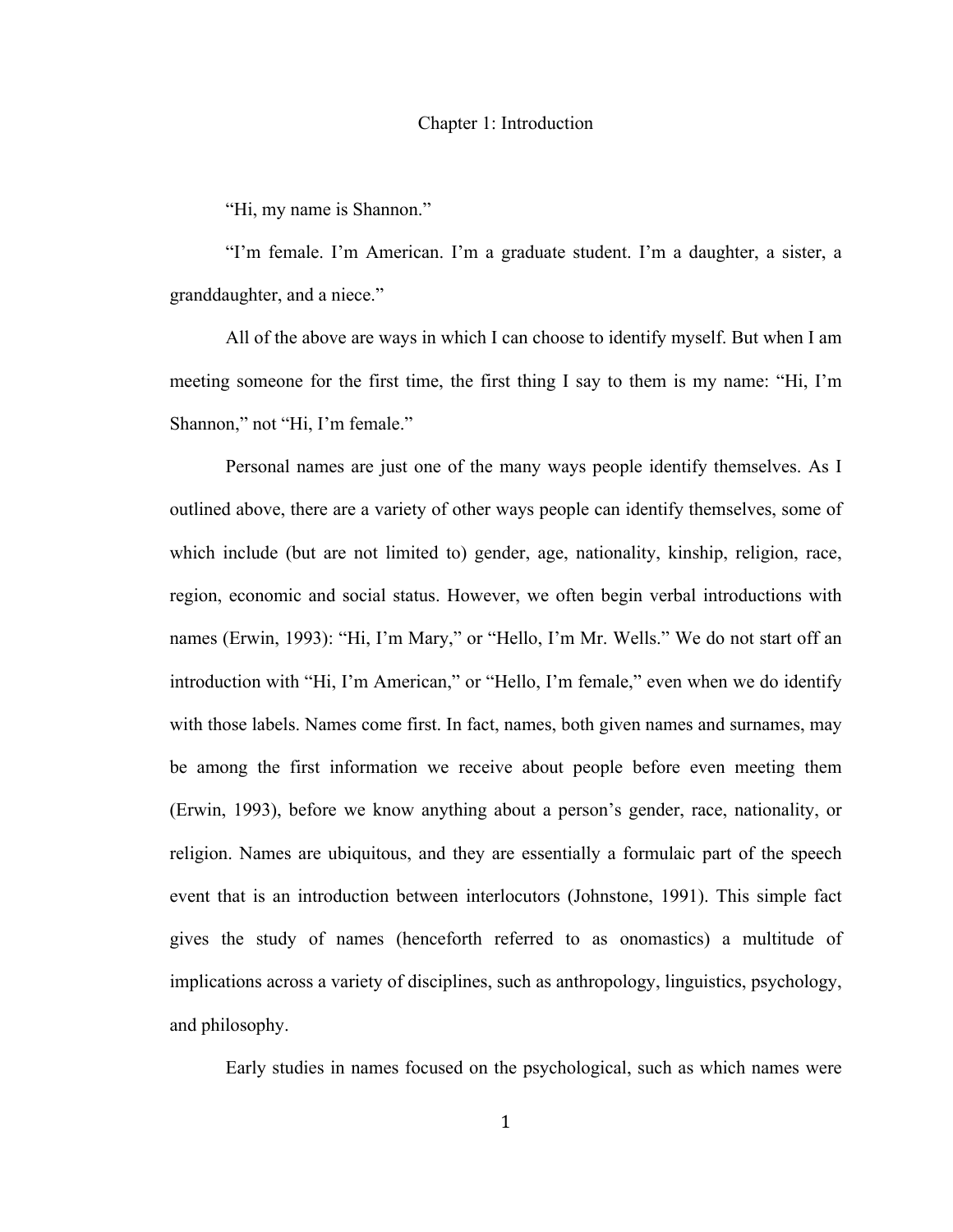favored over others (Allen, Brown, Dickinson, & Pratt, 1941) and their impact on self esteem (Boshier, 1968). Saul Kripke, a philosopher, argued that proper names are rigid designators because they pick out one and only one object based upon an original "baptismal event" that fixes the object (in the case of personal names, a person) as the referent of the name. This "baptismal event" simply refers to how an individual received their name, either through a ceremony during which a name is bestowed upon an individual or simply naming a child right after birth, as is the custom in many societies.

Names and naming practices also have cultural implications. The actual act of naming inserts an individual into a social matrix (Layne, 2006; vom Bruck & Bodenhorn, 2006). Pierre Bourdieu mentioned something similar in *Language and Symbolic Power* when he made the claim that names are a means of expressing cultural identity and establishing personhood (Bourdieu, 1991). According to Bourdieu, the baptism, the actual "imposition of a name," institutes an individual's identity and informs the individual "what he is and how he should conduct himself" (1991: 120). These ideas argue that the act of naming an individual is what begins the social construction of personhood within a social matrix; as Layne puts it, names turn newborns into "somebodies" (2006: 34).

#### Problem Statement

This thesis focuses on the names and naming practices of two indigenous groups in Alaska, the Yup'ik/Cup'ik<sup>1</sup> and the Inupiag. More specifically, this thesis will look at

 $1$  The only significant difference between these two groups is a dialectal variation of the language.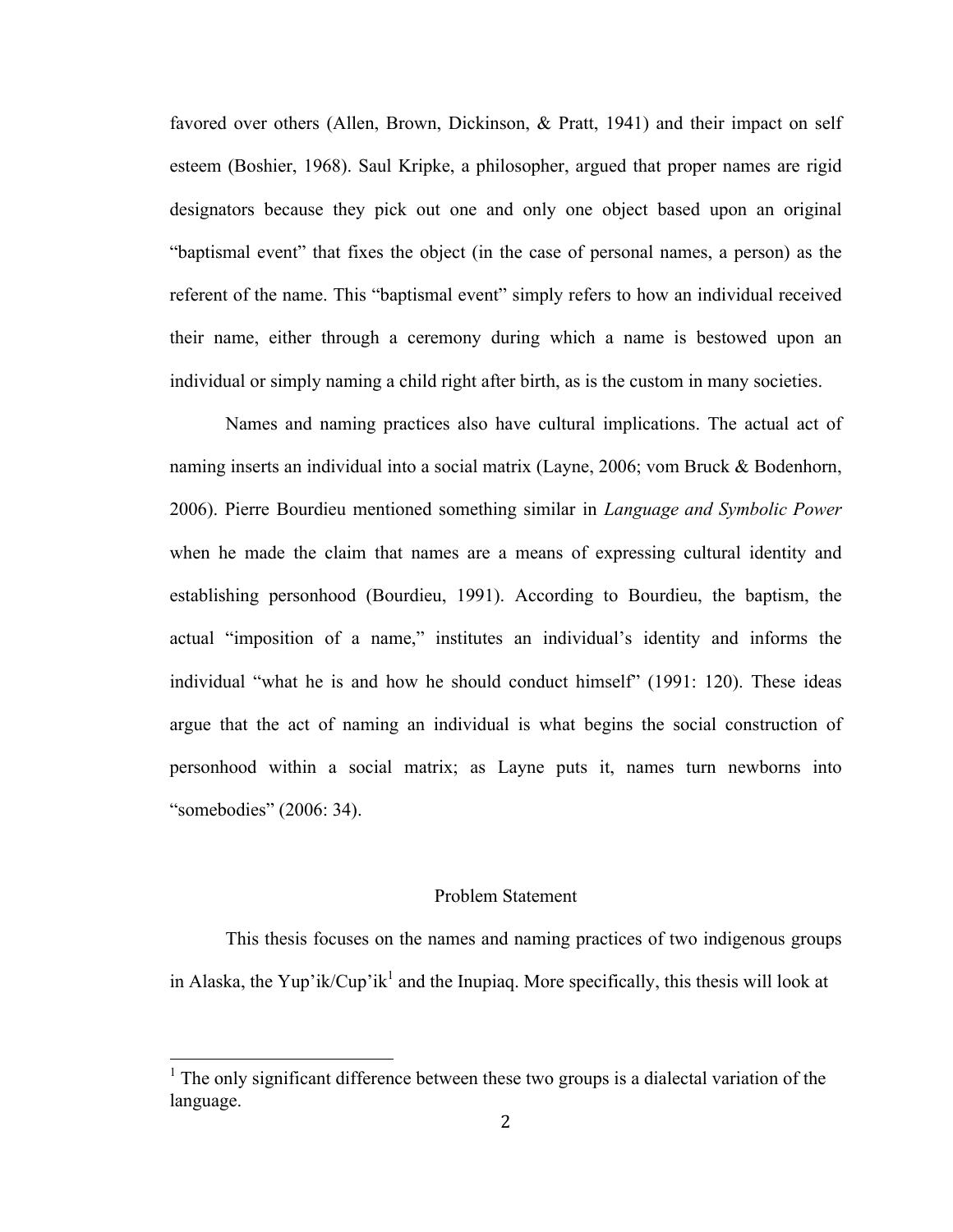the ways in which Native Alaskans<sup>2</sup> use their names to index<sup>3</sup> cultural identity and history while living in Anchorage, Alaska. Names, by their very nature, are indexical. They are referentially indexical by "pointing to" a specific person in the world. When I say the name "Barack Obama," that name directly refers to the current president of the United States. Names can also be non-referential in that they can "point to" ideas we have about them. For example, we can have presuppositions based on how a name sounds. This is especially true when talking about gender and names. For example, when we hear the name "Michael," we probably automatically assume Michael is a man. But when we hear the name "Alex," we could guess that Alex is either male or female; "Alex" could be a shortened version of either "Alexander" or "Alexandra." "Alex" is therefore a gender neutral name, whereas "Alexander" and "Alexandra" are both gendered as masculine and feminine, respectively.

The idea that names can be gender neutral contributes to the idea that names can also be used as a vehicle for crossing boundaries and categories. For example, androgynous names have become more common in recent years, especially when discussing giving a masculine name to a female child (Lieberson, 2000). Native Alaskan names are all gender neutral, and it is a common practice to give a newborn a name previously used by a member of the opposite gender. We will see some examples of this in Chapter 5.

 

<sup>2</sup> Throughout this thesis, 'Native Alaskan' is used to refer to Yup'ik/Cup'ik and Inupiaq groups, as well as their respective names and naming practices.

<sup>3</sup> I use Anderson's (2008) definitions of referential and non-referential indexicality. Referential indexicality is the idea that specific linguistic phenomena (such as names) can directly refer to something in the world (here, current and previous owners of the name), whereas non-referential indexicality references a value that is associated with the word (such as cultural identity and history).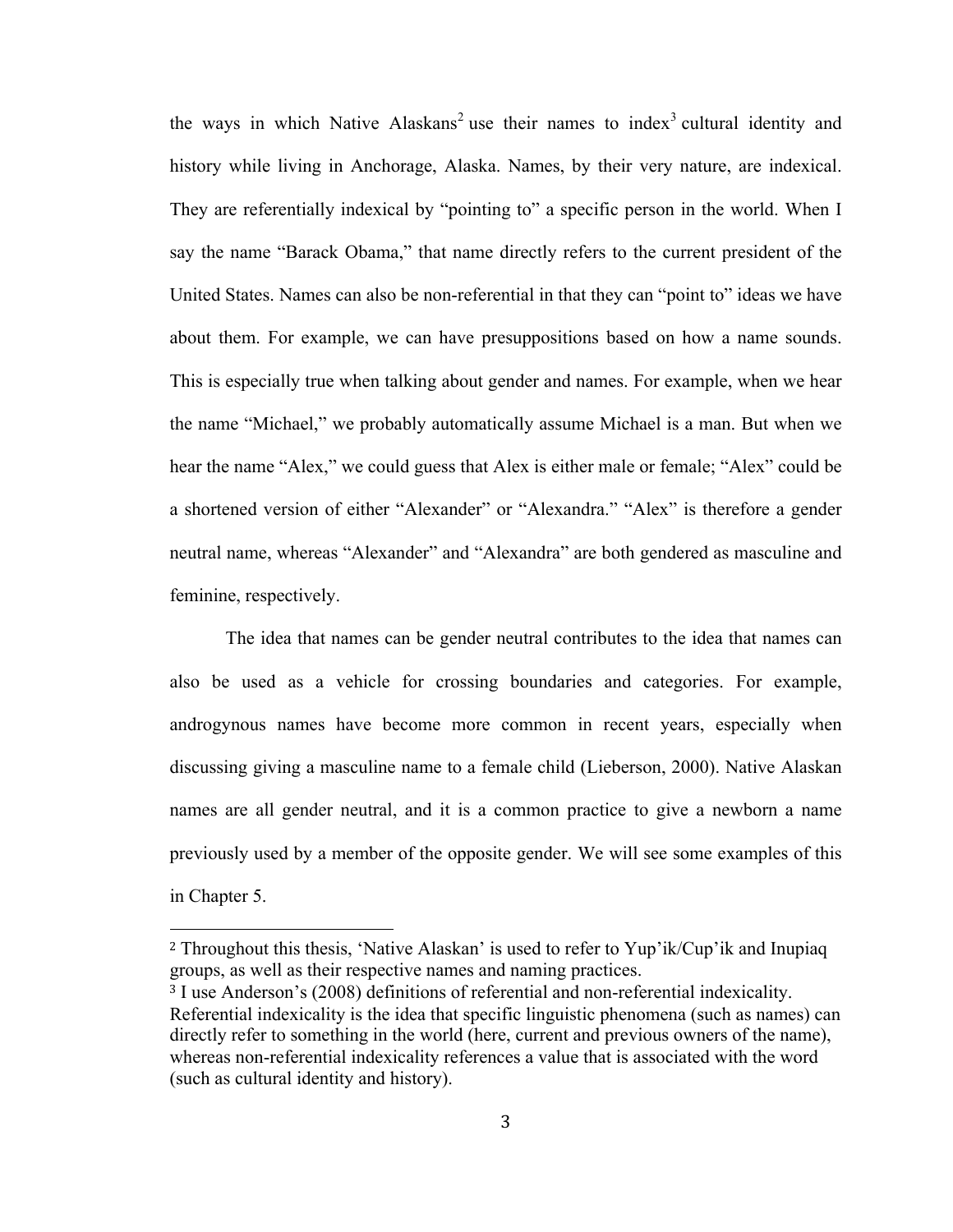Native Alaskan names can cross other types of boundaries as well. Because names carry with them the characteristics of all their previous owners (more detail on this phenomenon in Chapter 2), Ann Fienup-Riordan (1983) claims that Native Alaskan names represent a collapsing of generations, in which the dead never truly die but continue to live in the present generation through the use of their name. Here, the boundaries being crossed are the boundary between life and death, as well as the boundary between the past and present. These boundaries will be discussed in greater detail in Chapters 5 and 6.

I ground my analysis of Native Alaskan names in Mikhail Bakhtin's theory of heteroglossia (1981) based on idea that Native Alaskan names are intergenerational (Fienup-Riordan, 1983; Heinrich, 1969; Krupik & Vakhtin, 1997; Nuttall, 1994; Schweitzer, 1997; Turner, 1994; Williamson, 1985). According to Bakhtin, all words are imbued with context in the present based on how they have been used in the past. I will argue that Native Alaskan names can be considered heteroglossic based not only on the fact that they are intergenerational (they have been used by previous owners and carry traits of that owner with them when given to a newborn), but also because how Native Alaskans are using names in the present is a reflection on how names were used (or not used) in the past during colonization. Missionaries often renamed Native Alaskans with Christian names. That part of their cultural history has dictated how Native Alaskan names have been used (or not used) in the past, and may be part of how and why native names are being used in a cultural reclamation in the present.

The use (or non-use) of Native Alaskan names by Native Alaskans living in Anchorage, Alaska has implications for cultural identity and history. Using a native name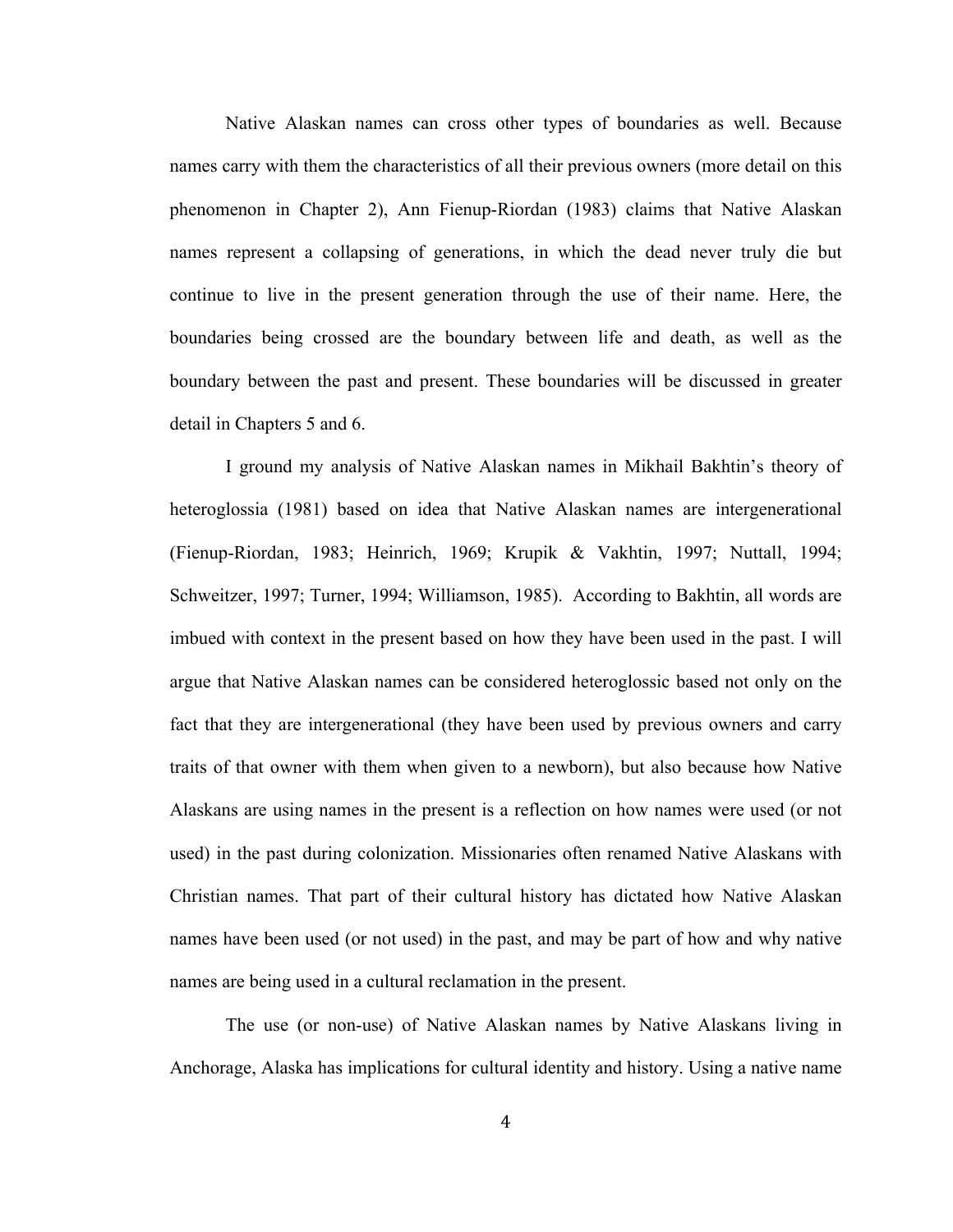in an urban area such as Anchorage may serve to index a Native Alaskan cultural identity, a reclamation of culture based on their cultural history, which includes renaming at the hands of missionaries during colonization (Jolles, 1989). On the other hand, choosing to use an English name instead may be indicative of assimilation. Based on these ideas, I will address three issues regarding Native Alaskan names and use Bakhtin's theory of heteroglossia as a framework for approaching these questions. The first question concerns the general beliefs Native Alaskans living in Anchorage, Alaska have regarding their native names and naming practices. Second, I will attempt to uncover how Native Alaskans are using (or not using) their native names in an urban area like Anchorage as part of an identity formation/negotiation process. And finally, I will outline whether or not the same general beliefs regarding Native Alaskan names and naming practices still hold in an urban area (compared to in the villages), and discuss the implications of that.

#### Summary of Thesis Content

Following this introduction, Chapter 2 will provide an introduction to onomastics and the studies of Native Alaskan names, as well as provide more information regarding Bakhtin's theory of heteroglossia. Chapter 3 will provide more background on the cultural history of Native Alaskans in Alaska, including their interactions with missionaries in the late  $19<sup>th</sup>$  and early  $20<sup>th</sup>$  centuries. Chapter 4 will outline the methodology behind my research, as well as provide a brief introduction to each of my six participants. Chapter 5 will include an analysis of my findings using quotes and vignettes based on the in-depth interviews and participant observation I conducted during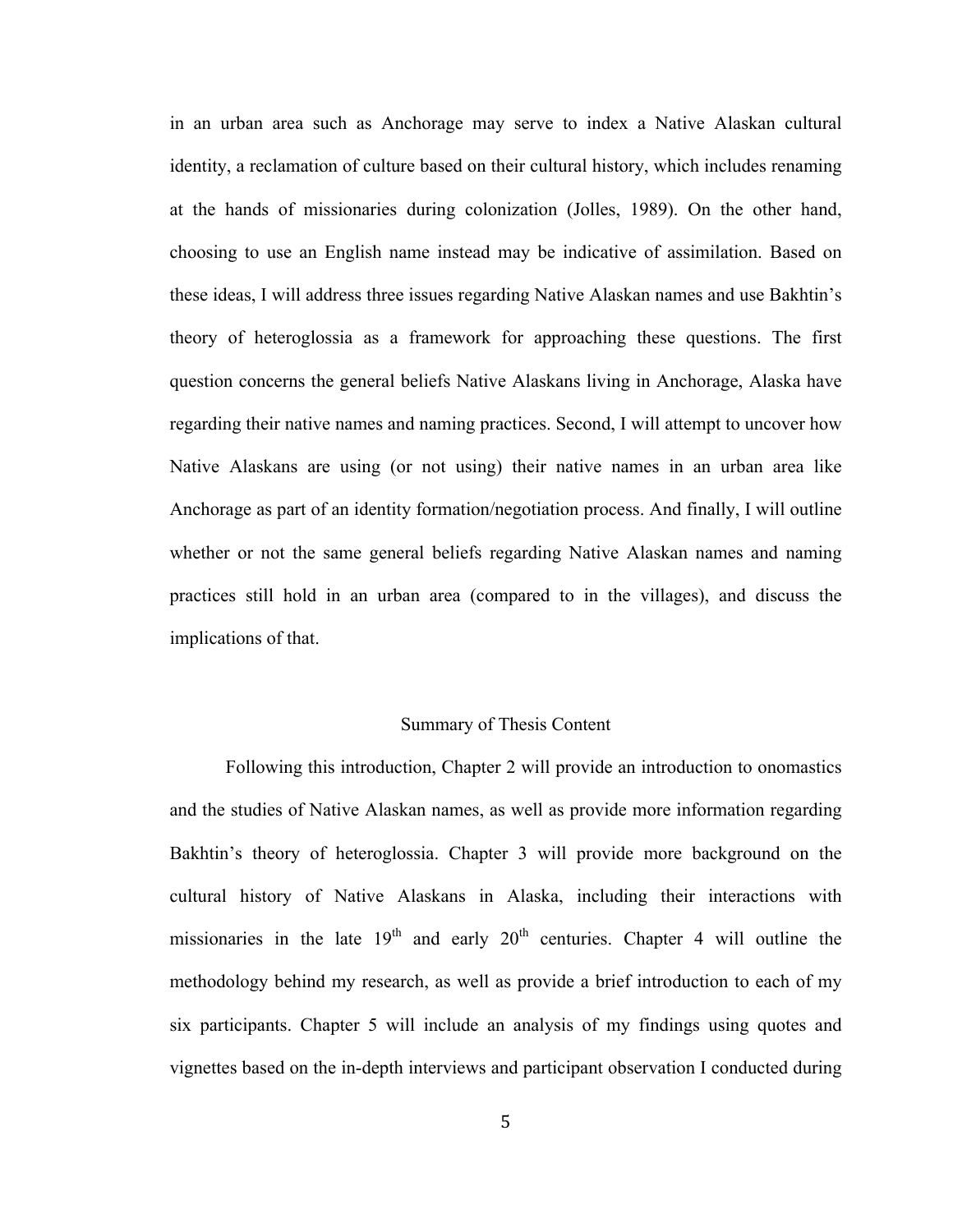the summers of 2011 and 2012. Chapter 6 will discuss the conclusions of the research. Chapter 7 will conclude the paper with a discussion on the implications of this research and provide potential avenues for future research on the topic of Native Alaskan names. Finally, the interview guides, and paired comparison charts I used during the study will be included in the appendices.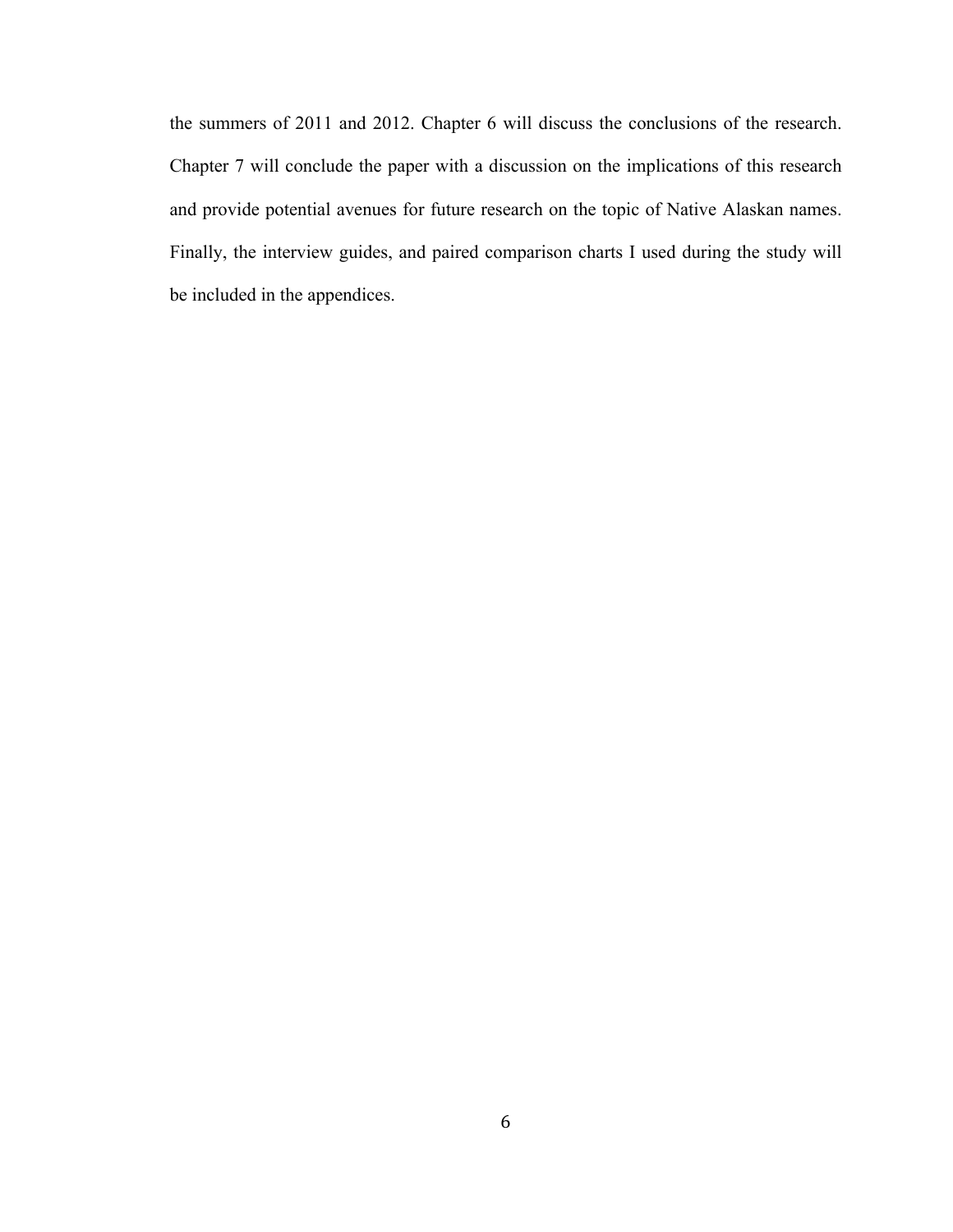#### Chapter 2: Literature Review

This chapter provides a brief overview of the academic literature I followed throughout the course of my research. Since my research focuses on Native Alaskans, I will first outline the presence of Native Alaskans in the literature. This will be followed by the literature on onomastics and naming practices, with a focus on how names can be used to reflect historical events within a culture. More information will also be provided on Native Alaskan names and naming practices. The chapter will conclude with an indepth summary of Bakhtin's theory of heteroglossia, which is the foundation of my analysis.

#### Native Alaskans in the Literature

Recent studies of Native Alaskans have mostly looked at them in one of two ways: either in terms of health or in terms of education. Those that have focused on health have looked at factors ranging from diet (Bersamin, Luick, Ruppert, Stern, & Zidenberg-Cherr, 2006; Goropashnaya et al., 2009; Murphy et al., 1995) and diabetes (Acton et al., 2002) to substance abuse (Angstman et al., 2007; Benowitz et al., 2012; Hawkins, Cummins, & Marlatt, 2004) and suicide behaviors (Wexler & Goodwin, 2006; Wexler, Hill, Bertone-Johnson, & Fenaughty, 2008). The most prevalent theme in education studies on Native Alaskans is the educational aspirations among youth and the "aspiration-achievement gap" (Kao  $\&$  Tienda, 1998) that appears to be a widespread phenomenon among Native Alaskan youth. This gap deals with an apparent trend that Native Alaskan youth appear to have high educational aspirations that are never fulfilled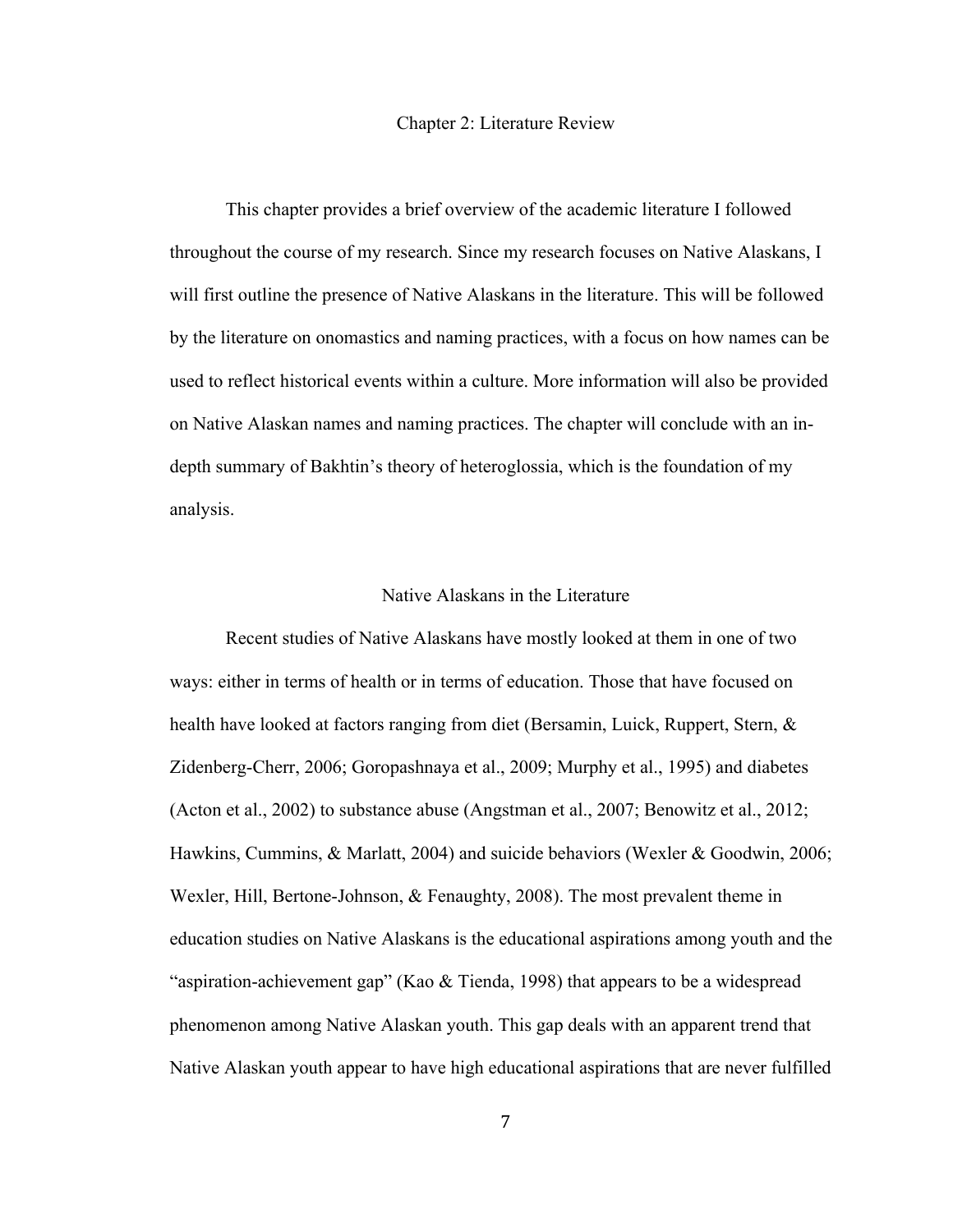(McDiarmid & Kleinfeld, 1981; Seyfrit & Hamilton, 1993, 1997; Seyfrit, Hamilton, Duncan, & Grimes, 1998).

While recent studies on Native Alaskans are not necessarily lacking, most tend to overlook language. Additionally, those that do consider language only do so within studies on education where it is used as a variable for measuring educational competence (Seyfrit, et al., 1998) or discussed as a reason for building village schools in order to teach native language and culture (Marlow & Siekmann, 2013; Seyfrit & Hamilton, 1997). Sometimes, language was only briefly mentioned, if at all (McDiarmid  $\&$ Kleinfeld, 1981; Seyfrit & Hamilton, 1993). Because of the lack of recent studies done on Native Alaskans and language (particularly regarding names and naming practices), this thesis will help fill a gap in the literature by looking specifically at they ways in which Native Alaskans are using (or not using) a distinct piece of language, particularly Native Alaskan names, as a means of identity negotiation. This research also looks at how Native Alaskan names are used in a particular cultural context, specifically the Alaska Native Heritage Center in Anchorage, which differs from the ways in which Native Alaskans and Native Alaskan names have been previously studied.

#### **Onomastics**

Onomastics, or the study of names, is a popular field of study across many disciplines, including anthropology. Clifford Geertz (1973) and Claude Levi-Strauss (1962), for example, looked at how naming practices reflected social organization, personal identity and cultural beliefs (Moore, 2007). More recent studies on naming practices cross-culturally have also focused on naming as a social practice that reflects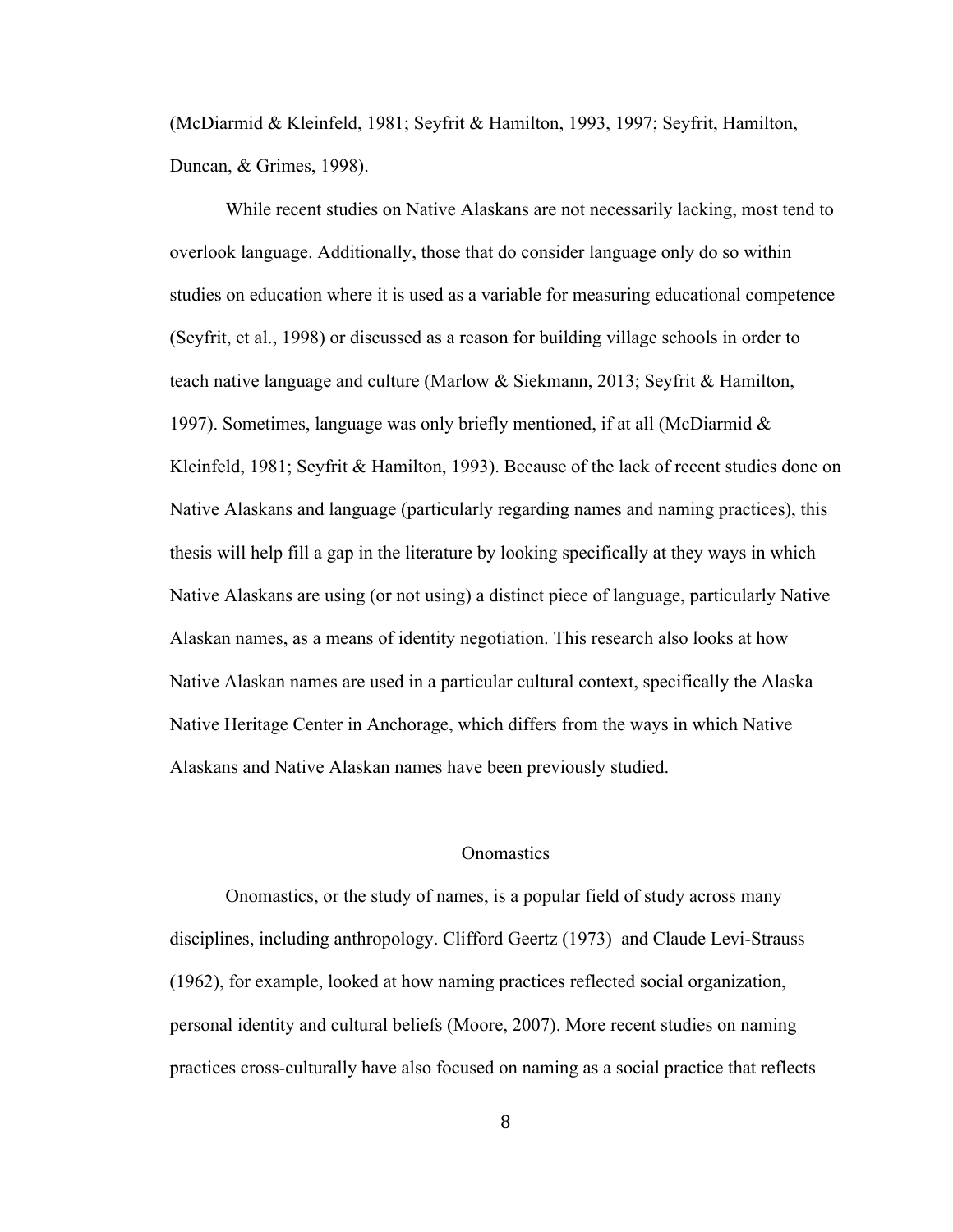social and political systems (Bailey & Lie, 2013; Chelliar, 2005; Hvoslef, 2001; Jayaraman, 2005; Moore, 2007; Rymes, 1996), cultural beliefs (Doyle, 2008; Edwards & Caballero, 2008; Finch, 2008; Fleming, 2011; Schottman, 2000; Zheng & Macdonald, 2010), and historical events (Arno, 1994; Gebre, 2010; Hvoslef, 2001). Expressing and maintaining a cultural identity is a prominent theme in these studies on personal names. Anthropological linguists have looked at naming practices as well, focusing more on the linguistic elements such as the phonological (Hough, 2000), as well as morphological and syntactic (Onukawa, 1999). Since this thesis argues that Native Alaskan names should be considered heteroglossic, I draw heavily on the works of Arno (1994), Gebre (2010), and Hvoslef (2001) based on their ideas that personal names can reflect historical events within a culture.

It is important to note, as Jayaraman does, that "naming customs are not static, but respond to changes in the social, cultural, and political life of the nation" (2005: 489). Naming customs can also be influenced by the historical events of a nation. I argue that because names can have ties to the past and historical events they can be considered heteroglossic. Because of the cultural history of Native Alaskan groups, which I will cover more in depth in the next chapter, this makes studies on the impact of historical processes on naming the most relevant for the purposes of this thesis.

Yntiso Gebre's (2010) work among the Aari of Ethiopia is an example of historical events impacting naming practices among a group. Gebre discusses historical events (the cultural contact with the Gama, a group of migrants from central and northern Ethiopia) and how the contact and subsequent domination of the Aari led to changes in the Aari's naming system. In order to understand the changes that occurred (names went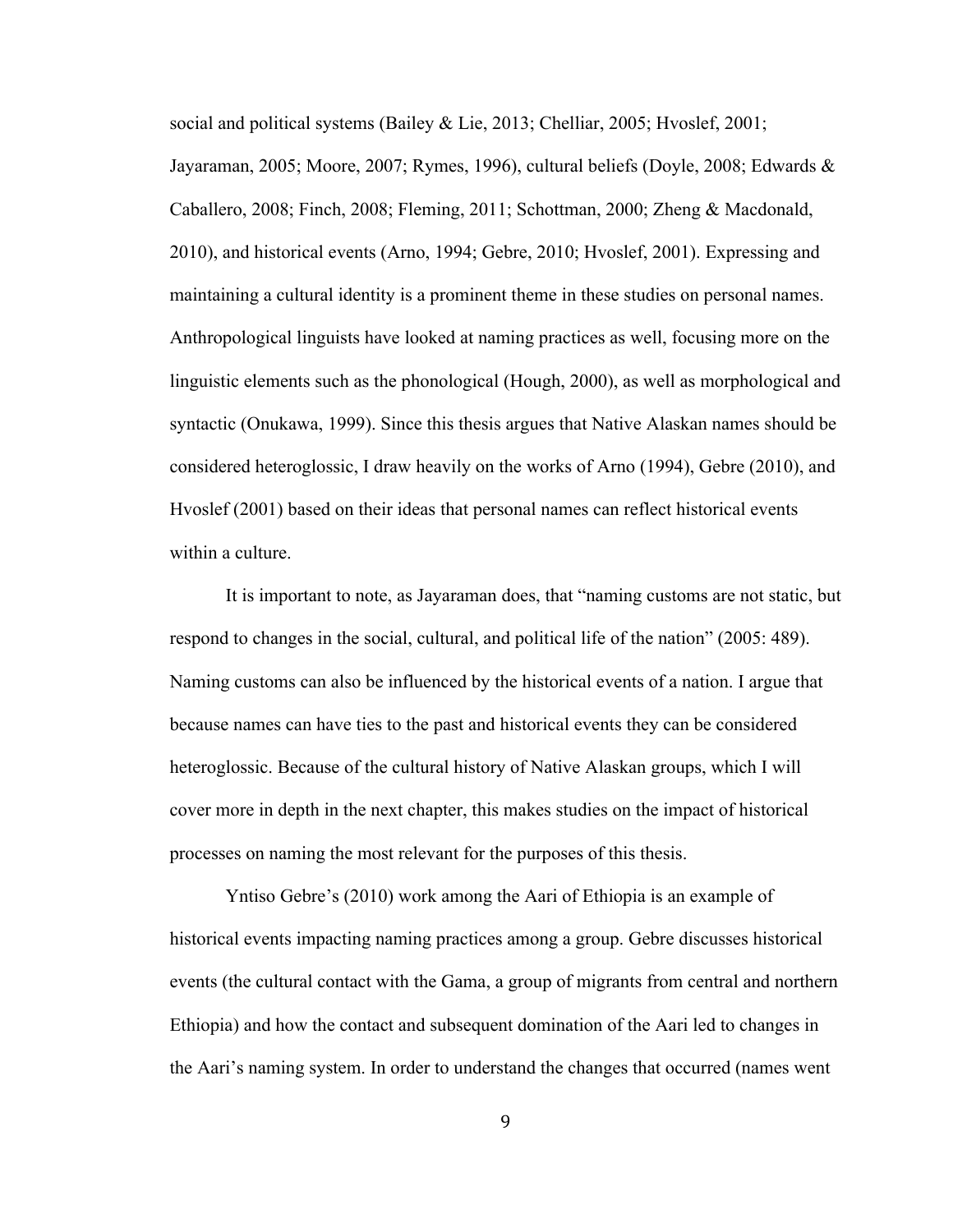from expressing the Aari history and environment to characterizing the struggle against the dominant Gama), one needs to grasp the history behind the contact between the two groups and the hegemonic power structure that resulted, a theme that will become important in my analysis of Native Alaskan names based on the colonial history of the group.

Personal names among the Lauans of Fiji are considered to be narratives and linked to history (Arno, 1994). As a type of narrative, names not only reference an individual but also interact with the history of the community and reflect community events and relationships (1994: 32). Arno points out that the narratives embedded in personal names refer to the person one is named after. For example, Arno notes that one boy's name included the Lauan word for 'chief,' because his paternal grandfather had been the island's head chief (1994: 32).

Kinship is also a social system to which naming is related, and is relevant to my research. Janet Finch (2008) discusses the ways in which personal names are often used as not only a marker of individual identity, but also as a way to identify familial relations. A naming system in which kinship plays a key role is teknonymy, which identifies an individual in terms of their relationship to someone else. As Patrick Moore points out, this is a common practice among the Dene Tha community in northern Canada (2007). An example of teknonymy would be calling a woman "the mother of so-and-so" in place of her given name, where "so-and-so" is the name of her child. In instances of teknonymy, "the mother of so-and-so" becomes her new name. The work on kinship and its relation to personal names is relevant to my research because the giving of Native Alaskan names is based on kinship ties to a recently deceased individual. The idea that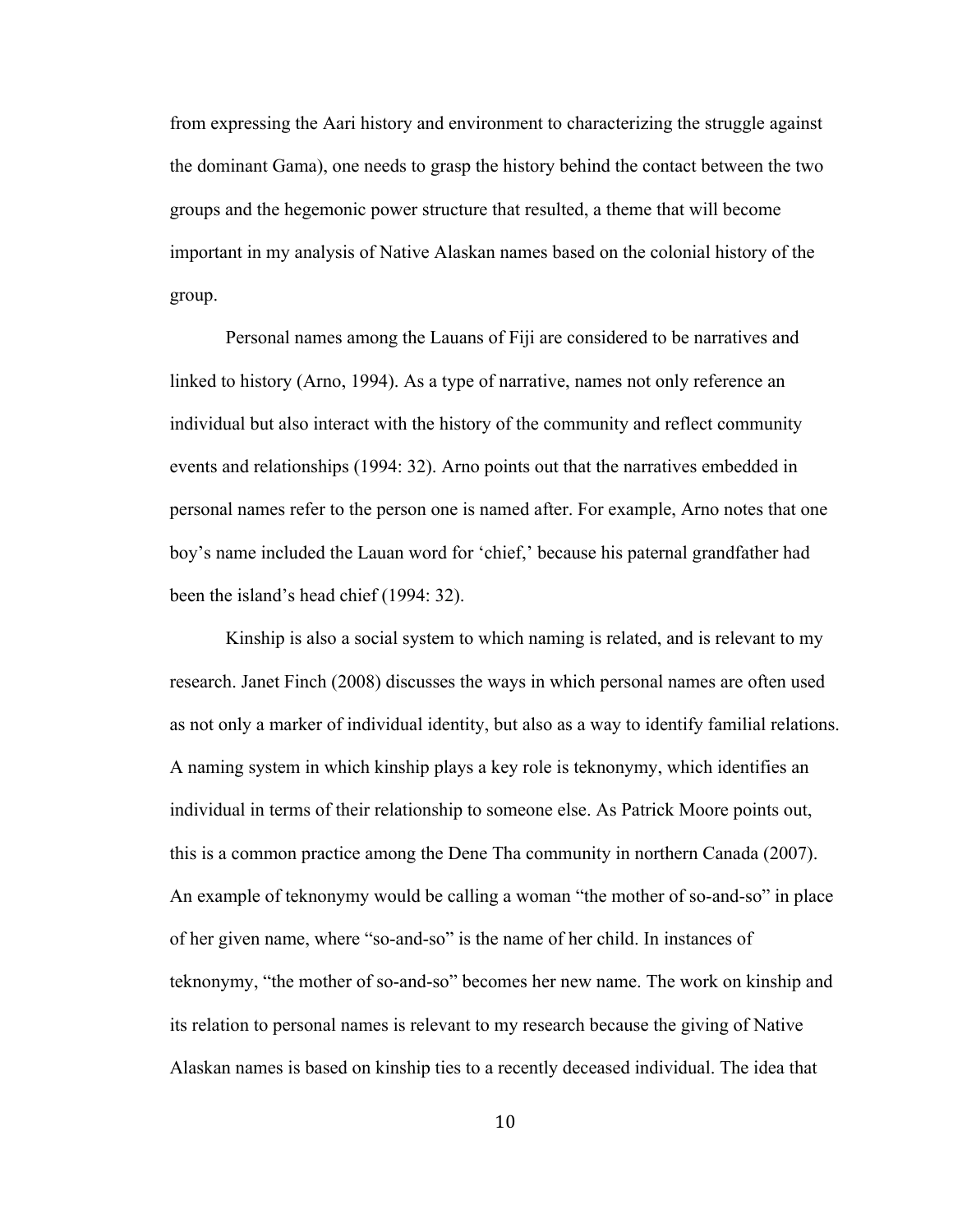familial ties can also be traced through Native Alaskan names is a topic that will also be discussed later on.

The two studies on historical aspects of naming systems (Arno, 1994; Gebre, 2010) relate most closely to the naming system among Native Alaskans since both discuss the importance of understanding historical events with regard to a group's naming practices. Janet Finch's (2008) and Patrick Moore's (2007) work with kinship and naming will also play a role in my analysis of Native Alaskan names in Chapter 5. These relationships will become clearer after a further discussion on Native Alaskan names and naming practices.

Naming practices can also reflect political changes within a group, which often relates to power relations. Political onomastics attempts to explain the politics involved in naming, specifically the power relations behind naming. In *Language and Symbolic Power* (1991), Pierre Bourdieu claimed that naming is an act of power. He says, "There is no social agent who does not aspire…to have the power to name and to create the world through naming" (1991:105). As mentioned previously, the act of naming inserts an individual into a social matrix (vom Bruck and Bodenhorn, 2006), informs an individual of his/her identity (Bourdieu, 1991), and turns an infant into an actual person (Layne, 2006). Therefore the person doing the naming has the power to potentially select the social matrix into which the person being named will be placed, as well as help shape the identity of the individual.

This idea becomes particularly important when we take the cultural history of Native Alaskans into consideration (more on this in Chapter 3). When missionaries re-baptized Native Alaskans with English, Christian names, the missionaries were

11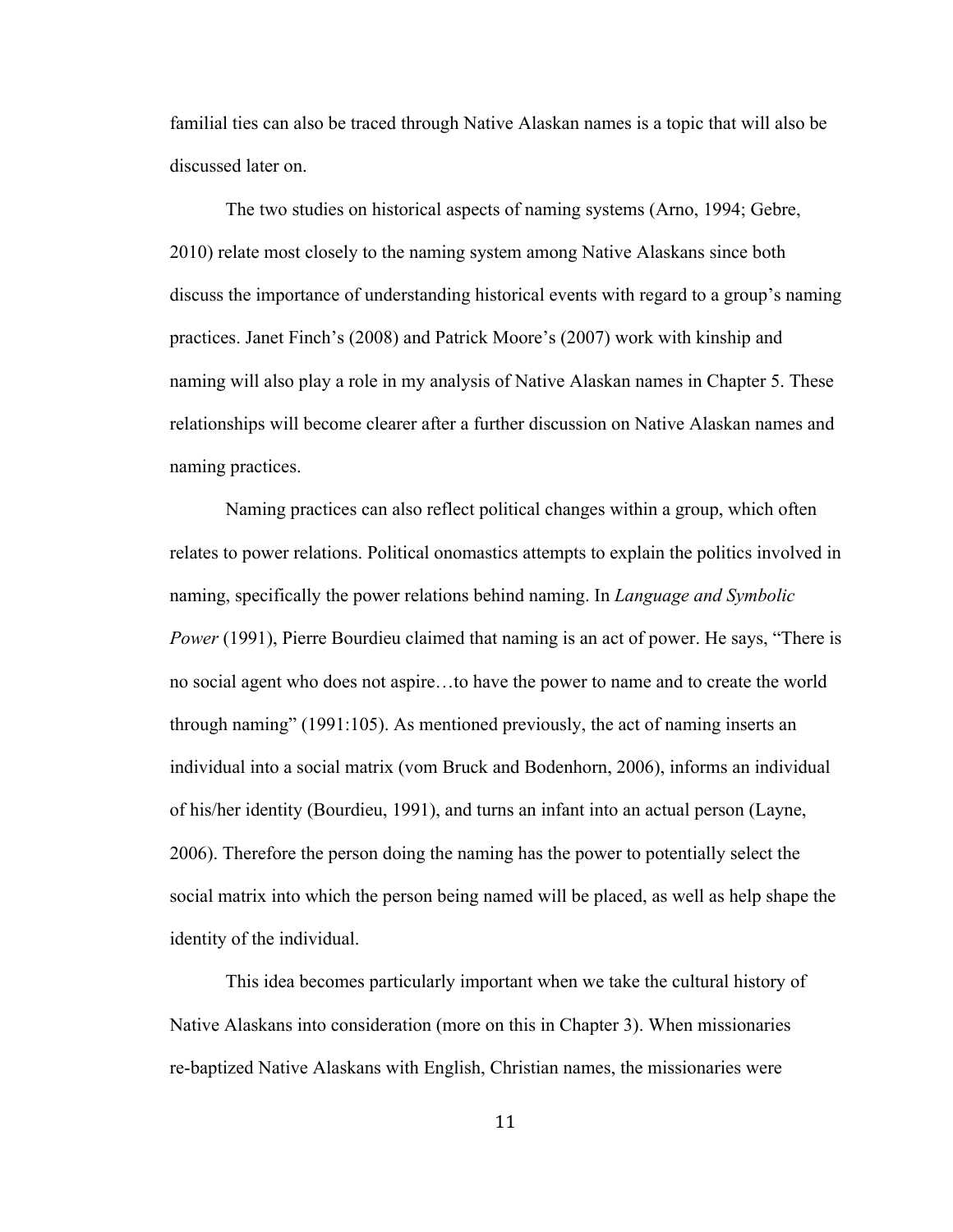essentially forcing the Native Alaskans to join a new social matrix. As Valerie Alia puts it:

> "…any substantial regime change or change of dominance and power is inevitably accompanied by changes to personal and place names. Taking control of naming is an important component of the process of assuming political power and is a fundamental part of social and political change. This kind of renaming can indicate either subjugation or liberation" (2007: 10).

Alia goes on to further claim that "The right to bestow names is a right which signifies that the namer has power" (2007: 10). This idea, that the namer (here, the missionaries) has power, is further perpetuated by the future overlooking native names in favor of English names, a result of the suppression of Native Alaskan languages. If we follow vom Bruck and Bodenhorn's idea that the act of naming does in fact insert an individual into a social matrix, it could be argued that by renaming Native Alaskans with English names, the missionaries (who had the power to rename individuals) were essentially introducing the Native Alaskans into a new social matrix, one that acknowledged Christian, English names as the ideal. The missionaries overlooked the traditional Native Alaskan naming systems and imposed a naming system they were more familiar with.

#### Native Alaskan Names: Yup'ik and Inupiaq

Antonia Mills discusses name-souls as being "the hallmark" of Inuit reincarnation beliefs (1994: 21). Heinrich (1969), however, discusses the Bering Strait Eskimo in particular and their naming practices. According to Heinrich, personal names are not only used to rigidly designate an individual, as Kripke (2008) claimed. Instead of referring to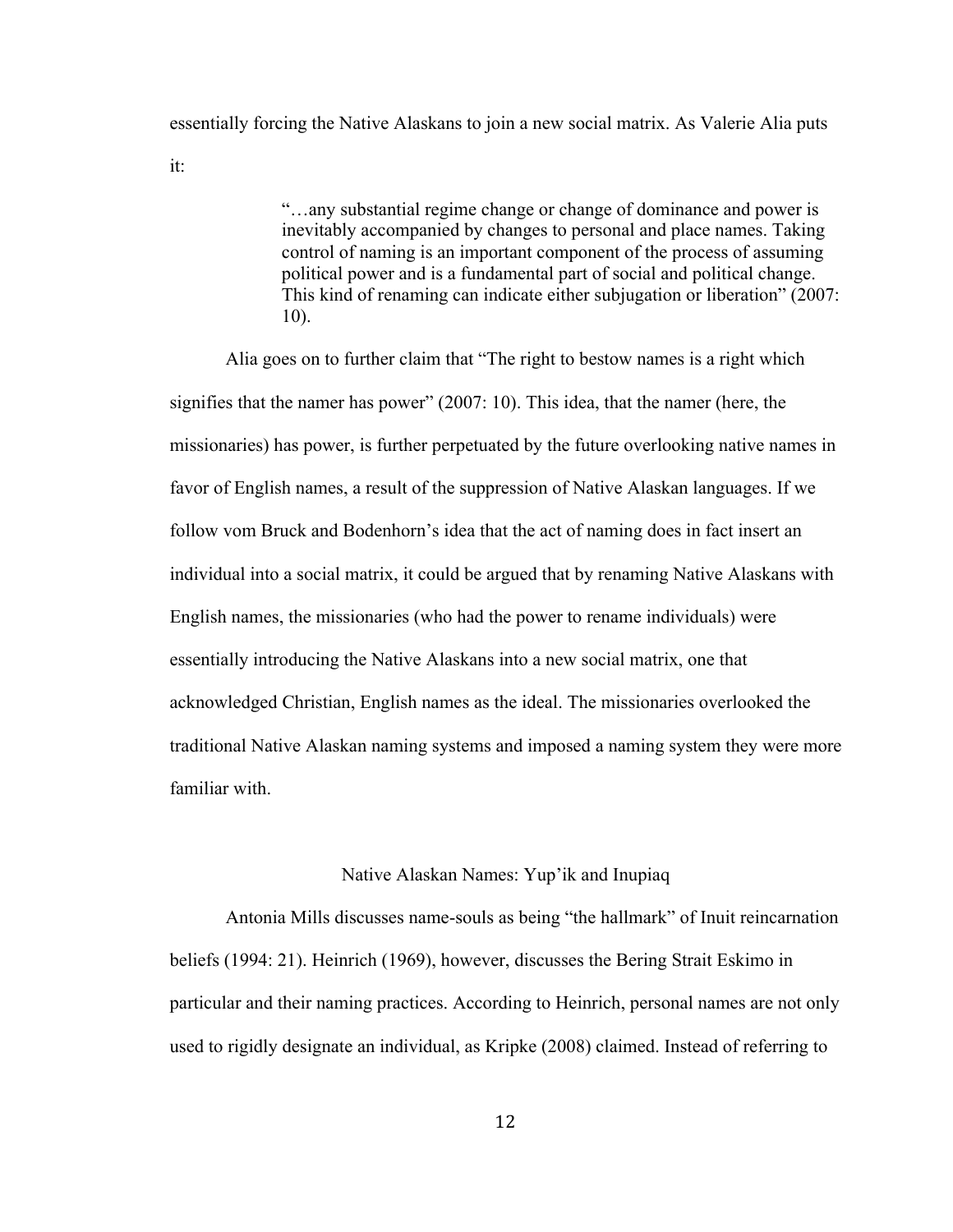only one person, Eskimo names represent a social ordering of their world in which relations between individuals and their namesakes are key.

As discussed previously, Bering Strait Eskimo believe names represent souls of their holders. In this sense, names therefore maintain personal attributes of their previous holders. According to Heinrich, this allows characteristics of an individual to remain in the society after their death (1969). Heinrich also highlights how a name-soul, termed *atiq* (1969), belongs in the social world of humans and that Eskimo groups have methods of ensuring a name-soul finds its way back to the world of the living after its holder dies. He points out that when a person dies, their name cannot be uttered by anyone until it is reincorporated into the society by being given to a new member. In order to reincorporate the name, it is given to the next newborn born into the group. Once given to a newborn, the taboo on uttering the name is removed and the name-soul is once again recognized as a member of the society.

This notion of a name-soul is discussed by other authors as well, and appears to be prevalent among Arctic and Subarctic groups. In her book *The Nelson Island Eskimo*, Fienup-Riordan (1983) argues that a "spiritual essence" (pg. 149) is connected to the name itself and is passed on to the newborn. Oswalt (1990) also discussed names in relation to souls. He pointed out, however, that the social status of the deceased was directly related to how many infants would receive the name at birth. The more important the individual was, the greater the number of infants that were named after him/her. Furthermore, while Fienup-Riordan argued that Eskimo names were not *always* genderlinked, Oswalt argues that part of the ease of naming after a dead relative is because Eskimo names have no gender. He further discusses what Fienup-Riordan drew upon,

13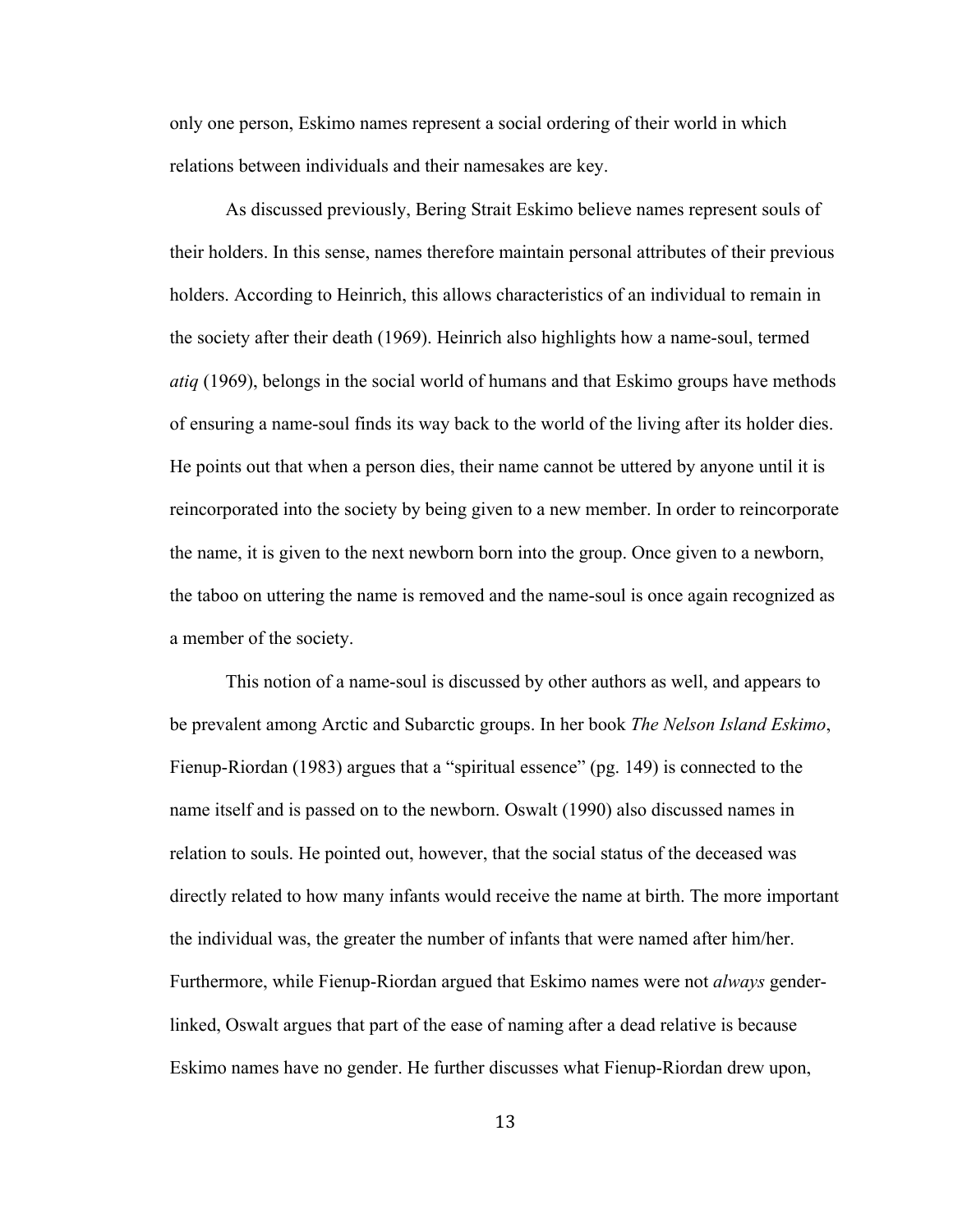that this cycling of names ensures a connection between the dead and the living, that the dead never really leave the world of the living; rather, they are reborn into it.

As Native Alaskan names are tied to previous uses of the name through reincarnation beliefs (Birket-Smith, 1953; Fienup-Riordan, 1983; Guemple, 1994; Heinrich, 1969; Nuttall, 1994; Turner, 1994), I argue that they are historically-based, that is their selection and use emerge out of all of the contexts in which the name was previously used. This argument is further supported based on the cultural history surrounding Native Alaskans and their names and naming practice. As studies in Native Alaskan names and naming practices are not recent, this thesis seeks to provide a new theoretical perspective for studying names by looking at the historical factors involved in Native Alaskan naming and reinterpreting them in the framework of Bakhtin's heteroglossia based on the analysis of my research from the fieldwork I conducted during the summers of 2011 and 2012.

#### Heteroglossia

In his work on speech genres, Mikhail Bakhtin (1986) argues that speech is multivocalic since every individual utterance responds to previous utterances (1986: 91). This is also reflected in his notion of heteroglossia. Discourse, he claims, lives on a boundary between its current context and other "alien" contexts (1981: 284). It is populated with meaning based on all of its previous uses in these alien contexts. Because words are imbued with meaning in this way, Bakhtin asserts that there are no neutral words, that all words have been "taken over, shot through with intentions and accents" (1981: 293). More importantly, Bakhtinian heteroglossia argues that words are full of all of the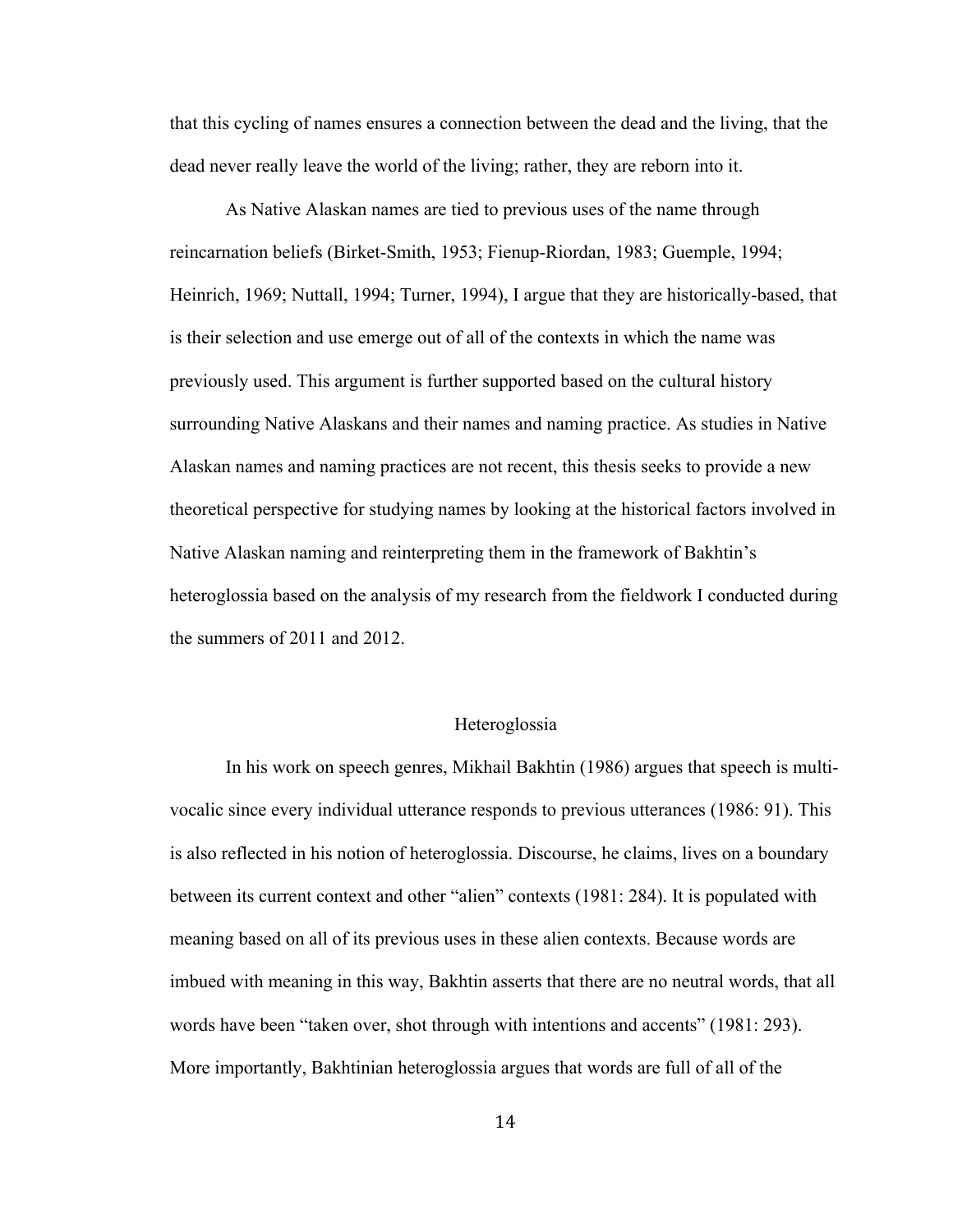contexts in which they have ever been used. As such, words never truly belong to a speaker until they are populated with the speaker's own intentions. Until this happens, the word "exists in other people's mouths, in other people's contexts" (1981: 293-294). It is important to note that when a speaker populates a word with their own intentions, this does not erase the intentions imbued by the previous owner. The new speaker is only taking the work and reinterpreting it in their own context. The previous intentions and meanings remain.

Bakhtin's essay *Discourse in the Novel* (1981) analyzes several works of fiction and poetry through a heteroglossic lens. By looking at novels such as Charles Dickens' *Little Dorrit* and Cervantes' *Don Quixote,* Bakhtin maintains the speeches of the characters are populated with the intentions of the author and are thus instances of heteroglossia (1981: 315). He also notes that a novelist takes words full of the intentions of others and re-appropriates them with his own intentions so that they "serve a second master" (1981: 299-300).

While recent studies in heteroglossia look at the link between languages and the history of a group (Bailey, 2007; Evaldsson & Cekaite, 2010; Frekko, 2011; Garcia-Sanchez, 2010; Kyratzis, 2010; Kyratzis, Reynolds, & Evaldsson, 2010; Minks, 2010; Reynolds, 2010), few (if any) have addressed links between one aspect of a language (e.g. names) and the history of a group. This thesis will therefore address this absence by looking at Native Alaskan names as heteroglossic. As Bakhtin claims of discourse, these names live on a boundary between their past usage and their current one. Bodenhorn and vom Bruck also state (2006), "[names] may also provide the vehicle for crossing boundaries…between life and death, past and future, humans and non-humans" (2006: 4).

15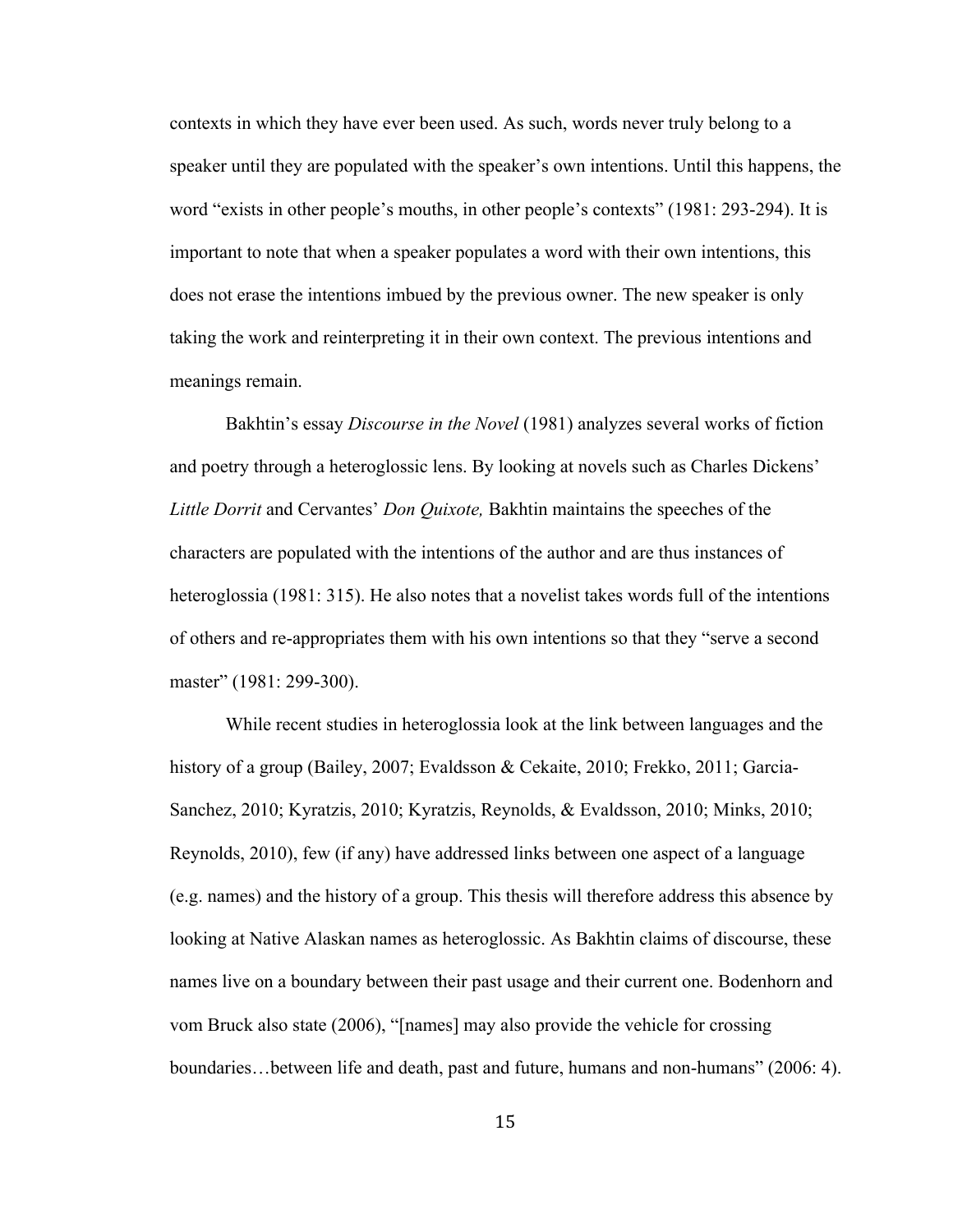Moreover, I would argue that the Native Alaskans who are using these names may relate to the novelist Bakhtin mentions in that they are taking these words and the intentions they already possess and repopulating them with their own intentions and contexts. In a sense, Native Alaskans are taking the names and compelling them to serve a second master (Bakhtin 1981). Until they do this, the names exist only in the context and intentions of their previous owners. Based on this portrayal of names, specifically names as a method of crossing boundaries between life and death and the past and future, looking at names as a form of heteroglossia seems to be the next step in the literature. By looking at Native Alaskan names as heteroglossic we will be able to see the importance of history, personal as well as cultural, to Native Alaskans.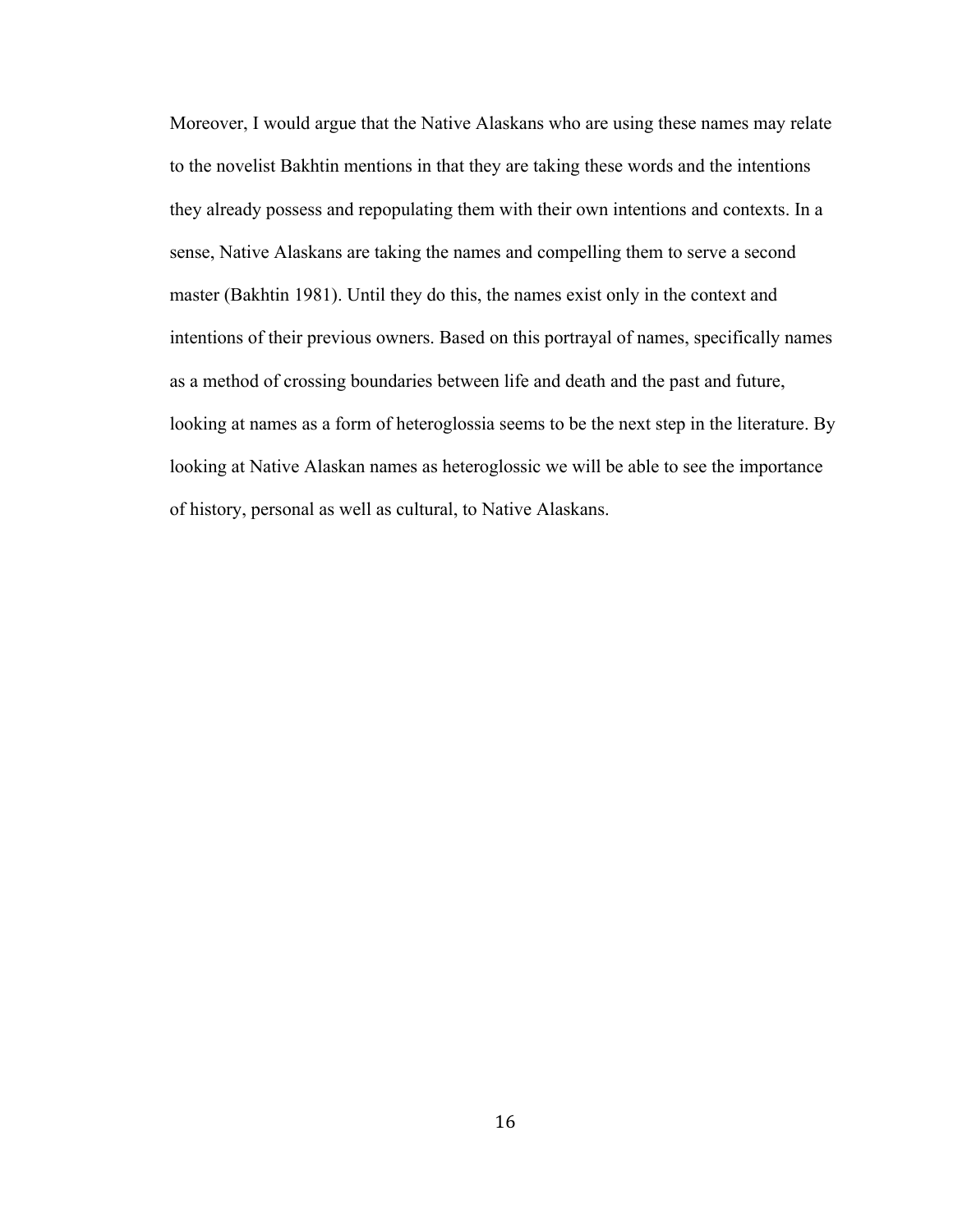#### Chapter 3: The Cultural History of Native Alaskans

This thesis argues that Native Alaskan names are heteroglossic. Heteroglossia depends on history, therefore it is important to look at the cultural history of Native Alaskan names. As Jayaraman also put it, "naming customs are not static, but respond to changes in the social, cultural, and political life of the nation" (2005: 485).

#### The American Period: 1867-1960

The United States purchased the territory of Alaska from the Russians in 1867 and the years from 1867 to 1960 are referred to as the American Period (Krauss, 1980). The first 20 years of this period saw very little interference with the native cultures in Alaska. Starting in 1887, American church missions and schools were introduced in the region and continued to arrive until 1910 (Dementi-Leonard & Gilmore, 1999; Krauss, 1980; Lincoln, 2003). Roman Catholic and Protestant Moravian churches began arriving in the Central Yup'ik territory in the late 1880s. These missions and churches were not opposed to Native languages and cultures, and even attempted to use the native language in the liturgy (Krauss, 1980).

In the late 1800s, the United States government took responsibility for the education of Native Americans (Dinero, 2004). In 1885, when a Presbyterian missionary named Sheldon Jackson became the first Commissioner for Education in Alaska, the use of native languages in education and religion became problematic (Barnhardt, 2001; Burch Jr, 1994; Jolles, 1989; Krauss, 1980; Lincoln, 2003). Jackson believed that various nationalities and ethnicities in the United States had to assimilate to the Anglo-Saxon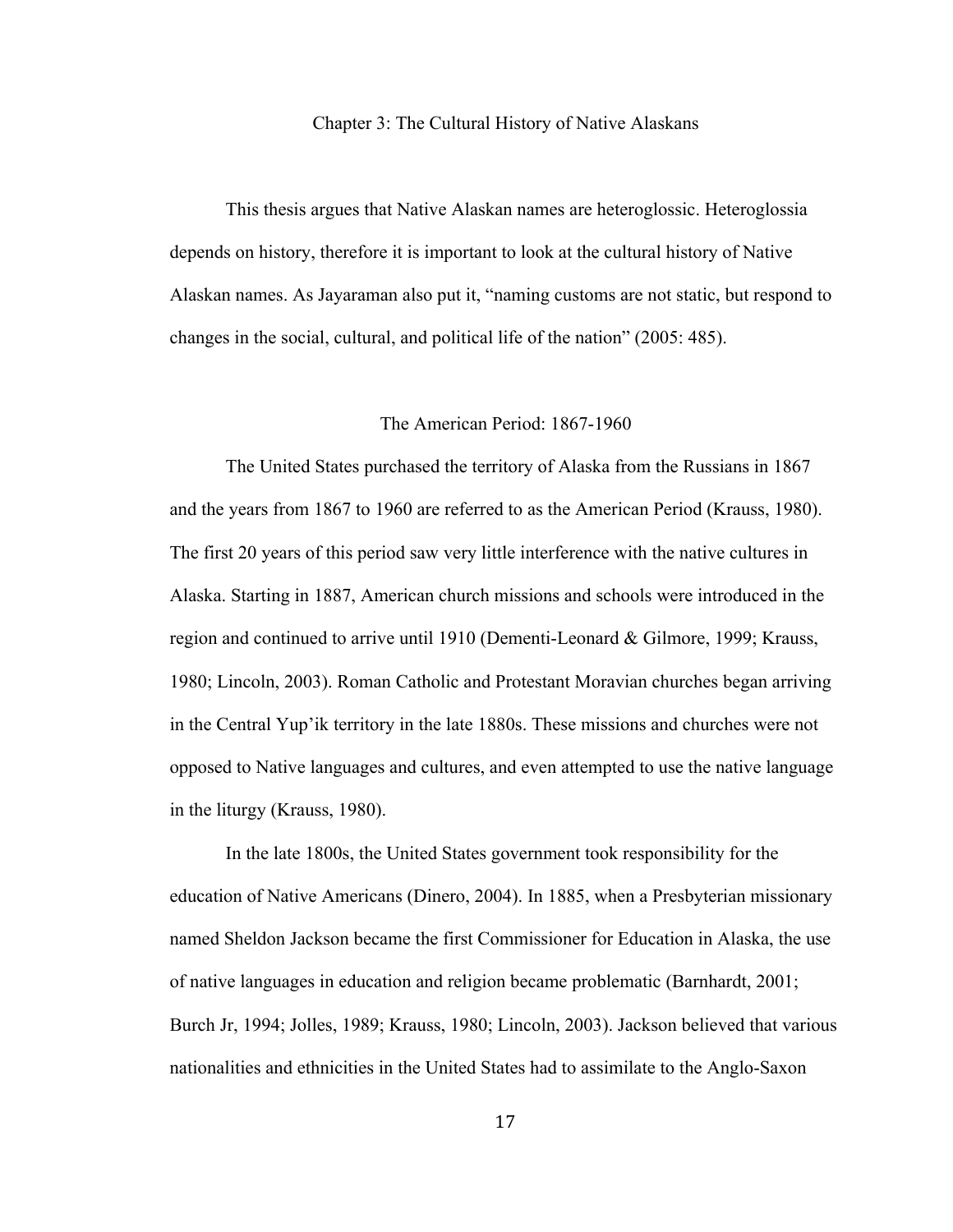Protestant ideal. Natives were therefore supposed to convert to "the white man's religion, assimilate to his culture, and…abandon his native language" (Krauss 1980: 22). Boarding schools were therefore used as a method of separating children from their traditional environments and cultures (Dinero, 2004).

Sheldon Jackson was not alone in his beliefs. In his autobiography, S. Hall Young claimed Native Alaskan languages were not adequate for expressing Christian thought (1927). He also argued that "the task of making an English-speaking race of these natives was much easier than the task of making a civilized and Christian language out of the Thlingit" (pg. 259-260). It was because of beliefs of people like Sheldon Jackson and S. Hall Young that missionaries would re-baptize Native Alaskan infants with Christian names and overlook their native names (Jolles, 1989).

During the years between 1910 and 1960, the American schools and mission schools in the region completely prohibited the use of native languages and suppressed the expression of native culture (Churchill, 1994; Dementi-Leonard & Gilmore, 1999; Krauss, 1980). Children were physically punished if they were caught using their native language while in school. Missionaries also discouraged traditional ceremonial practices such as singing and dancing. However, in many places Native Alaskans continued their traditional practices in spite of the "cultural genocide" the missionaries were committing (Churchill, 1994).

#### Cultural Reclamation: 1960-Present

The ten years between 1960 and 1970 saw a renewed interest in Native Alaskan languages (Barnhardt, 2001; Dinero, 2004). A Federal Bilingual Education Act was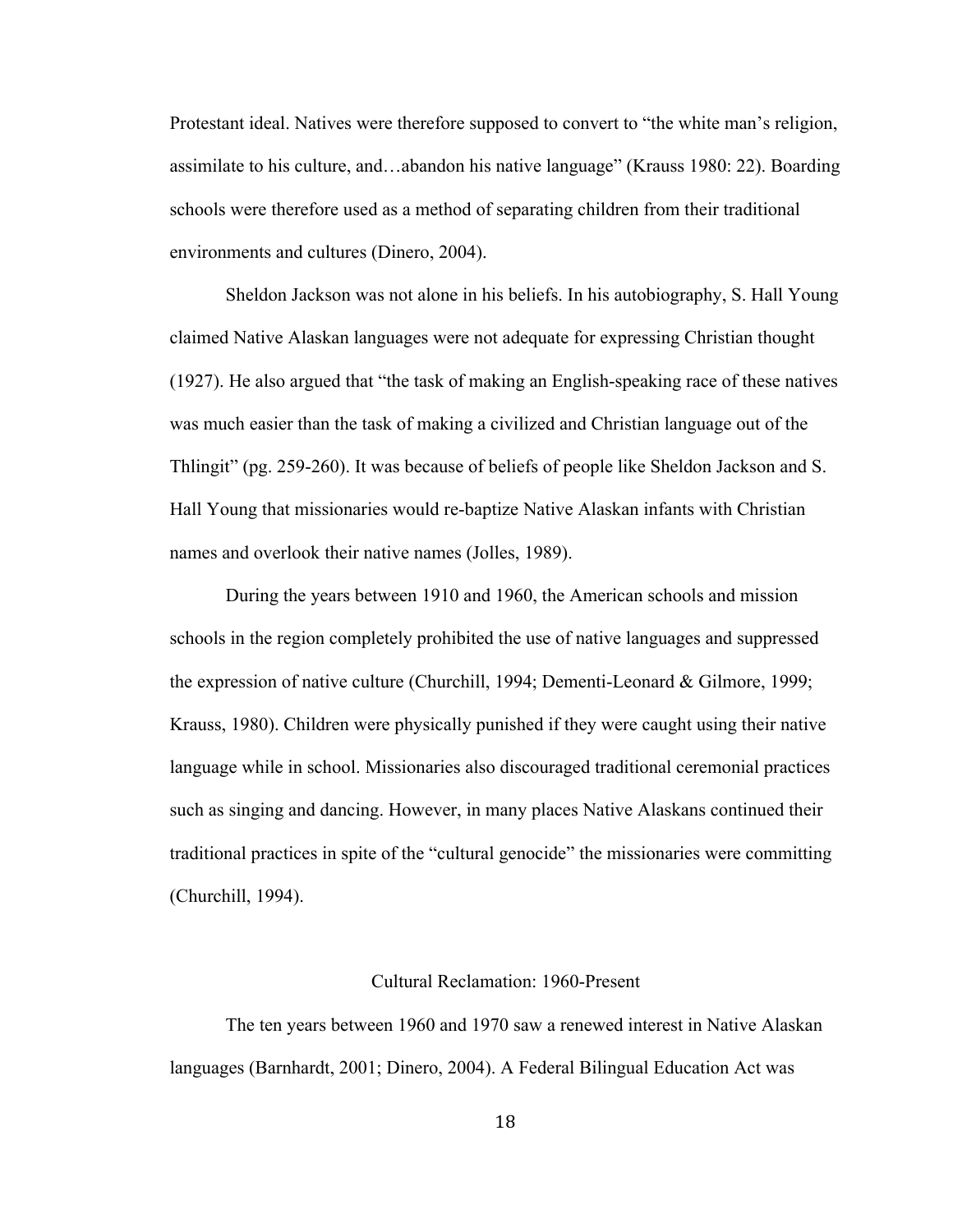passed in 1967, which allowed instruction of languages other than English in public schools for the first time. In 1968, Krauss and his colleagues proposed to the Alaska Education Commissioner that native languages be used in schools where the children spoke Central Yup'ik. The proposal was rejected because the commissioner believed it would undermine the non-native teachers (Krauss, 1980: 28).

The 1970s saw further strides in the recognition of native cultures and languages in Alaska. In 1970, the Bureau of Indian Affairs worked with the state-operated school system and started to experiment with bilingual education in four Central Yup'ik schools. In 1972, Alaska became one of the first states to require children to be introduced to education in their native language. This was only required in schools with 15 or more students whose primary language was something other than English. The teacher was also required to be fluent in the same language (Krauss 1980: 29-30). The Alaska Bilingual Education Bill also passed in 1972. This established the Alaska Native Language Center at the University of Alaska. This institution still exists today and is responsible for the scientific study and documentation of all native languages in Alaska.

In recent years, native reclamations of identity have come to the forefront in Alaska. Cultural museums such as the Alaska Native Heritage Center in Anchorage is one example of the ways in which Native Alaskans are helping make non-native populations aware of the cultural diversity in Alaska. Other methods include regional elder conferences, language classes, carving and boat building workshops, tribal museums, native tours, and model villages open to the public for visitors to walk through (Clifford, 2004). Clifford refers to these options as "heritage work." Other examples of heritage work are oral-historical research; cultural explanations through the use of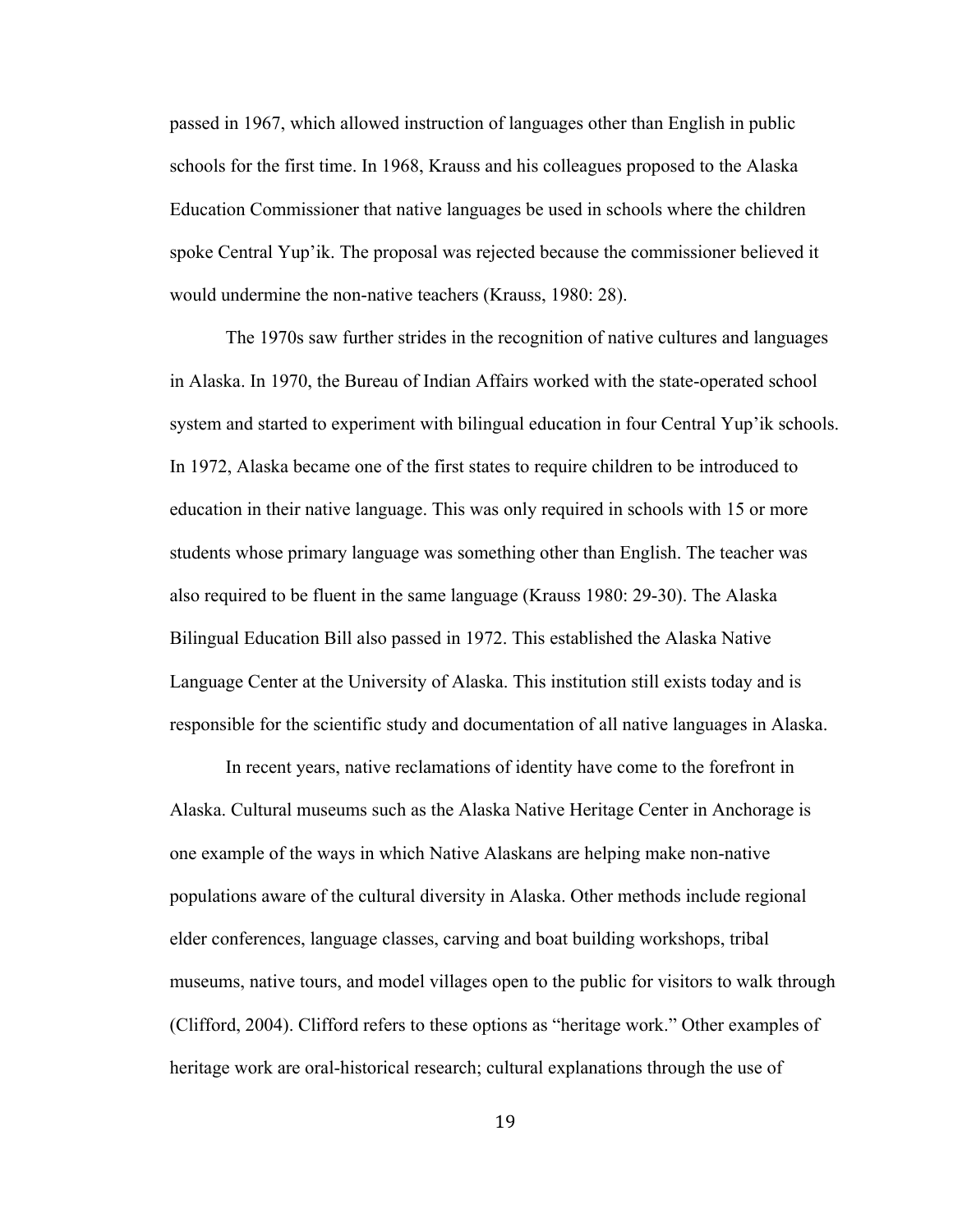exhibits, festivals, publications, films; community-based archaeology; and language description. All of these heritage projects serve to inform the public that Native Alaskans take pride in their past and present. They act as "sites of mobilization and pride, sources of intergenerational inspiration and education, ways to reconnect with the past and say to others: 'We exist,' 'We have roots here,' 'We are different" (Clifford 2004: 8).

#### Reclaiming Native Names

As mentioned previously, Native Alaskan languages were heavily suppressed by both the government and churches during the American Period. The power relations at play during this period resulted in the suppression of native languages, which would have also included the silencing of native names. Native names were considered foreign and difficult to say; therefore Native Alaskans were given Christian names that were used in place of their native one. Today, it is more common to see Native Alaskan names on birth certificates and used in more public contexts. Native names might therefore be considered a heritage project; they are being used to connect the present with the past and indicate reclamation of native identity that was suppressed by the colonialism from the late  $19<sup>th</sup>$  century to the mid-20<sup>th</sup> century. This idea will be discussed in more detail later on.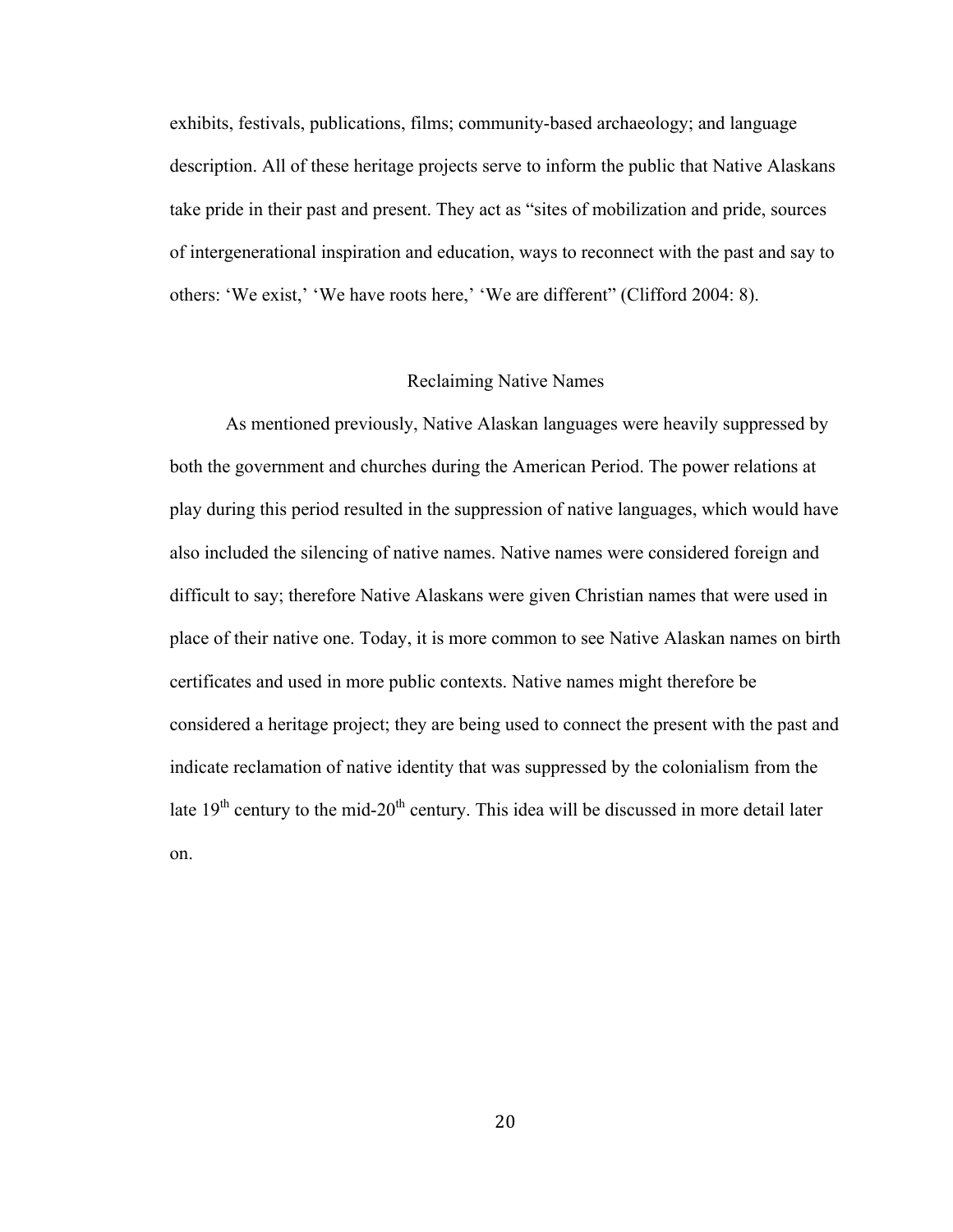#### Chapter 4: Methodology

This thesis research was conducted over the course of two summers, from June 2011 to September 2011, and June 2012 to October 2012. The location of the study was Anchorage, Alaska, specifically at the Alaska Native Heritage Center in northeast Anchorage. This chapter will present the methodology used throughout the course of the study, as well as providing background information on the location and the participants.

#### Locating the Study

According to the United States Census Bureau's 2012 estimate, Anchorage had a population of roughly 298,610, nearly 41 percent of the entire population of Alaska. Of that number, 8.1 percent classified themselves as American Indian or Native Alaskan alone (US Census Bureau, 2013). The percentage of people claiming American Indian or Native Alaskan descent in the entire state of Alaska was 14.8 percent in 2012. Based on those numbers, over half of the population who claim Native Alaskan ancestry live in the Anchorage municipality.

This study focused specifically on one location in Anchorage, the Alaska Native Heritage Center. The Heritage Center opened in 1999 and occupies 26 acres of land in northeast Anchorage. It was the brainchild of the Alaskan Federation of Natives in response to the need for a community cultural center for all native groups. It opens every summer on Mother's Day and remains open to the public until Labor Day (Alaska Native Heritage Center, 2013). During normal operating hours, visitors can get a taste of Native Alaskan cultures by observing native dances and native games demonstrations, receiving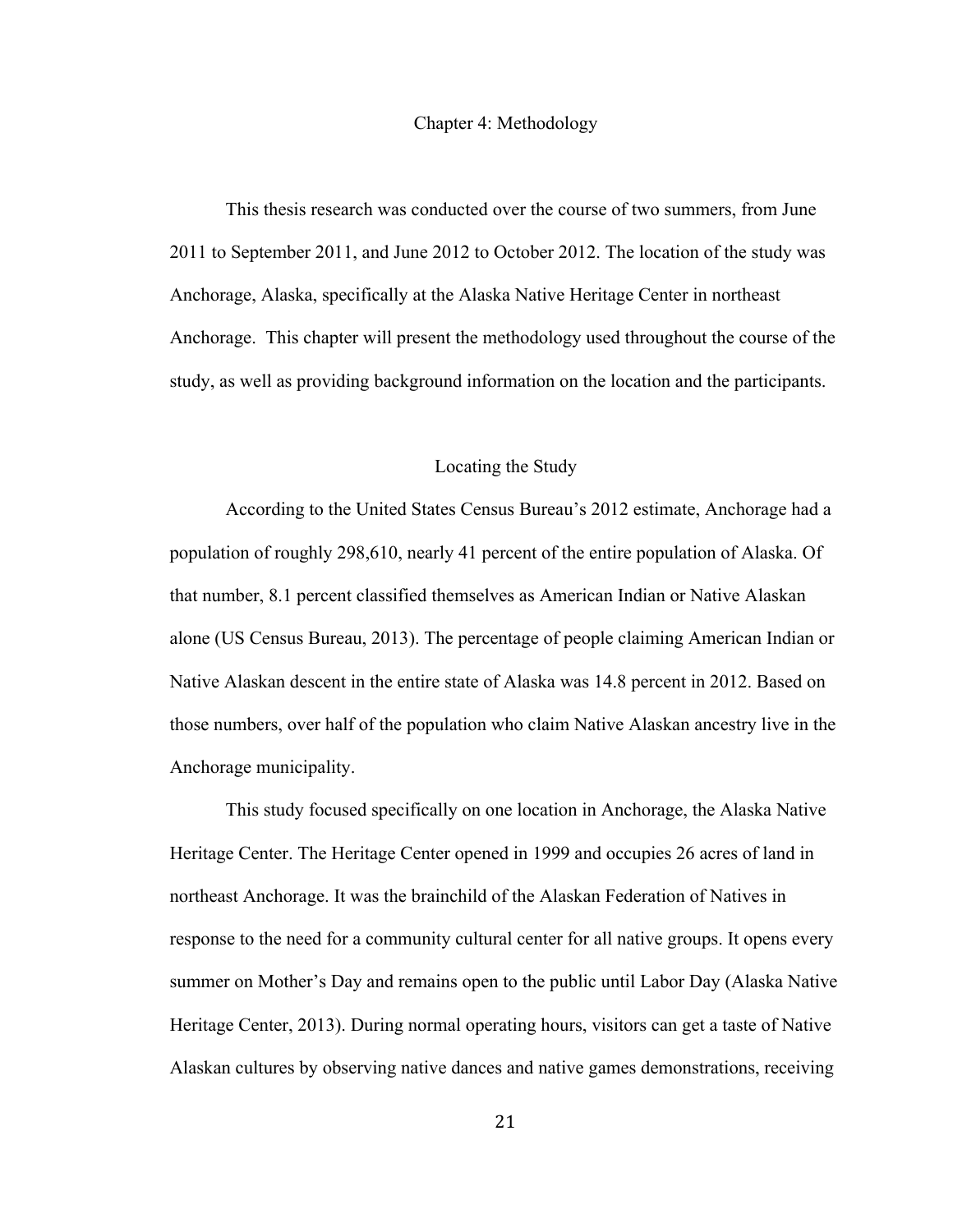historical background information on the different cultures, listening to native stories, and walking through models of different native homes, such as a Yup'ik *qasgiq,* a traditional men's house. Visitors also have the chance to see native jewelry and art sold by local artists at tables throughout the Center. There are also frequent instances of guest artists who spend weeks at the Center demonstrating their skills for visitors. One such instance occurred in 2010, when the Center played host to a variety of totem pole carvers, whose works are still on display at the Eyak, Tlinglit, Haida, and Tsimshian village site.

The Heritage Center is staffed by Native Alaskans from all of the different cultures within the state. They also provide classes throughout the winter months that teach Native Alaskan youth different Native Alaskan traditions such as dance and games. Their purpose is to share, perpetuate, and preserve Native Alaskan cultural traditions (Alaska Native Heritage Center, 2013), not only with the visitors to the Center in the summer, but also with Native Alaskans who may have never had contact with other cultures in the state because of the size of Alaska and the limited access to many villages. Based on this background and purpose, the Heritage Center was an ideal place for this study to take place.

#### The Population

This study focused on Native Alaskan individuals between the ages of 25 and 65, specifically on those of Yup'ik and/or Inupiaq heritage. Because of the small population size of workers at the Center, all participants were recruited from the Heritage Center using snowball sampling, or basic word-of-mouth. I started by talking with one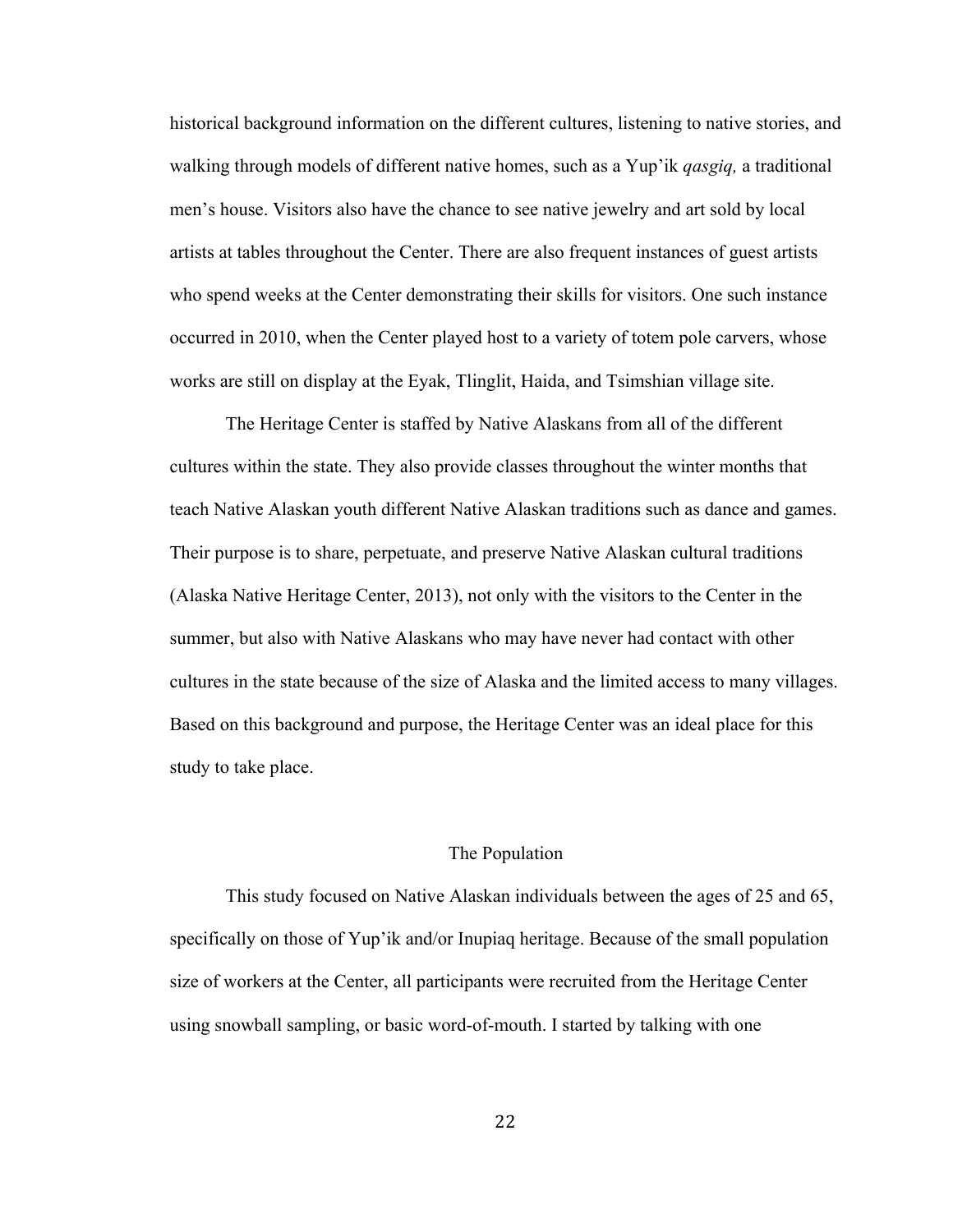individual, and then asked for suggestions of other people to talk to who would also fit the criteria. This continued until I had the six participants I required for the research.

#### The Participants

I was able to recruit six participants for this study, three males and three females, from various parts of Alaska, but all were of Yup'ik/Cup'ik and/or Inupiaq heritage. In this section, I will offer a brief introduction and background information on each of the six participants. It is important to note that to protect the identities of the participants, all English names that appear are pseudonyms. I chose to use English names for two reasons. The first is that I gave all participants the option of choosing their own pseudonyms. Only three chose their own, and the names they chose were English names. The second reason I chose English names for the remaining three participants was mostly for the sake of uniformity, but also because I did not feel comfortable making up a native name as a pseudonym when the participants themselves did not select one on their own.

#### Alice

"It always creeped me out that we were named after dead people. My English name actually follows the Yup'ik tradition more than my actual Yup'ik name does. There was a little girl in my village and her family called her Alice. She died very young so when I got my English name, they named me after her. Her family became my second family. I called her father 'Dad' and her mother 'Mom,' and her siblings became my siblings."

Alice is a 45-year old Yup'ik woman from St. Mary's, Alaska. She has worked at the Heritage Center for a couple years, primarily as a culture bearer in the Yup'ik *qasgiq.* She greets visitors who walk into the house and gives them general background knowledge about Yup'ik ways of life. She was named after her father's grandmother. Her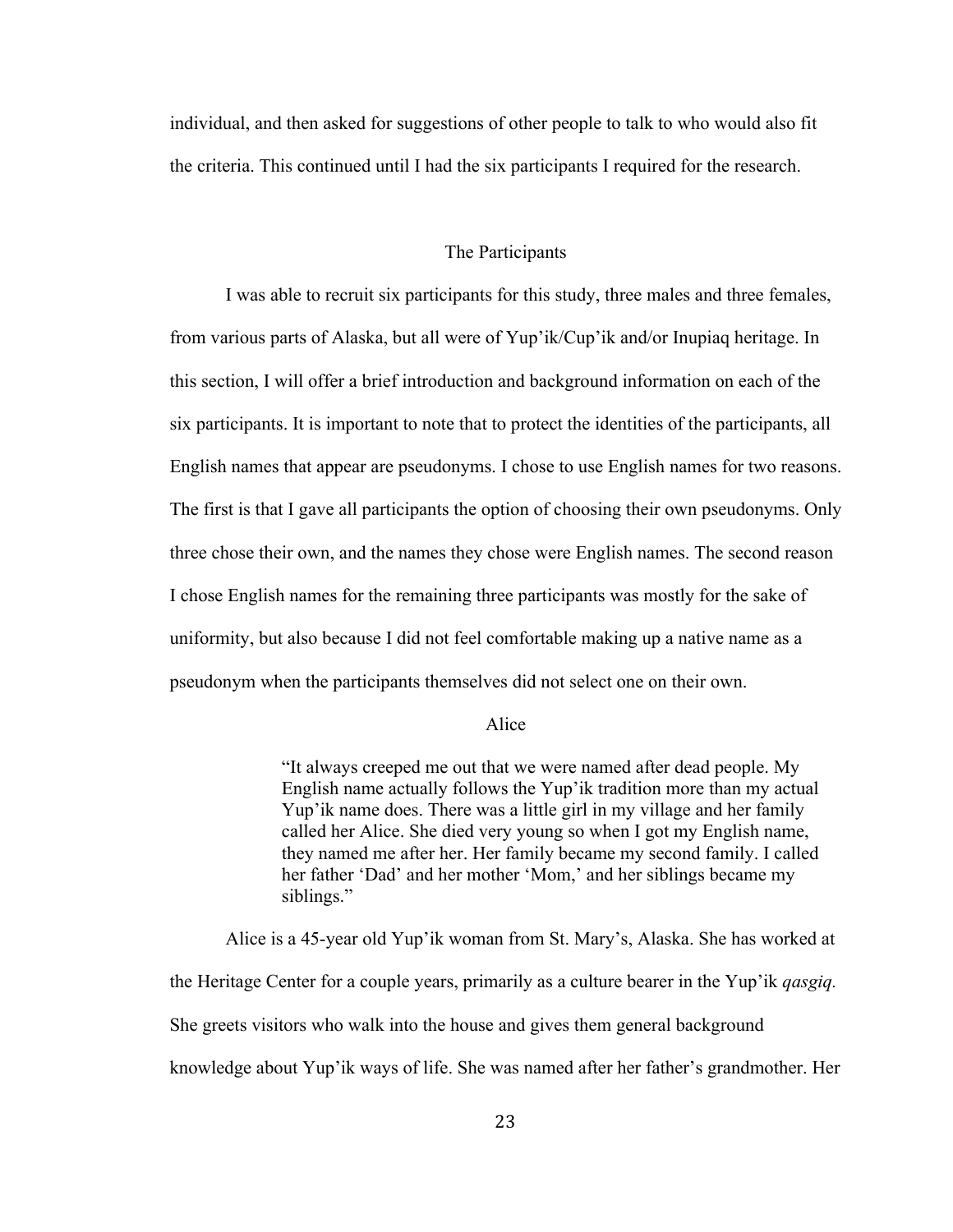English name was also given in the same tradition; she was named after a little girl who had died in the village. She gave her son and grandchildren native names as well, but they were not named after a deceased relative.

John

"When someone asks me, like an older individual asks me who am I and I say in English they'd be like, 'What is your Yupik name?' And I would say, 'Oh, my name is (Yup'ik name)' and they'd go, 'Ah ha, I know where you're from.' They'd be like, 'Ok you're from Chefornak, I know who your great-grandparents were, I know who your grandparents are, I know who your parents [are].' So they use the family tree. So elderly individuals in our area can understand where you're coming from, who your parents, great-grandparents and so on are."

John is a 33-year-old Yup'ik/Inupiaq man from the village of Chefornak. He has

worked at the Heritage Center for four summers as a Yup'ik and Cup'ik culture bearer.

He works in the *qasgiq*, as Alice does, but also serves as an MC on the stage giving

historical information on Alaska and native cultures. He also guides visitor tours from

time to time. His job at the Heritage Center is only seasonal, so when he is not in

Anchorage, he attends college in the Lower 48. He was named after his great-grandfather,

his grandmother's father, so when she addresses John she uses the Yup'ik term for

'father.'

#### Charlie

"I guess living here in Anchorage made me realize the importance of everything back home. So uh when someone calls me (Cup'ik name)…I get a sense of pride. I know that's something I shouldn't feel but uh it makes me realize how lucky I am to have a strong grip on my culture. After seeing the lack of culture here in Anchorage with kids growing up here, the lack of culture and me not really appreciating it when I was younger, you know it made me think it's something important. Something that definitely needs to be practiced."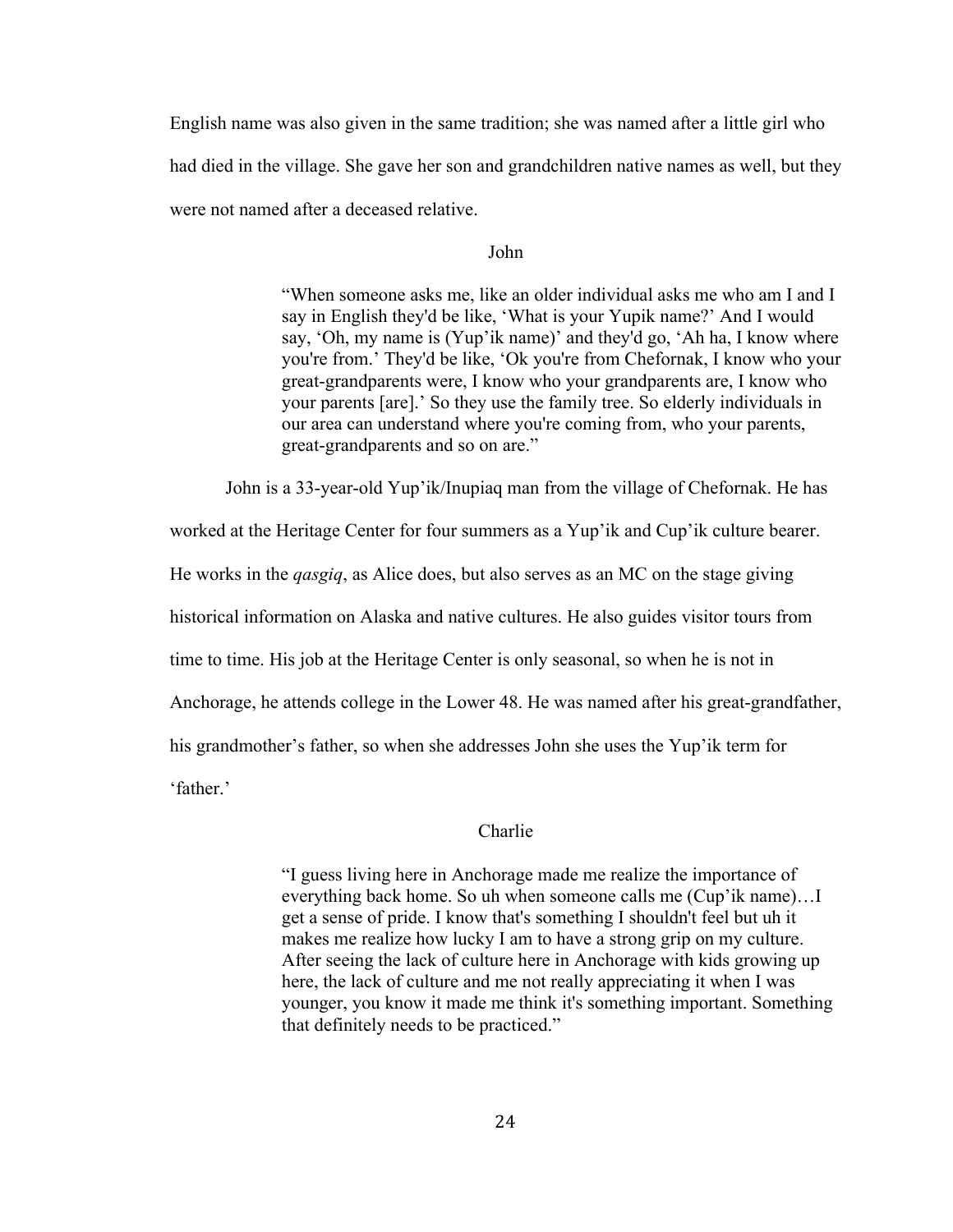Charlie is a 25-year-old Cup'ik man from Chevak, Alaska. He starting working at the Heritage Center about three years ago and now is the year-round native games instructor. His work involves coaching youth in native games and leading demonstrations of the games throughout the day in front of visitors. He continues the coaching throughout the winter at local schools. He has three Cup'ik names that have been given to him over the course of his life. His grandmother gave him the first name, and it came from a cousin who had passed away decades before Charlie was even born. He also has a young son, who was named after Charlie's mother, who passed away after his son was born.

#### Tom

"And in the Yup'ik culture when you get named after someone it doesn't matter if it's a boy or a girl you can get named after a man or a woman. There's no gender difference. And it's very very loose. I mean you could have ten kids named after an elder they respected. And then when you get to from where my son's mom comes from [St. Lawrence Island], it's very specific. You have to get permission to get named after somebody."

Tom is a 41-year-old Native Alaskan who "grew up Inupiaq but [is] biologically Yup'ik." His father is biologically Yup'ik, but was raised by his Inupiaq grandmother from a young age. He learned mostly Inupiaq traditions, which he then passed on to Tom. Tom spent his younger years in both Shaktoolik and Savoonga, and moved to Anchorage 20 years ago for college. He works at the Heritage Center primarily as an administrator, but his duties also include travelling to local schools to discuss native cultures and inform students of the Heritage Center. He has two names, an Inupiaq name and a St. Lawrence Island Yup'ik name, and neither came from another person. He has two children, a son and a daughter. Both have native names, but were named based on characteristics he saw in them rather than a deceased relative.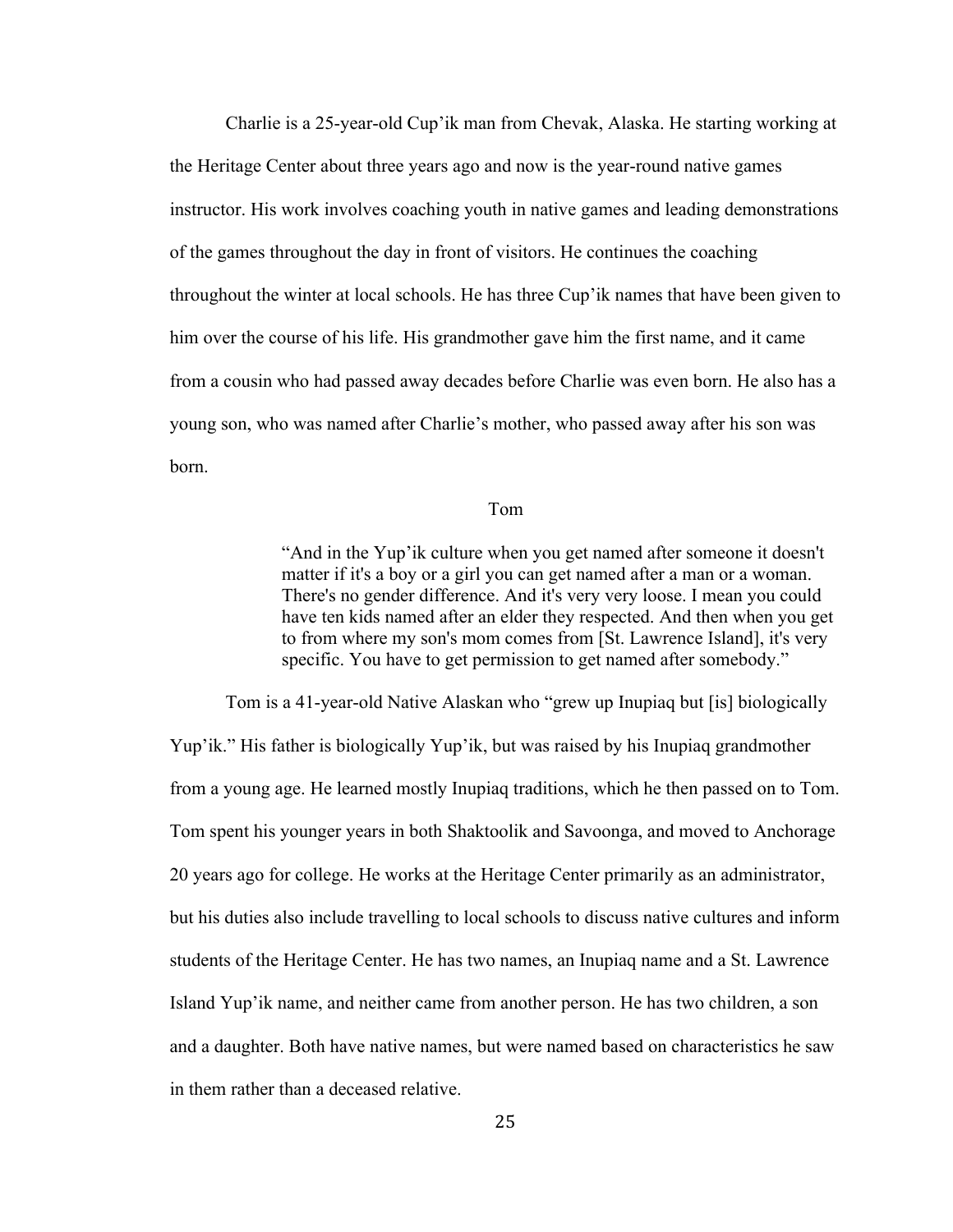#### Diane

"In fact my grandson is also named after a great-uncle and so the wife of that great-uncle calls him 'uma' which means 'my sweetheart.' And in fact, when she was here in town and they were at an event I let my grandson, as her sweetheart, buy her a couple gifts and he brought them to her on her birthday."

Diane is a 65-year-old Yup'ik and Inupiaq woman from Nome. She moved to St. Michael at five, and then attended a boarding school for nine years at St. Mary's when she was 10. She has been at the Heritage Center since it opened in 1999. She does a little bit of everything; she is a tour guide, a culture bearer (not just for her own cultures, but the others as well), a seamstress who teaches others how to make native garments like a Yup'ik *kuspak*, a storyteller, and she even does school tours and cultural awareness workshops in the winter. She has two names, a Yup'ik one she got from her grandmother and an Inupiaq one she got from an aunt. Her Yup'ik name was her grandmother's, who died before Diane was born.

#### Nancy

"Or it's a passed on name from generation to generation and they just keep that name in their family. My grandma said her name was passed on from generation to generation. 'That's their name too', she said. When a child is [given someone's name], they explain what that name means. And when people share the same name, one name is one way and the other is another way."

Nancy is a 54-year-old Yup'ik woman from Savoonga on St. Lawrence Island. She used to teach native songs and dances at the Center, but now she is involved in the Heritage Center mostly as a participant in cultural events, such as dancing. She has two Siberian Yup'ik names, and uses both every time she introduces herself. When I first met her, she gave me her English name quickly followed by the Yup'ik ones and she was the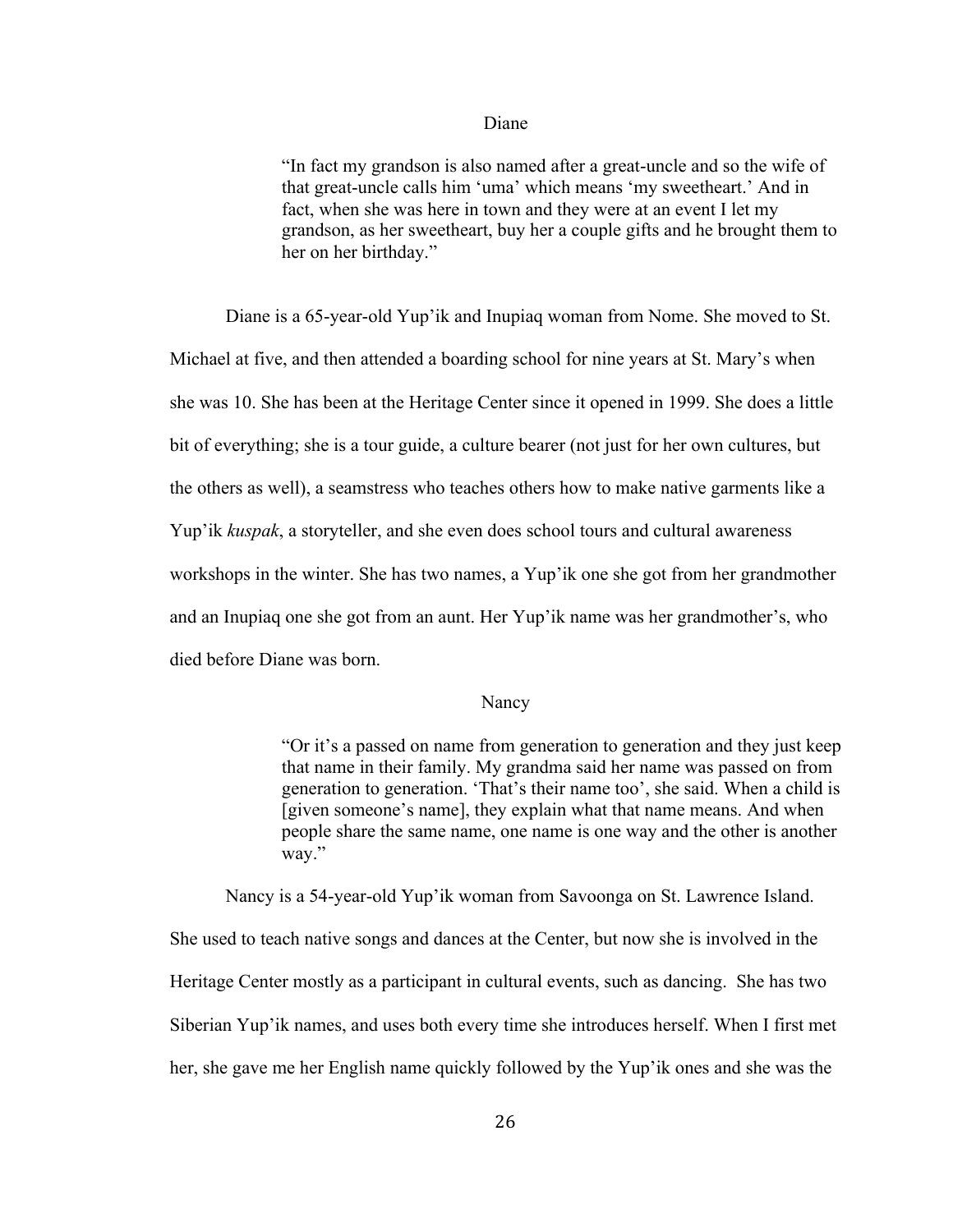only participant to introduce herself with her native name upon meeting me. She is not sure if she was named after anyone, but her son was named after her father and carries all three of her father's names.

#### Interviews and Participant Observation

This study relied heavily on semi-structured interviews and participant observation with each of the participants. After reading and signing the informed consent form and agreeing to participate in the study, each participant filled out a questionnaire, which asked brief questions about themselves, such as their age, gender, group affiliation, et cetera. After the questionnaire was completed, we established a meeting time for the first interview.

The first interview focused primarily on family history. In this interview I asked them questions regarding Native Alaskan names and naming practices. At the conclusion of the interview, I asked them to respond to a brief survey in the form of a paired comparison. When asked the question "Where are you more likely to use your native name?" the participant had to select which place in each pair provided best answers the question from their experiences.

After completing the first interview with a participant, I began conducting participant observation with the individual. I spent time separately with each participant while they worked at the Heritage Center. I observed Alice and John in the *qasgiq,*  teaching visitors about Yup'ik daily village life and was even able to give the presentation myself by the end of the summer. I watched Diane tell stories on the stage and Nancy dance. I learned about native games from Charlie and watched the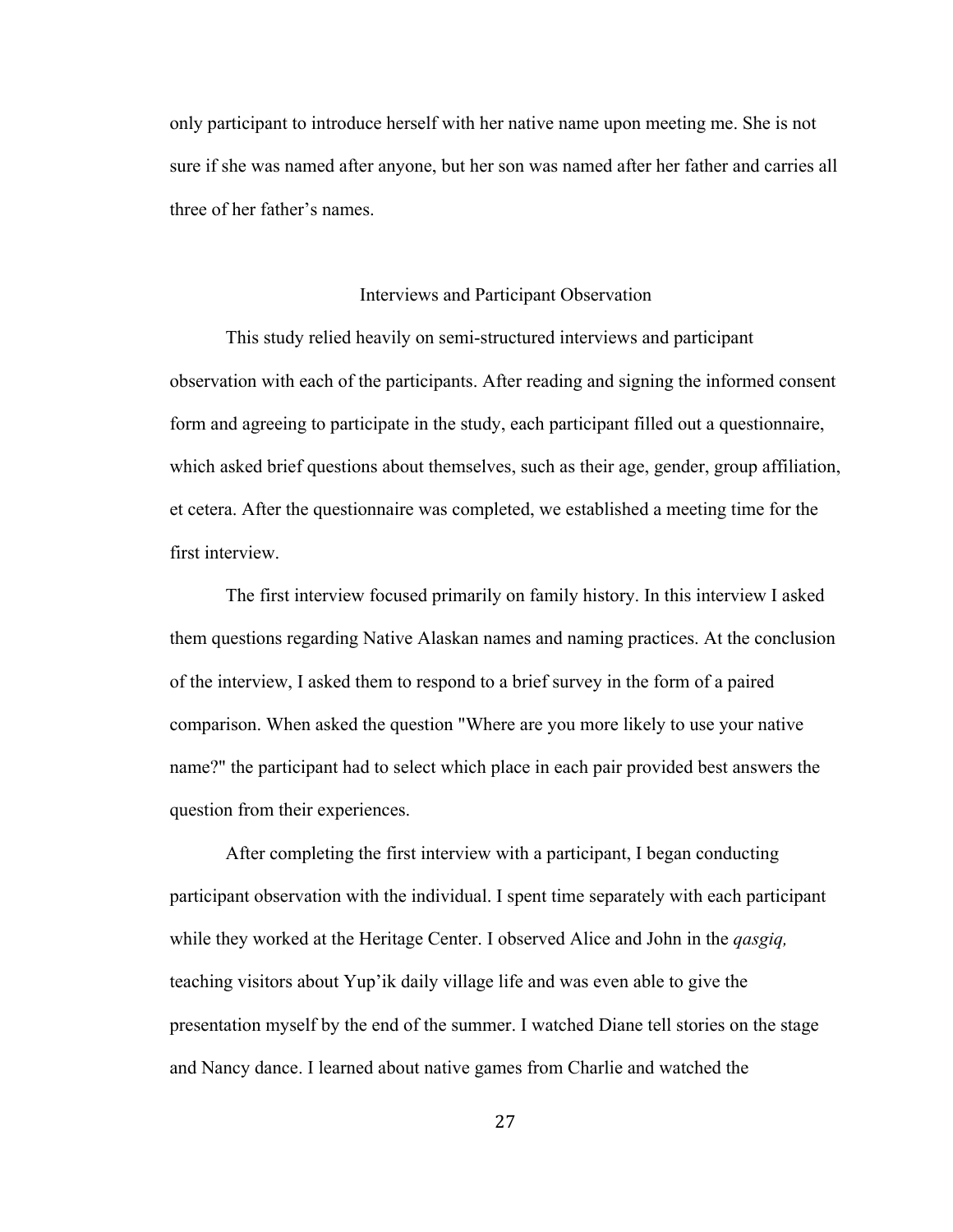demonstrations on stage. Every time I was with them, I noted when they decided to use their native name and when they favored their English one.

The second interview happened later, often after the participant observation was completed. This interview focused more specifically on places where the individual uses their name and reasons for using the native name versus the English one in those places. I also asked more specific questions about their work at the Heritage Center.

These two interviews followed a semi-structured format using an interview guide. The guide included general topics that I wanted each participant to talk freely about, as well as follow-up questions in case something specific was not addressed. Topics in the interview included family, Native Alaskan heritage and identity, and Native Alaskan naming practices, as well as beliefs about those practices, places where native names are used, reasons for using names, and work at the Heritage Center. Both interviews were audio recorded. Audio recordings of the interviews were transcribed using Inqscribe for analysis. Data from my fieldnotes, and participant observation sessions were also analyzed and will be discussed further in the next two chapters.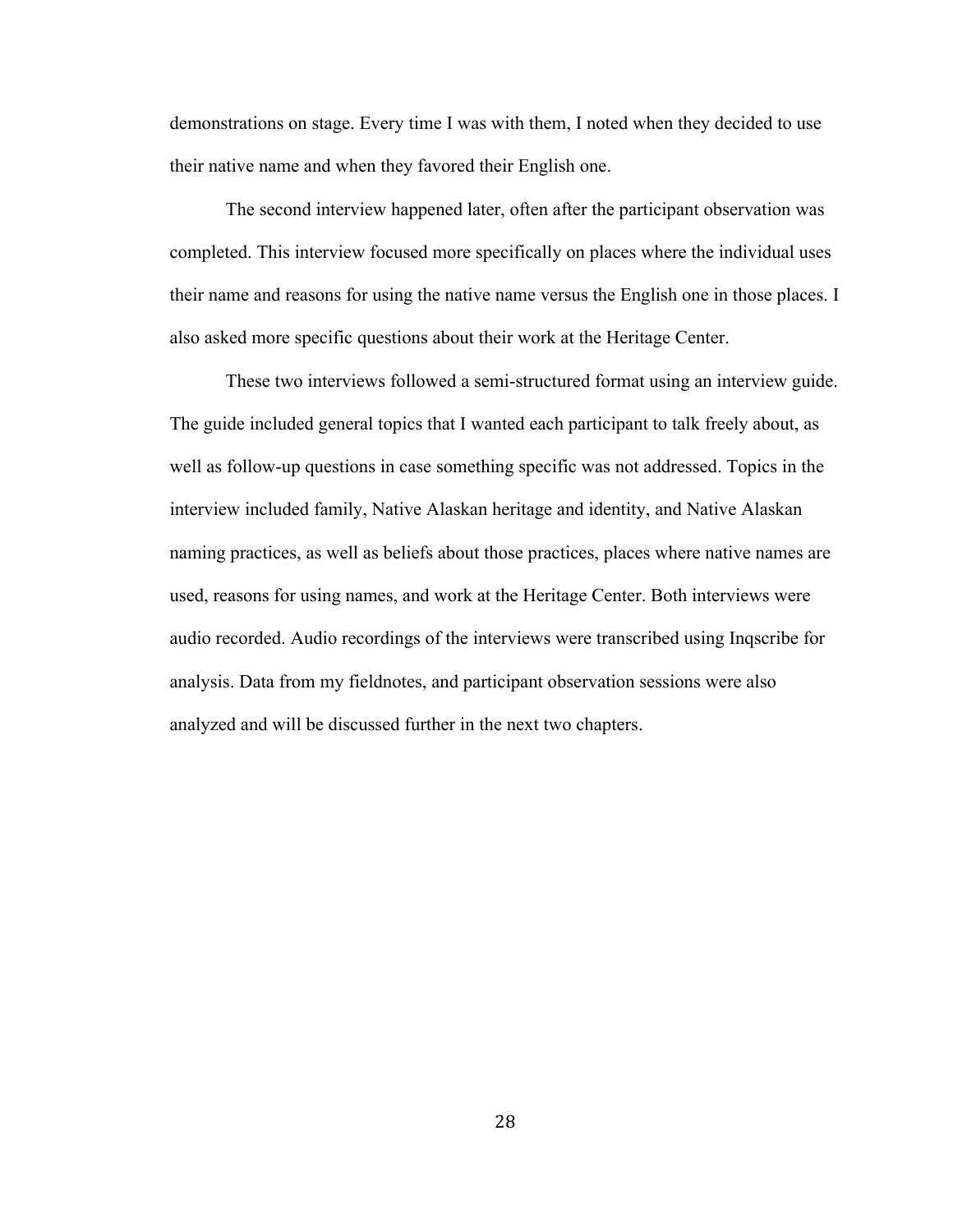#### Chapter 5: Analysis

This chapter will analyze the ways in which Native Alaskan names might be considered heteroglossic. Throughout the course of the study and later analysis of the interviews and participant observation, it became clear that Native Alaskan names are rife with boundaries. I have mentioned previously vom Bruck and Bodenhorn's claim that names can be used as a vehicle for crossing boundaries. It is therefore important to note the boundaries I present are between dualistic categories, and the line between them is fluid. I follow Borgerson and Rehn (2004), who claim that "'Fluidity' suggests an easing of borders through which human characteristics and gestures—usually seen as related to specific fixed categories—refer and defer to subjectivities without predetermined lines of attachment" (pg. 462). There is no clear line separating each of these categories; like gender, the boundary can shift based on a variety of factors, which include (but are not necessarily limited to) usage, context, the subjectivity of the participants, et cetera.

In this chapter, I will present the four different boundaries I found in Native Alaskan names, and how they relate to my argument that Native Alaskan names should be considered heteroglossic. The first two sections, life versus death and past versus present, are important because they reflect Native Alaskan beliefs about names and naming practices and will serve to strengthen my argument that Native Alaskan names should be considered heteroglossic. The third section, young versus old, does not serve to argue for the heteroglossic nature of Native Alaskan names, but it is still important in its own right because it illustrates the ways in which Native Alaskan names are culturally important in an urban area like Anchorage. The final section, on the boundary between

29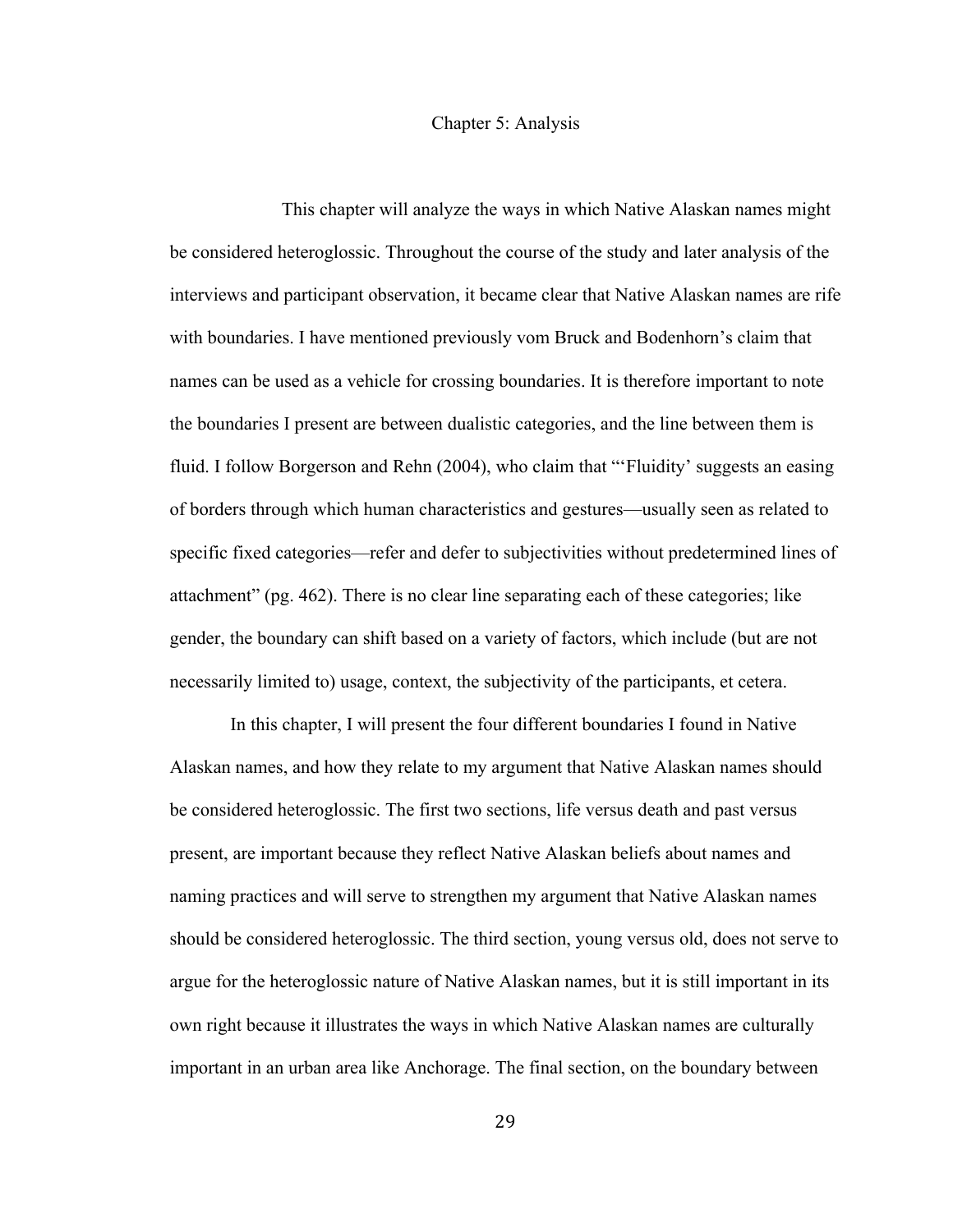native and non-native, is particularly important given the colonial history of Native Alaskans that was outlined in Chapter 3. The cultural history aspect also plays a part in the argument that Native Alaskan names are heteroglossic. Evidence for each of these boundaries will be provided in the form of quotes and vignettes obtained in the semistructured interviews and participant observation, and will be discussed in further detail regarding its relation to heteroglossia in Chapter 6.

#### Life versus Death

As mentioned previously, Native Alaskan naming traditions follow the belief that the personal name is a type of soul an individual possesses. This name-soul detaches from the body when the person dies and is passed on by giving the name to a newborn. In this way, and individual can be reincarnated into the body of a newborn, since the name carries with it personality traits of its original bearer and all the bearers before him/her. This is what Ann Fienup-Riordan referred to as the collapsing of generations (Fienup-Riordan, 1983). The life and memory of an individual is able to continue beyond death through the continued use of his/her name in subsequent generations.

The idea that Native Alaskan names represent a type of reincarnation came up several times during the study. According to John:

> "…when an individual passes away a newborn will be named after the deceased just to keep the spirit alive."

Tom said something very similar regarding names and keeping a person's memory alive. When discussing Inupiaq naming customs, he said this:

> "…in Inupiaq it's pretty loose. We don't, we'll just kinda casually name someone after something or someone. So a grandma or a grandparent on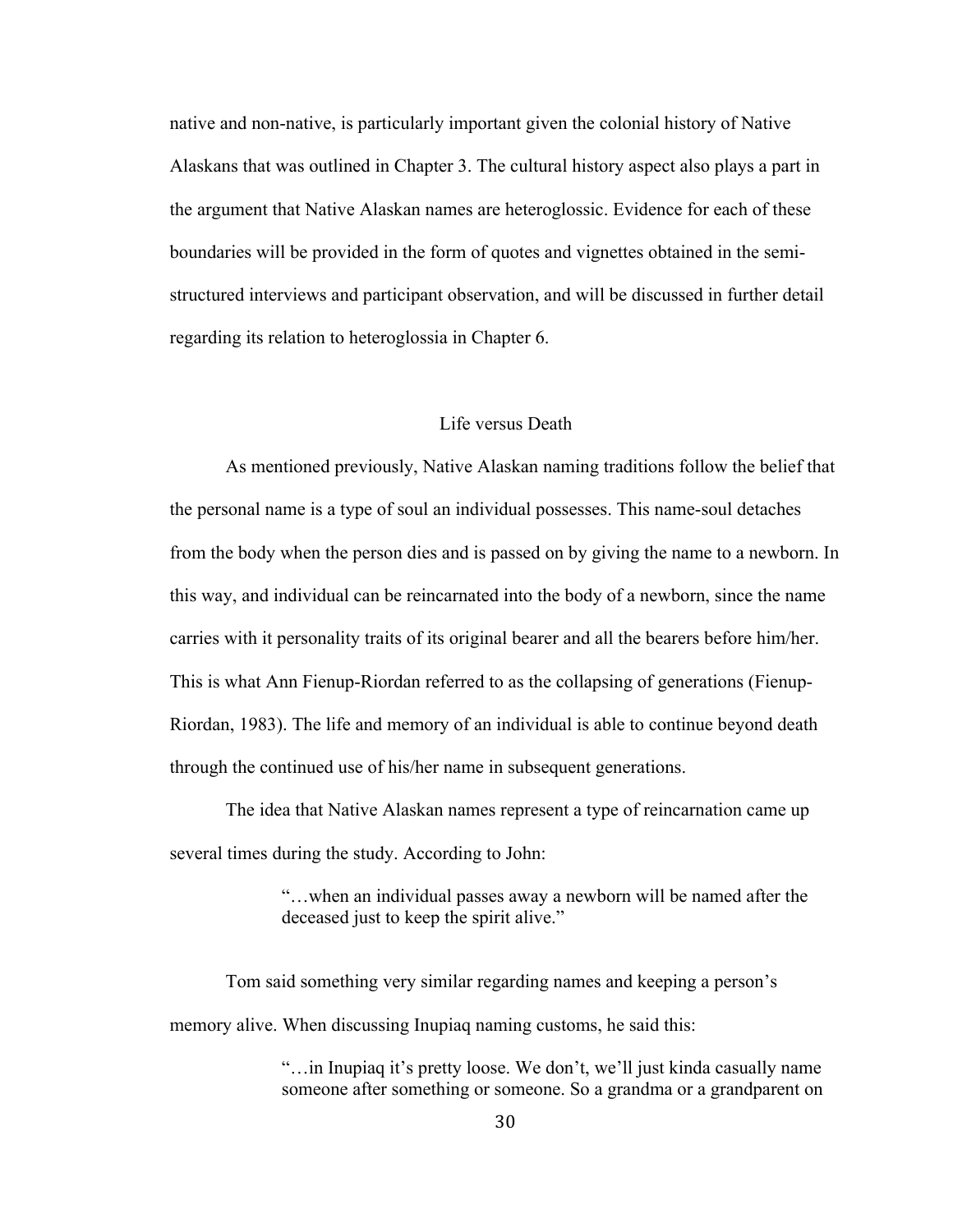their deathbed so to speak can, if they found out that there are certain traits in their granddaughter or grandson that they liked, they can tell them, 'When you have your first child, name them after me.' So that way, the memory of that person goes on."

Diane also briefly touched on the idea that Yup'ik and Inupiaq names represent a

generational continuance of family memory. When asked about what having a native

name means to her, she responded:

"[Having a native name] signifies a continuance of all these names. Continuing family ancestry. [P]eople recognize these names as former persons with the name who are most likely related. So it keeps the ancestral connection going."

Charlie, who named his son after his mother, pointed out that giving the name of a recently deceased relative to a newborn is a way of showing respect to the deceased. He is aware of the belief that giving a name to a newborn is a way of reincarnating the dead into the world of the living.

> "I know in my culture we believe that after someone passes away they're reborn. And the person who holds that name they're reborn through that person. And uh, it's not only a part of our culture, it's just out of respect for the person who passed away."

The boundary between life and death is even obvious in Alice's story about receiving her English name. Her English name came from a young girl who had recently died in the village. Even though it is not her native name, the naming custom remains the same and comes from Yup'ik beliefs. While the notion of the young girl being reborn in Alice is not overt, the fact that the girl's family began to treat Alice as their own daughter, and that Alice actually began referring to them as 'father' and 'mother,' suggests maybe the idea the girl was 'reborn' in Alice was present in everyone involved.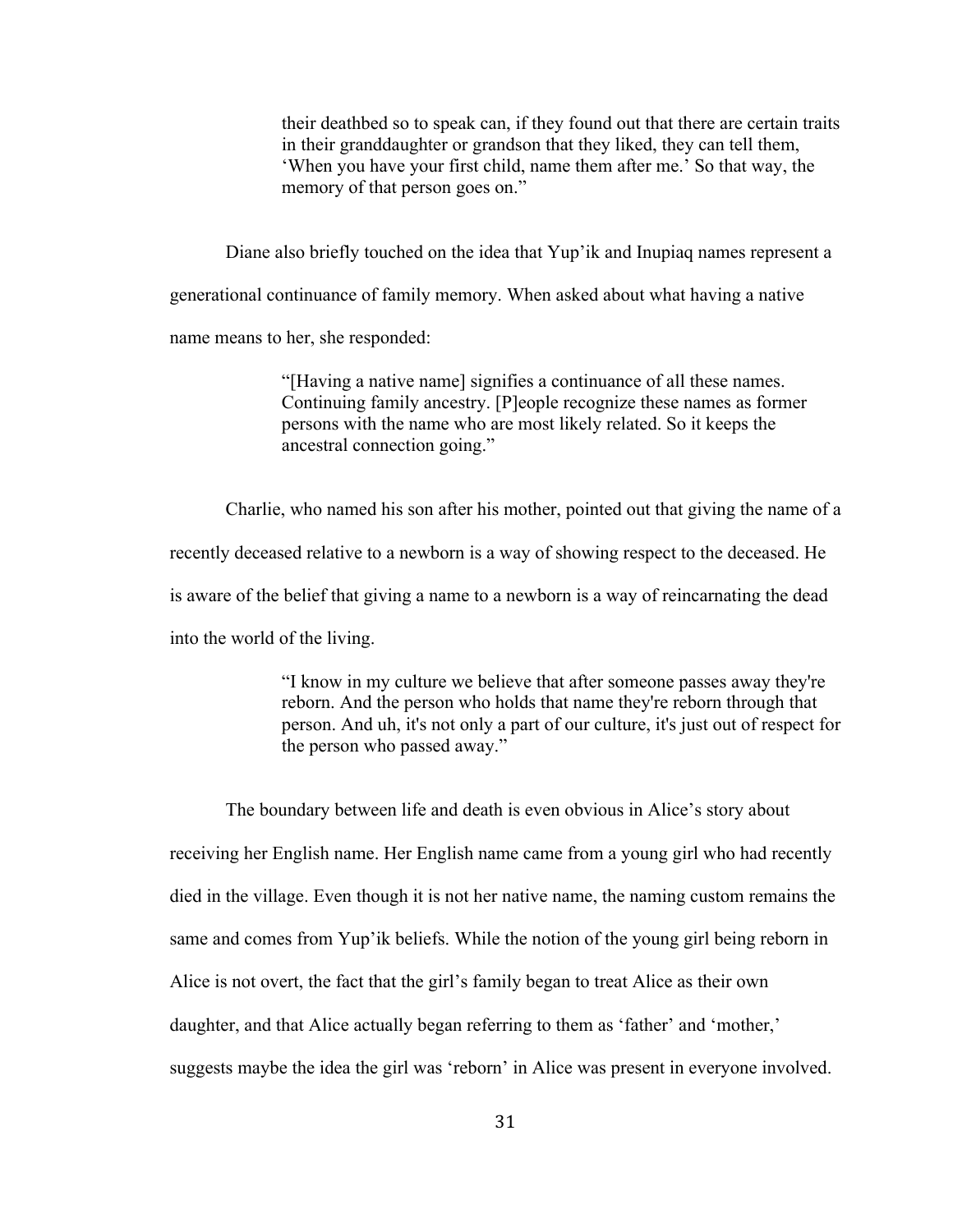#### Past versus Present

The argument that Native Alaskan names should be considered heteroglossic comes from the idea that these names get their meaning from all of their previous uses. This makes the boundary between past and present particularly important in this analysis. Names not only gather meaning from their past uses, but are also imbued with meaning based on present uses.

Tom touched up the links between past and present uses of the name when we were discussing names and rebirth. He mentioned the presence of certain characteristics present in a child and how others might relate that to the previous owner of the name.

> "As the child is growing up, the…parents will pick out certain things like if the child was named after their deceased [grandmother], they'll say, "Oh look, my child is banging the pots and pans like grandma did. She was always trying to look for something and she'd bang the pots and pans together." They would find similarities in the child's behavior and they'd relate that to their grandmother."

Diane mentioned the sharing of personality traits between individuals when she talked about her grandson. The grandson was named after his great-uncle and she decided to give her grandson his great-uncle's name after she noticed they shared similar qualities.

> "My grandson has a tendency to be silly and make silly faces and entertain, just like his great-uncle. So I gave him his great-uncle's name.

The idea that an individual gains personality traits from whoever they got their name from extends even into kinship ties. As Diane said: "If you share a name with someone, you're called '*atiq*,' which means 'namesake." When an individual inherits a name, they also inherit past kinship ties. This is seen, once again, in Alice's story about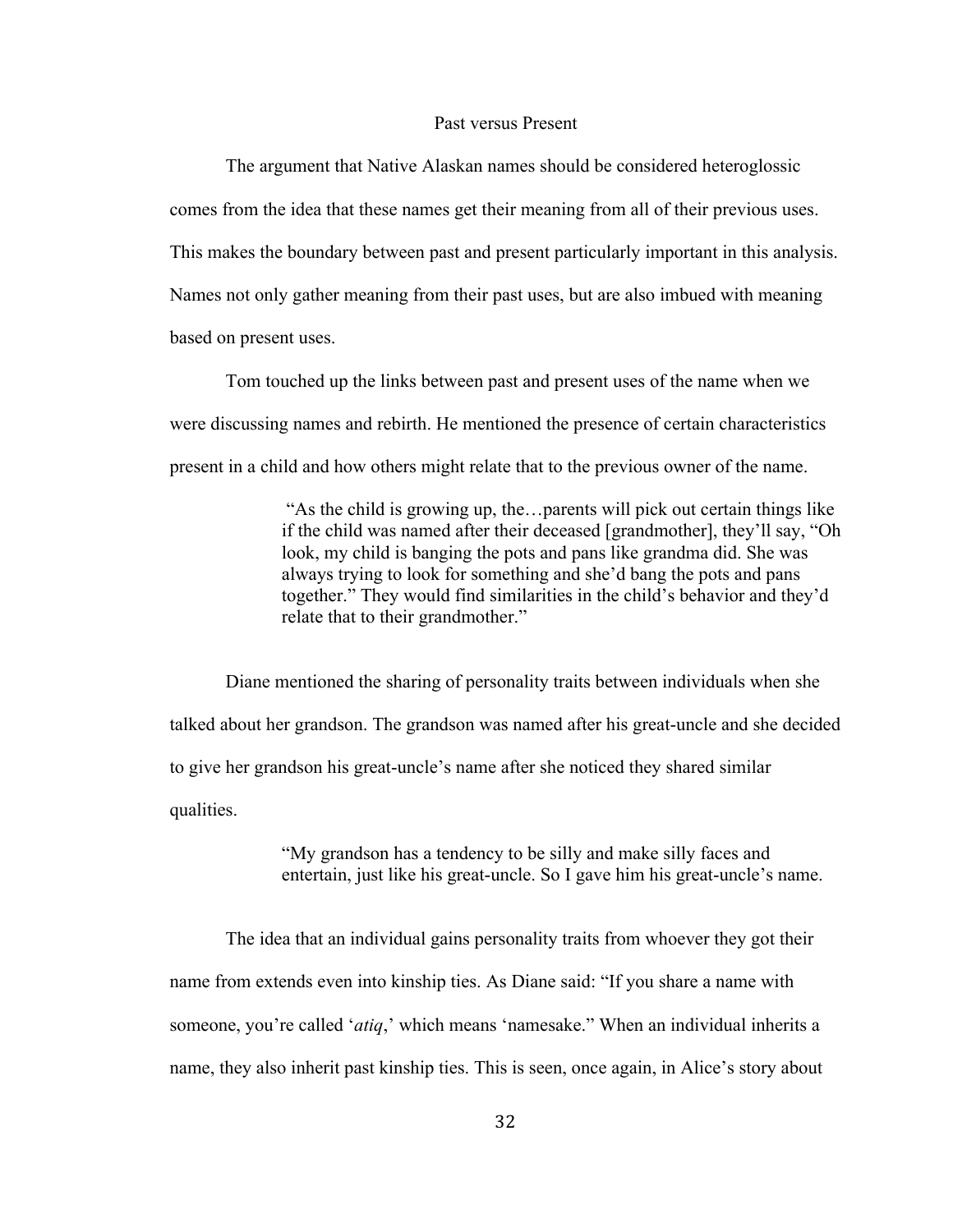her English name and the way the young girl's family became a second family to Alice.

Diane, Charlie, John, and Nancy also discussed this phenomenon.

"In fact my grandson is also named after a great-uncle and so the wife of that great-uncle calls him '*uma*' which means "my sweetheart." And in fact, when she was here in town and they were at an event I let my grandson as her sweetheart buy her a couple gifts and he brought them to her on her birthday." –Diane

"My name was given to me, I think, by my grandmother and it came from actually uh someone who passed away back in the 40s or 50s. The guy that passed away he was a cousin of mine and uh his sister she calls me 'brother' all the time. She's an elder in Chevak and every time she sees me, because I'm named after her brother she looks at me as her brother." –Charlie

"I was named after my great-grandfather. My grandmother's father. And my grandma, she would call me 'father' in Yup'ik." –John

"There was a male person in totally different clan and he was a young boy and he had the same name as my grandmother. And I wondered why does he have the same name. When I asked my grandma she said from generation to generation her name is passed on. That's their name too that's been passed on exactly same way. So if I were to meet him I'd call him my grandma." –Nancy

This notion that not only are personal characteristics passed on through names but

also kinship ties also reinforces the claim that Native Alaskan names are heteroglossic. I

will discuss this more in the next chapter.

#### Young versus Old

Another boundary that became obvious during the course of this study is the one

that exists between the younger generation and the older generation when discussing

native names. This became particularly clear when each participant would talk about the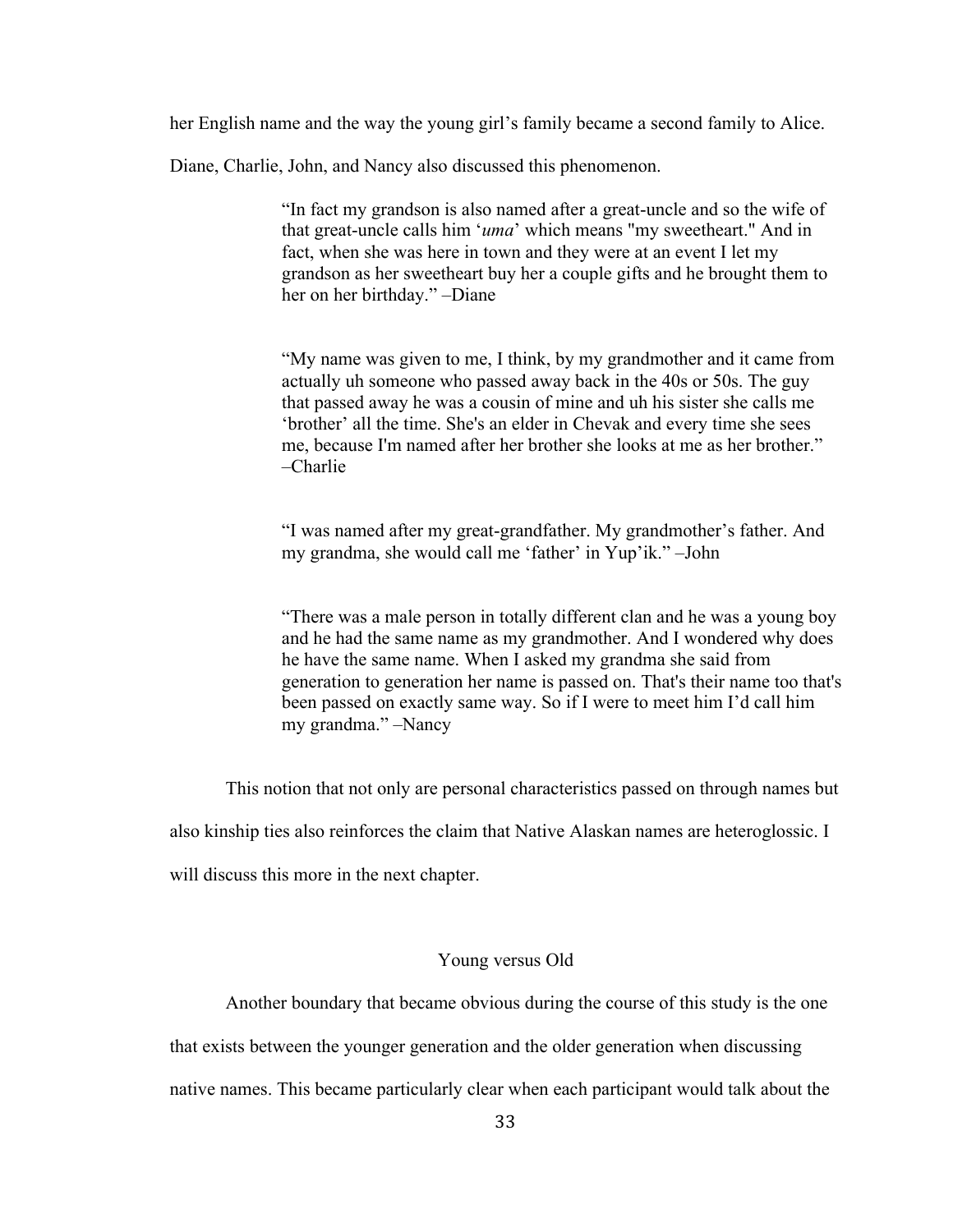people who would use their name when talking with them. Younger participants like John and Charlie both mentioned how it is the elders and the older people in their families that refer to them using their native names, but their siblings and other people their own age will refer to each using their respective English names.

> "Back in the village, some of the kids call me mostly by English name...all the older folks, the elders, they call me by my Yup'ik name and nicknames. They would call me that all the time." –John

> "[The] younger generation uses my English name. All my family and all the elders out there [in the village] call me by my Cup'ik name. And that's just because of who they are." –Charlie

Nancy also made a similar comment when talking about who knows and uses her native names.

> "Everybody in my village knows my native name, the ones that are older. Everybody except for the younger ones."

It is important to note that when John, Charlie, and Nancy talked about the kids and the younger generation using their English names when talking with them, they were referring to Native Alaskan kids, and the younger generation of Native Alaskans. Most non-native people only use the participants' English names when talking to or about them. While this was not addressed with anyone other than the participants, the reason for this is probably due only to the fact that non-native speakers cannot pronounce native names. Yup'ik, Cup'ik, and Inupiaq have phonemes and syllable combinations not used in the English language that makes it difficult for native English speakers to pronounce many of the words found in each language. This idea will be talked about in the next section.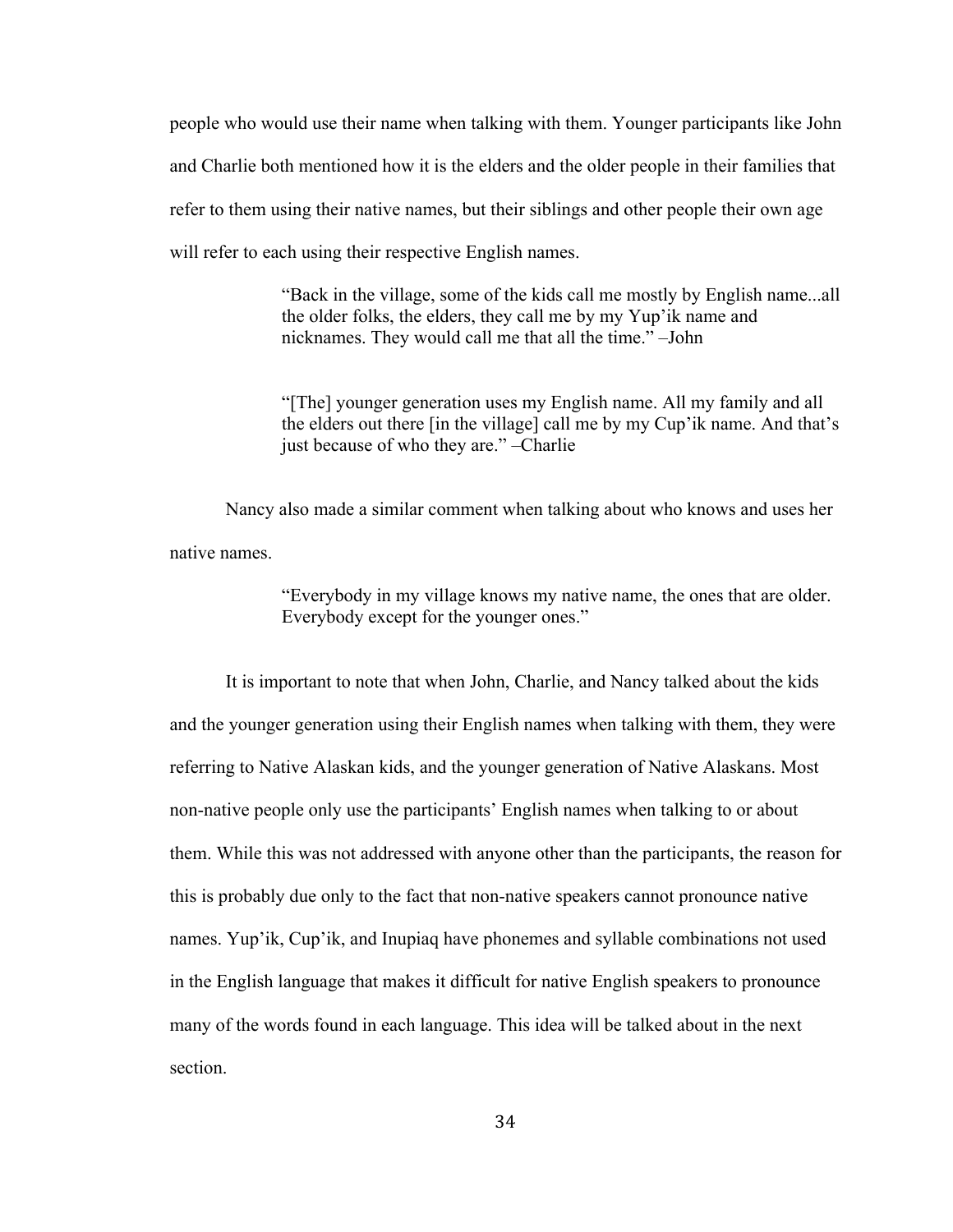#### Native versus Non-Native

The final boundary found among the use of Native Alaskan names I will address seems to be the most obvious: the difference between native and non-native ways of life. This reflects the contexts in which the participants choose to use their native names. It is therefore an important aspect of identity negotiation since it encompasses the differences between village life and life in an urban area like Anchorage. It is among these differences where we see many of the negotiations each of the participants has to make regarding the use of his/her native name in everyday life. Throughout the study there were several mentions of how the participants use their native names frequently while visiting the village, but while in Anchorage they only use their native names during cultural events and gatherings.

According to Charlie:

"Well I don't really decide where I get to use my name, it just depends on the people. You know, compared to school and work, someone would most likely use my name at work, so it doesn't depend on me, it depends on whoever's around.... You know here [at school], no one really knows me personally enough to use my Cup'ik name. Working here at the Heritage Center, one of the things that we do is we recognize who has a native name and we use it every now and then. It isn't an everyday thing. And at home [in the village] it's something everybody's used to. Probably 90 percent of the people in Chevak know everybody's more mostly everybody's Cup'ik name."

John said something similar:

"Well, if I see, many Alaskan natives recognize one another and I would introduce myself, if I introduce myself to another native I would [use my native name]. And then English would be with non-natives. I'd present myself in English for other people, or other guests."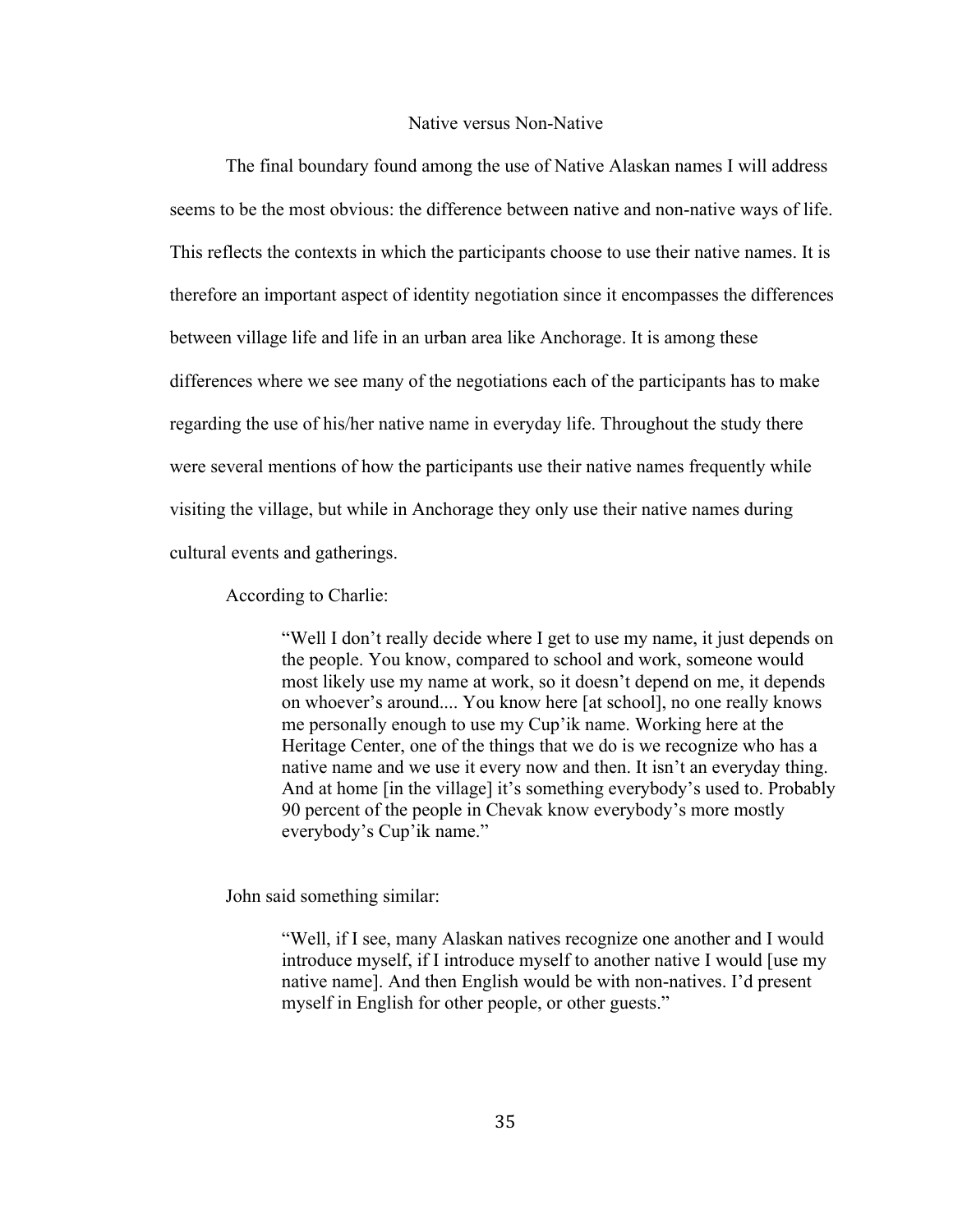Diane uses her native name mostly at the Heritage Center as well. When asked about where she is mostly likely to use her native name, she said:

> "Usually in events, like here at the Heritage Center when we have special events, like I'm going to be the storyteller or something, then I use both my American name and my Inupiaq name. And my Yup'ik name. And it's a good way of introducing myself with my Yup'ik and Inupiaq people in case there are Inupiaq and Yup'ik people in the audience, so it makes a connection to them. So I'm saying my Yup'ik name is so-and-so and my Inupiaq name is so-and-so so that they can go 'Ah, she's Inupiaq, so am I' or 'Oh I'm Yup'ik, so is she.'"

Even though there are non-natives in the audience during the special events, and they probably outnumber any Native Alaskans (because according to Diane, not many Native Alaskans visit the Heritage Center), she uses her native name as a way of identifying with any Native Alaskans who might be in the audience. She uses her English name as well because there are non-natives in the audience. She generalizes that nonnatives are not aware of native names, which is part of the reason she does not use her native name when interacting solely with non-natives.

> "They're [non-natives] not aware of it. They're not aware of we having our native languages and the only thing they learn in their books in the elementary or junior high outside schools is that Alaskans have Eskimos and they live in igloos and that's it." –Diane

Alice made a similar observation one day while working in the *qasgiq*, one that contradicts Diane's generalization about non-natives being ignorant about native names. When talking to visitors who had come into the *qasgiq*, one noticed she included her English name in her introduction and asked her about it. He seemed to think it strange that a Native Alaskan would have an English name.

> "The other day, one guy asked me, he was like, 'I heard you say your English name is Alice. How did you get an English name?' I was kind of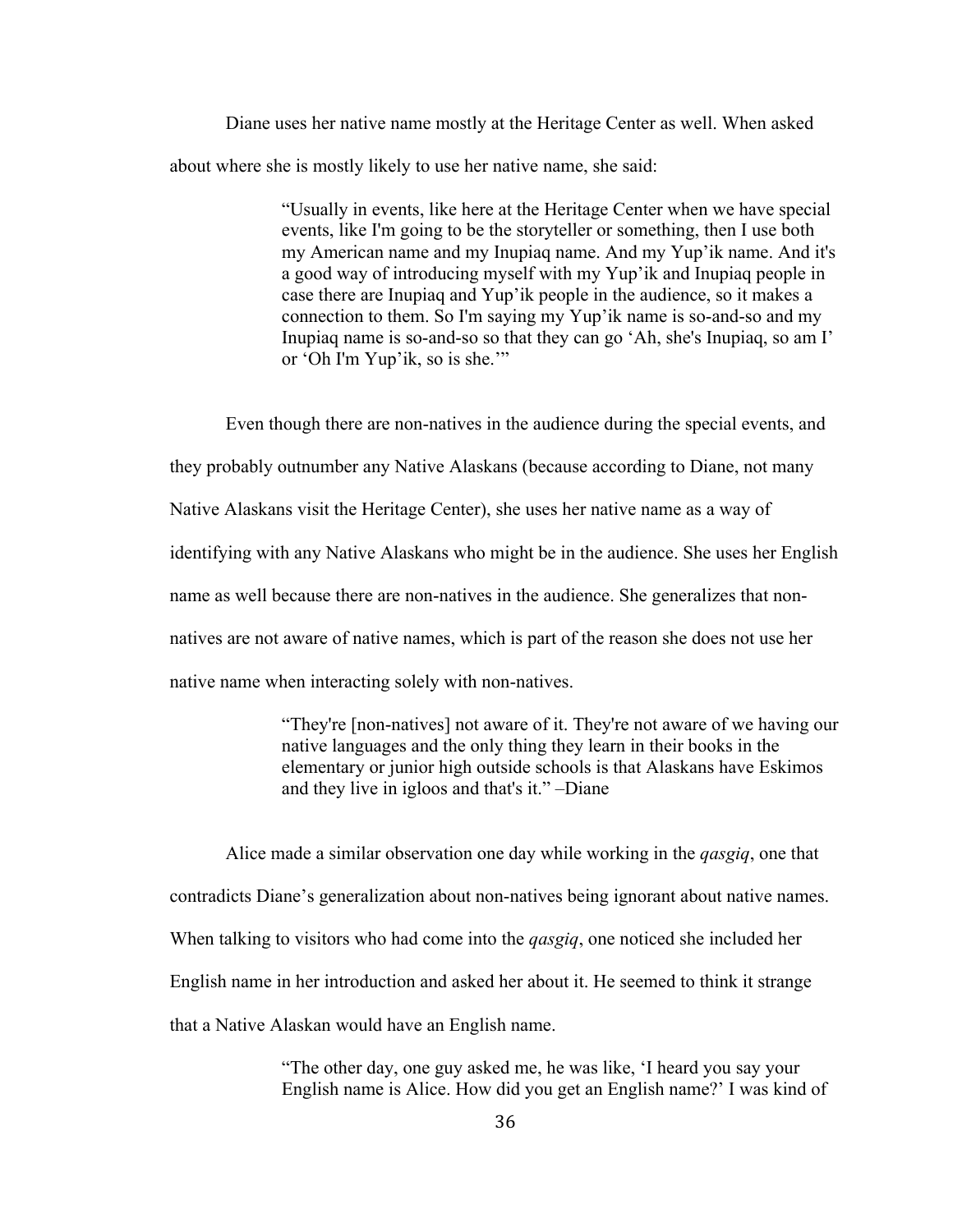surprised. I kind of wanted to say, 'Because I was born in America.' But I told them the story of the little girl in my village who died."

Tom talked about places where native names are used mostly in relation to his

daughter, since he himself is not involved much in the actual performances at the

Heritage Center since his position is mostly administrative. According to him, his

daughter, who has two native names, uses her names strictly at cultural events.

"When we have dances and stuff we'll use her native name. She's familiar with her native names. It's mostly just during a potluck or gathering or dance performance. But everything else is pretty much English."

Nancy, on the other hand, has no such reservations about when and where she

uses her native names.

"When somebody asks me I tell them who I am. Anywhere I am I use my Siberian Yup'ik name. And then after I knew the meaning of my name in my language I started saying my full name. I say my full English and Siberian Yup'ik names. Everywhere. Because I like to use my full name."

Native Alaskan names, therefore, appear to be used by the participants as a way of aligning themselves with other Native Alaskans, while English names are used more to align with non-natives. As mentioned previously, part of the reason why they do not use their native names with non-native people might have to do with the fact that Native Alaskan names are difficult to say. Whether that is a choice on the participant's part or the non-native speaker's part remains to be determined. According to Diane, however, it is a choice the non-natives make that she has to acknowledge.

> "They [the non-natives] can't spell our names or pronounce them, so they don't use them." –Diane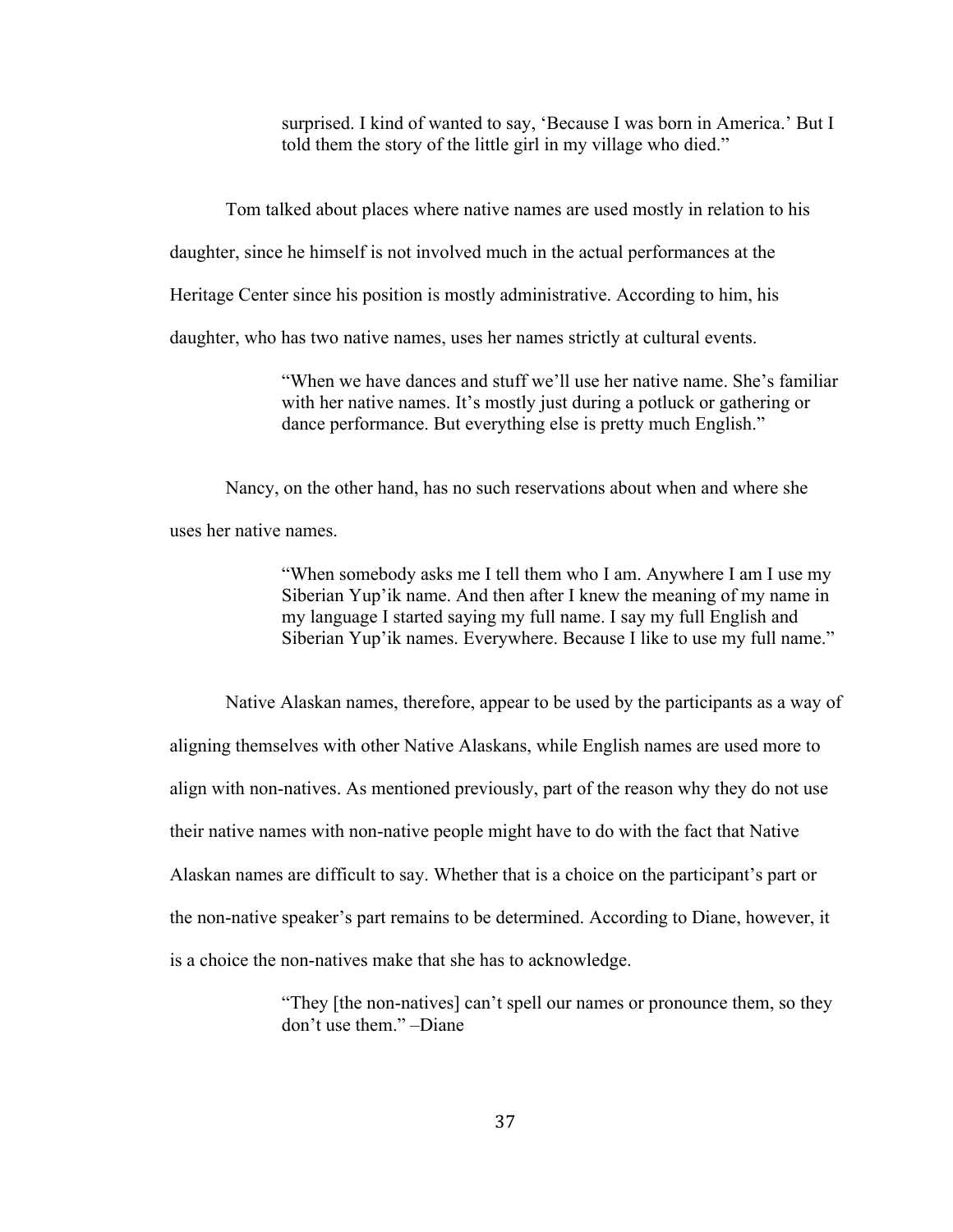Regardless of who actually makes the choice, it is clear that the participants are aware of the need to negotiate with their interlocutors on whether to use their native or English name. Taking the cultural history of the relationship between Native Alaskans and non-natives into account becomes important here. There is an entire history of relations between these two groups that must be considered when discussing the negotiations Native Alaskans are doing while conversing with non-natives regarding the use of their native names. Again, this will be discussed in greater depth in the next chapter.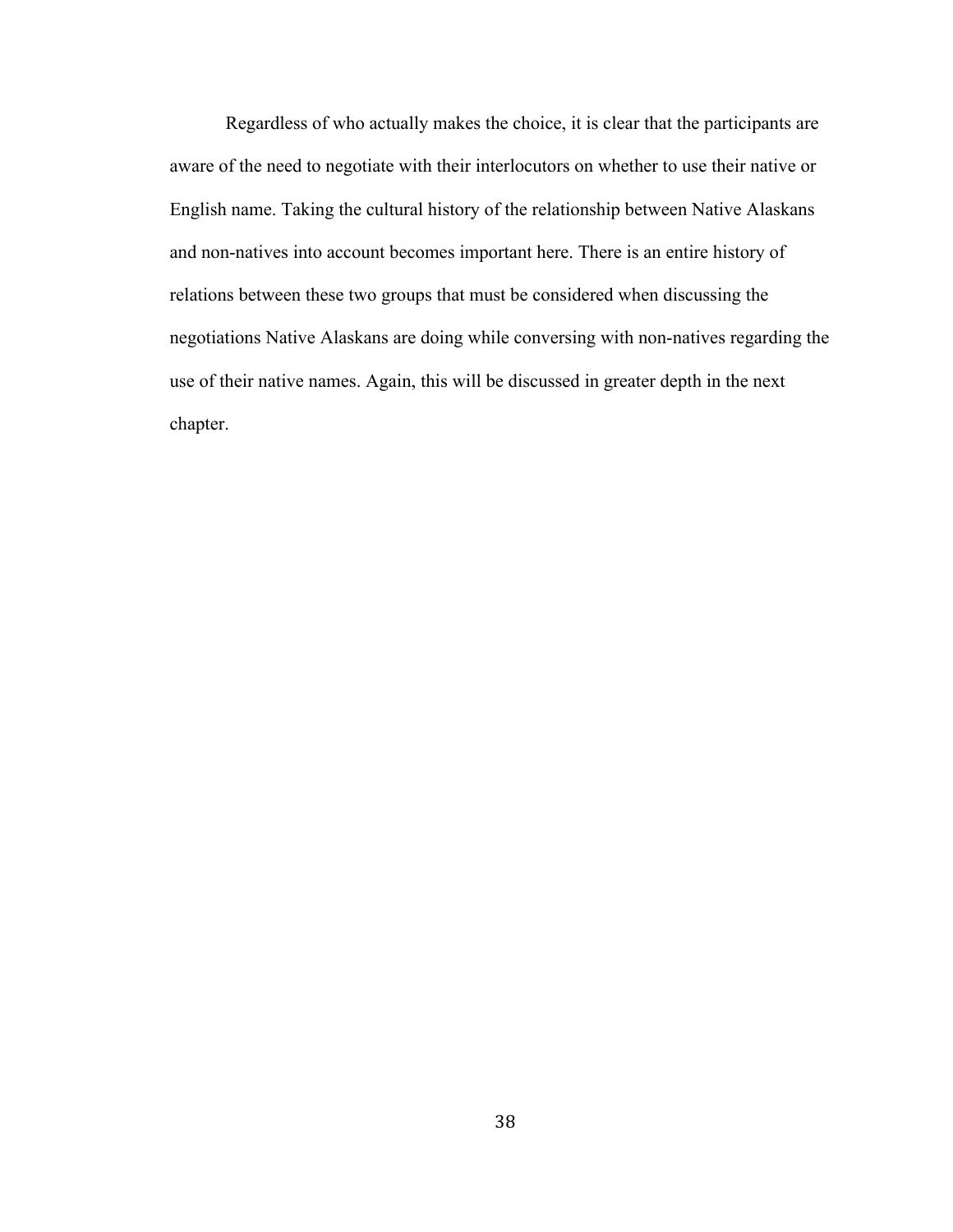#### Chapter 6: Discussion

### Beliefs About Native Names

The knowledge that the Yup'ik/Cup'ik and Inupiaq groups in Alaska believed the name to be a type a soul, and it can be passed on after death by giving the name to an individual, seems to still be present among the participants. The analysis of the boundary between life and death is where this is most obvious. The only participant who did not mention the idea of rebirth and reincarnation by the giving of a name was Nancy.

Keeping a connection with the ancestral past is also one of the beliefs Native Alaskans still hold about their native names. This relates back to what Ann Fienup-Riordan called the "collapsing of generations" (1983). The use of Native Alaskan names keeps the deceased previous users alive in the present by the belief that the personality traits of the deceased are now present in the new carrier of the name. Instead of having clearly defined generational boundaries, giving a previously used native name brings the generations together beyond death. Some of the participants mentioned this idea of giving their children a native name so as to give them a connection to their past and to keep the ancestral connection alive (Diane, Tom, John). John had also mentioned how a native name can be used to trace someone's family tree.

Based on the data obtained in the interviews regarding the participants' beliefs about Native Alaskan names and the naming practice, Native Alaskan names, particularly Yup'ik/Cup'ik and Inupiaq names, should be considered heteroglossic. As Bakhtin said of words and discourse, Yup'ik/Cup'ik and Inupiaq names cross the boundary between past uses and present ones. The original carrier of the name imbued the name with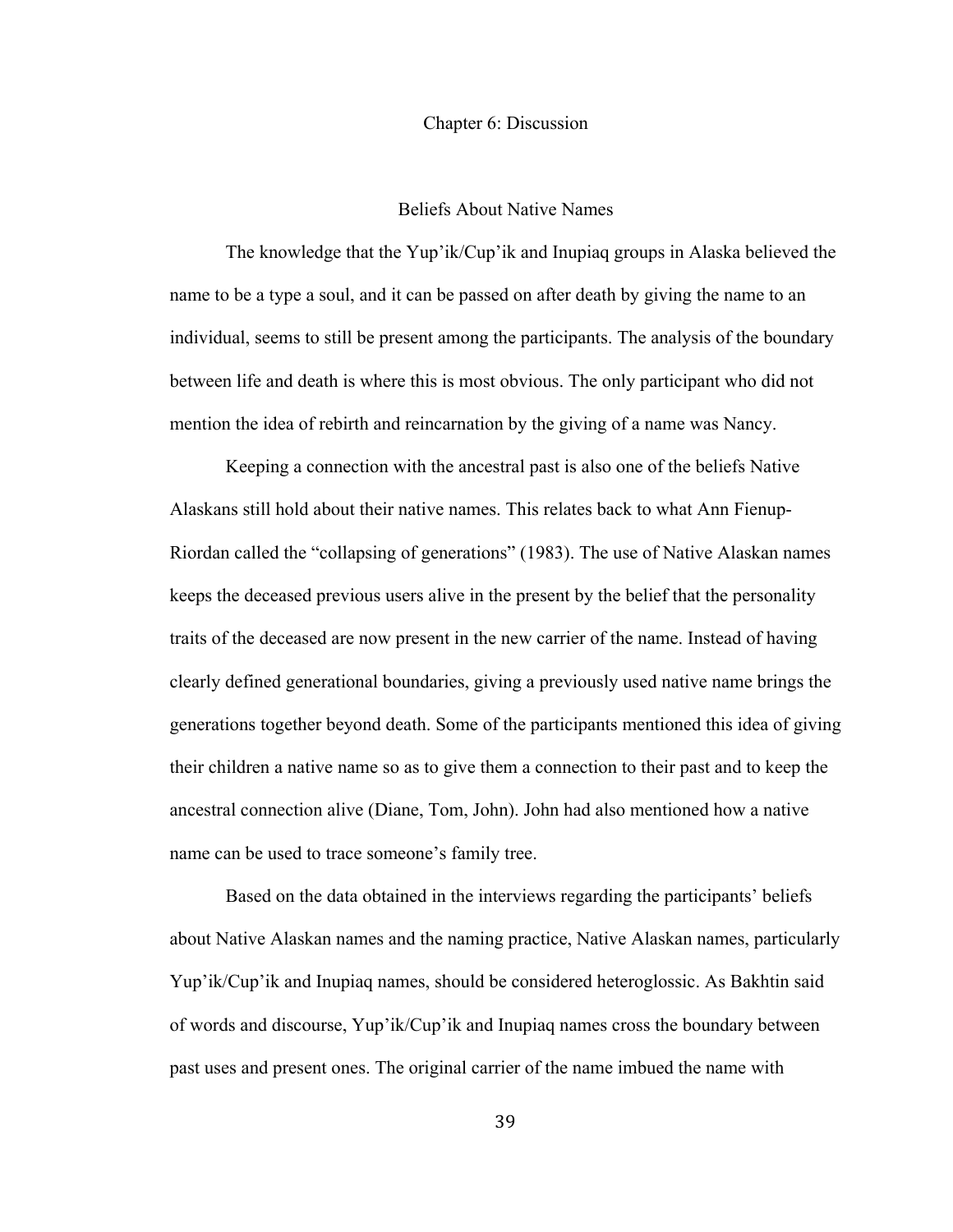meaning in the form of personality traits, and these traits are brought forth into the present when the name is given to a new individual. The new carrier of the name will then give the name their own meanings, which will then be passed on to whoever receives the name next. Tom and Diane both discussed this during their interviews.

Names can also cross the boundary between life and death (Bodenhorn & vom Bruck, 2006). This idea is blatantly obvious when looking at Yup'ik/Cup'ik and Inupiaq names. Again, the section on the boundary between life and death in the previous chapter is where this is most obvious. As mentioned previously, all of the participants except Nancy discussed Native Alaskan names as a vehicle for rebirth. Names do not have to come from a recently deceased individual though. For example, Charlie was named after someone who died in the 1940s. Names can therefore be pulled from further in the past and given new meaning in the present, another trademark of heteroglossia. Heteroglossia argues for a conflation between the past and present in which words (and names) fluctuate between past and present uses, which is exactly what the boundary between life and death shows. The idea that a deceased individual can be brought forth to continue living in the present based solely on the usage of a name illustrates how the boundary between life and death is fluid.

It appears the same general beliefs about names and naming practices exist among the Yup'ik/Cup'ik and Inupiaq living in Anchorage. Granted, none of the participants were born in Anchorage; all were born and raised elsewhere in the state, particularly in small villages, and didn't move to Anchorage until later in life. Further research would need to be done among Native Alaskans who were born and raised in Anchorage to see if this is actually the case.

40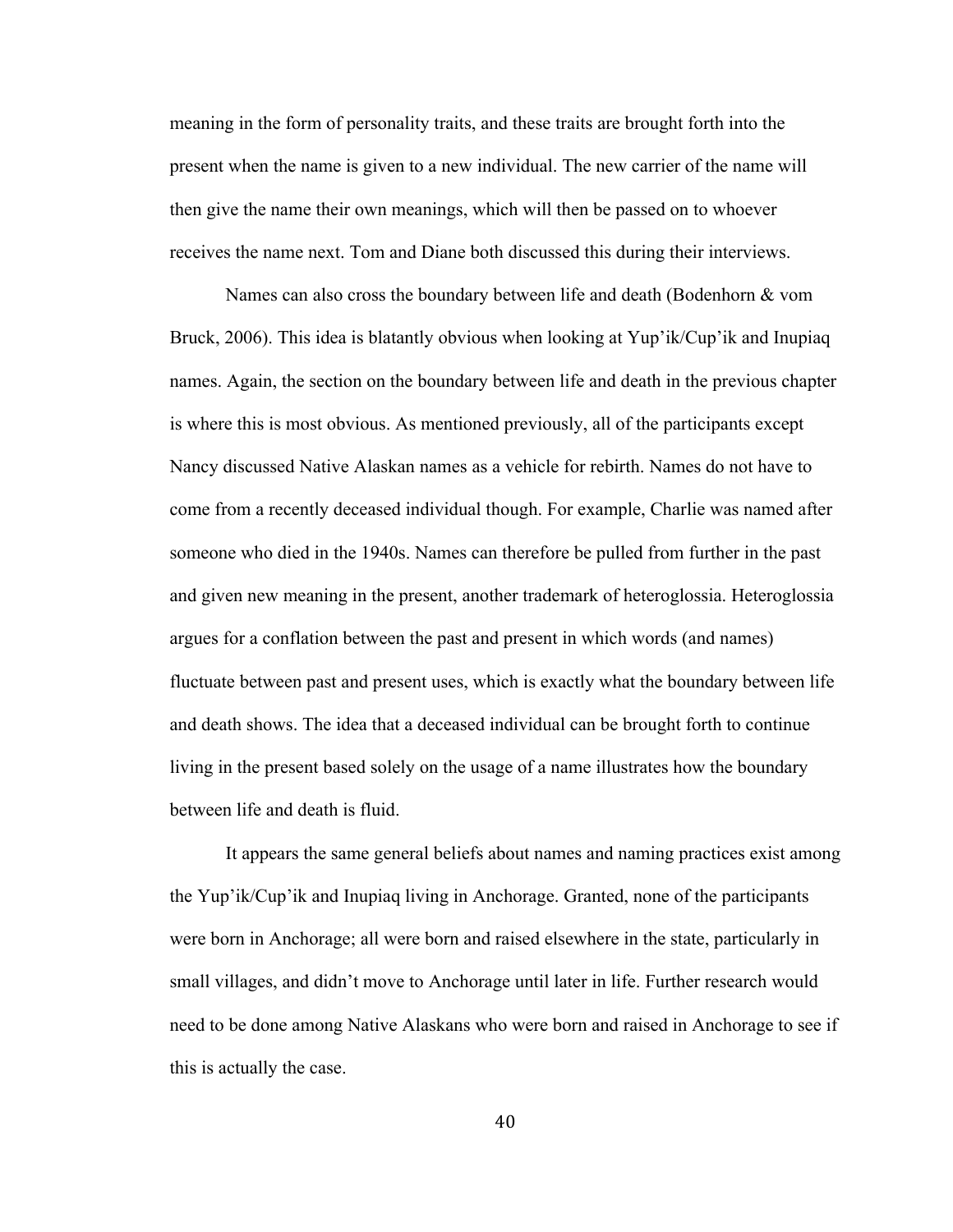#### Using Native Names in Anchorage

According to Joel Rosenthal, "names are deeply embedded in the identity and culture of individuals and small groups, such as nuclear families" (2005:62). There is a sense of pride, a feeling of being grounded in your culture when you have a Native Alaskan name. Charlie mentioned this in his discussion about having a native name. He ties having a native name to being more aware of cultural practices.

> "When someone calls me by my native name, I get a sense of pride. It makes me realize how lucky I am to have a strong grip on my culture. After seeing the lack of culture here in Anchorage with kids growing up here not knowing their culture it made me think it [having a native name] is something important. Something that definitely needs to be practiced."

The continued use of Native Alaskan names in Anchorage could be attributed to the cultural reclamation I outlined in Chapter 3, and even reclamation of power in regards to naming. When missionaries gave Native Alaskans English names, the Native Alaskans lost their power to name themselves. As Charlie mentioned, there is a sense of cultural pride among those individual who have a native name. Among the participants who have children (Alice, Tom, Charlie, Nancy, and Diane), all gave their children, and in some instances their grandchildren, native names. It is possibly the case, however, that the practice of naming a child after a deceased individual is not as common as it once was. Some of the participants mentioned how they had named their children after specific traits they either saw in the child or wished for them to have (Alice, Tom, Nancy). Some even have their own names that represent certain traits and did not come from a deceased individual (Tom, Charlie, John).

While the practice of giving a native name to newborn is obviously still practiced in Anchorage, the reasons behind the naming might be shifting. Alice, Tom, and Nancy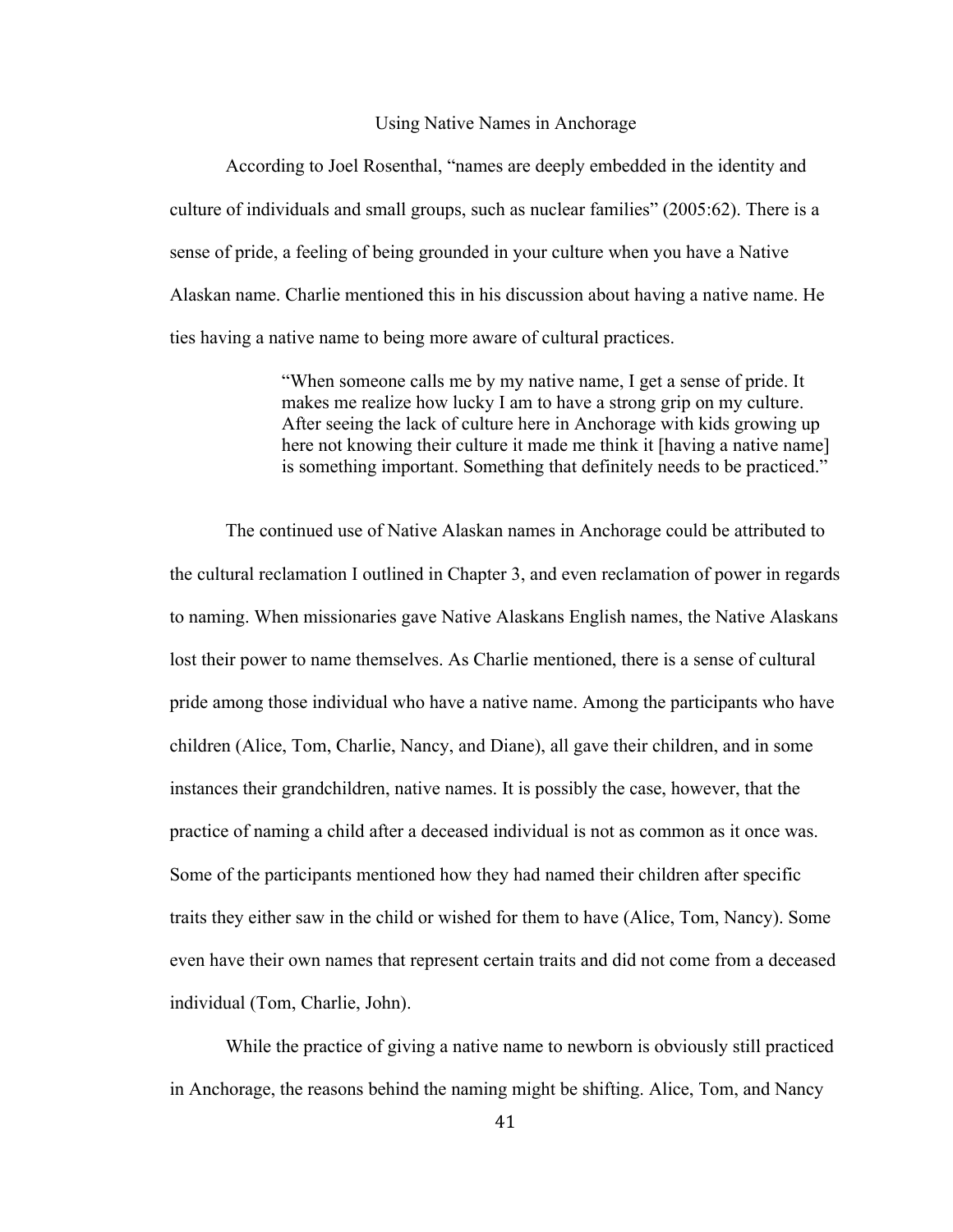gave their children native names, but not a name of a deceased individual. The idea that native names tie a person to their culture and their past still exists, though. Simply possessing a native name gives a person ties to their culture and its past. There is an entire cultural history in the Yup'ik/Cup'ik and Inupiaq languages that is carried on in their names. Therefore the use of a native name indexes a cultural identity and past that are being reclaimed in the present use of the name.

Because of the ways native names are currently being used in Anchorage and at the Heritage Center, the idea that Native Alaskans are heteroglossic still holds. Before the cultural reclamation of native identity began, the missionaries and government gave the use of native languages (and names) negative meaning. Tom tells a story of how his father was punished for speaking Inupiaq while school:

> "I just saw a picture of a school that, a boarding school and stuff, 'cause during my dad's generation his mouth was washed out with soap every time that he spoke a native word. I had wondered why, growing up, why he wasn't really adamant on teaching me my Inupiaq language. And mom told me quietly at one point, she pulled me off to the side and she said, 'Well he was one of the ones, his mouth was washed out with soap every time he spoke Inupiaq.' Or the other things that they did in some of the private schools is when the kids would speak Inupiaq or Yup'ik the nuns or the priests at times would either slap them in the face or they'd hit the tops of their hands with rulers. And so you hear about these types of treatments and you think about how it is today and you think man, how can that be? But it's a real part of history. And it's something that really happened."

Since Native Alaskans have started to reclaim their culture and language, they have reappropriated their names, given them new cultural meaning, and reclaimed the power to give names. Native names now represent a source of cultural pride and acknowledgment of cultural past.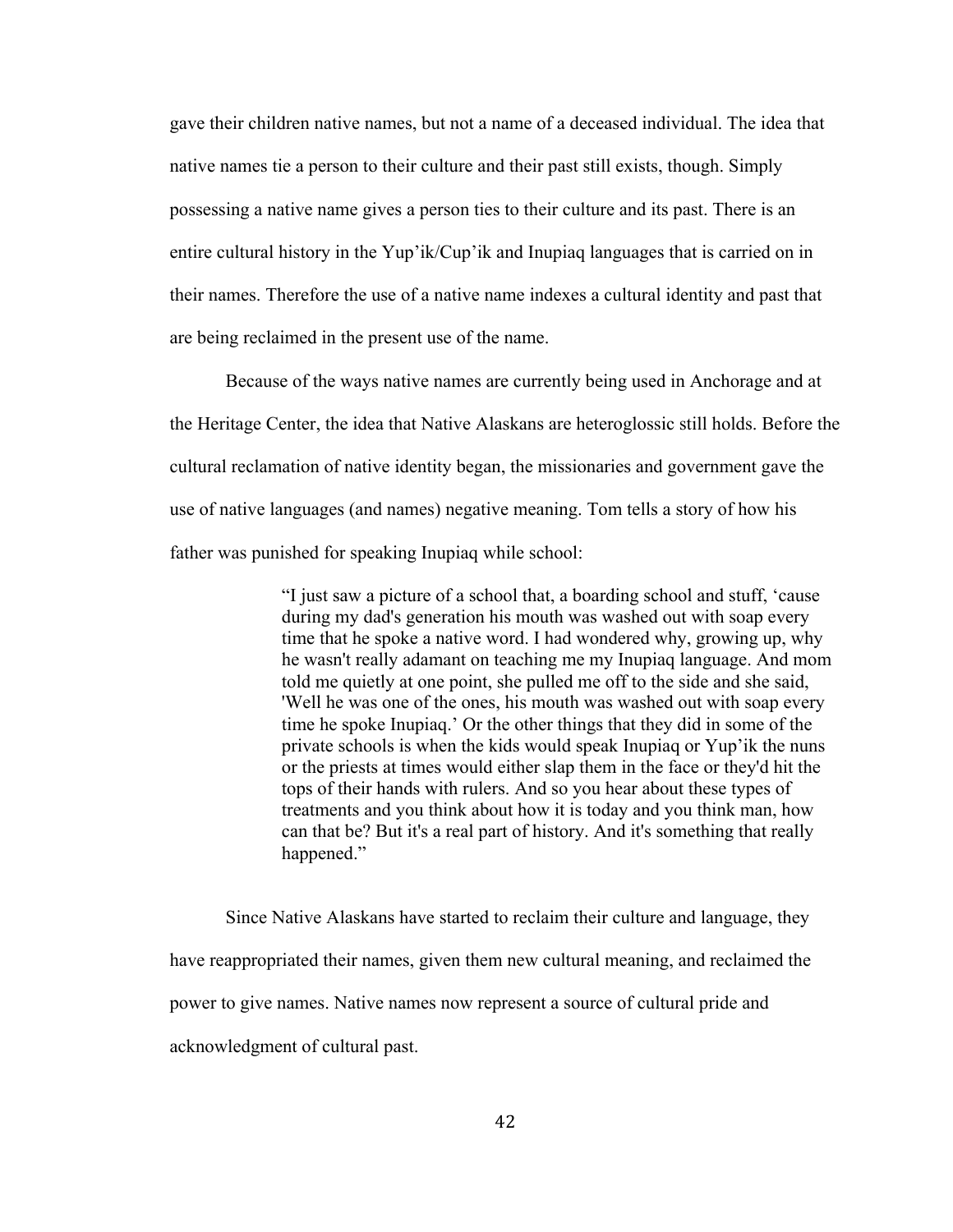#### Identity Negotiations

Native Alaskan names have inherent ties to the past, both in the way they are passed on through the generations, and also based on the colonial history of Native Alaskans in general. The act of naming inserts an individual into a social matrix, and Native Alaskans have to negotiate their way through different matrices: the one in which they can use their native name and the one in which they must use an English name. This is why, as Rosenthal suggests, names are a label that are just as important to identity negotiations as gender is (2005).

Both Native Alaskan and English names also serve to index specific cultural relationships. The participants in this study frequently used their Native Alaskan names to index a Native Alaskan identity. This was usually done in the context of a cultural event at the Heritage Center. All of the participants except Nancy talked about how they only use their native name in Anchorage while at the Heritage Center. English names, on the other hand, are used as a way of aligning with non-native speakers. According to Diane, the reason for this is because non-native speakers cannot spell or say native names. This makes sense, since as I mentioned previously, the Yup'ik/Cup'ik and Inupiaq languages have odd spellings and use strange syllable structure a non-native speaker would find difficult. They also use phonemes we do not use in English, such as lateral, velar and uvular fricatives<sup>4</sup>.

It could be argued though that the reason why Native Alaskans use their English names in identity negotiations with non-native speakers is because of the cultural history that the two groups share and the power relations that were established during the

 $\frac{4}{\gamma}$ [x], [x], [ł] [x<sup>w</sup>] are a few examples of lateral, velar and uvular fricatives not used in English. They appear in written Yup'ik as g, gg, ll, and w, respectively (Ager, 2013).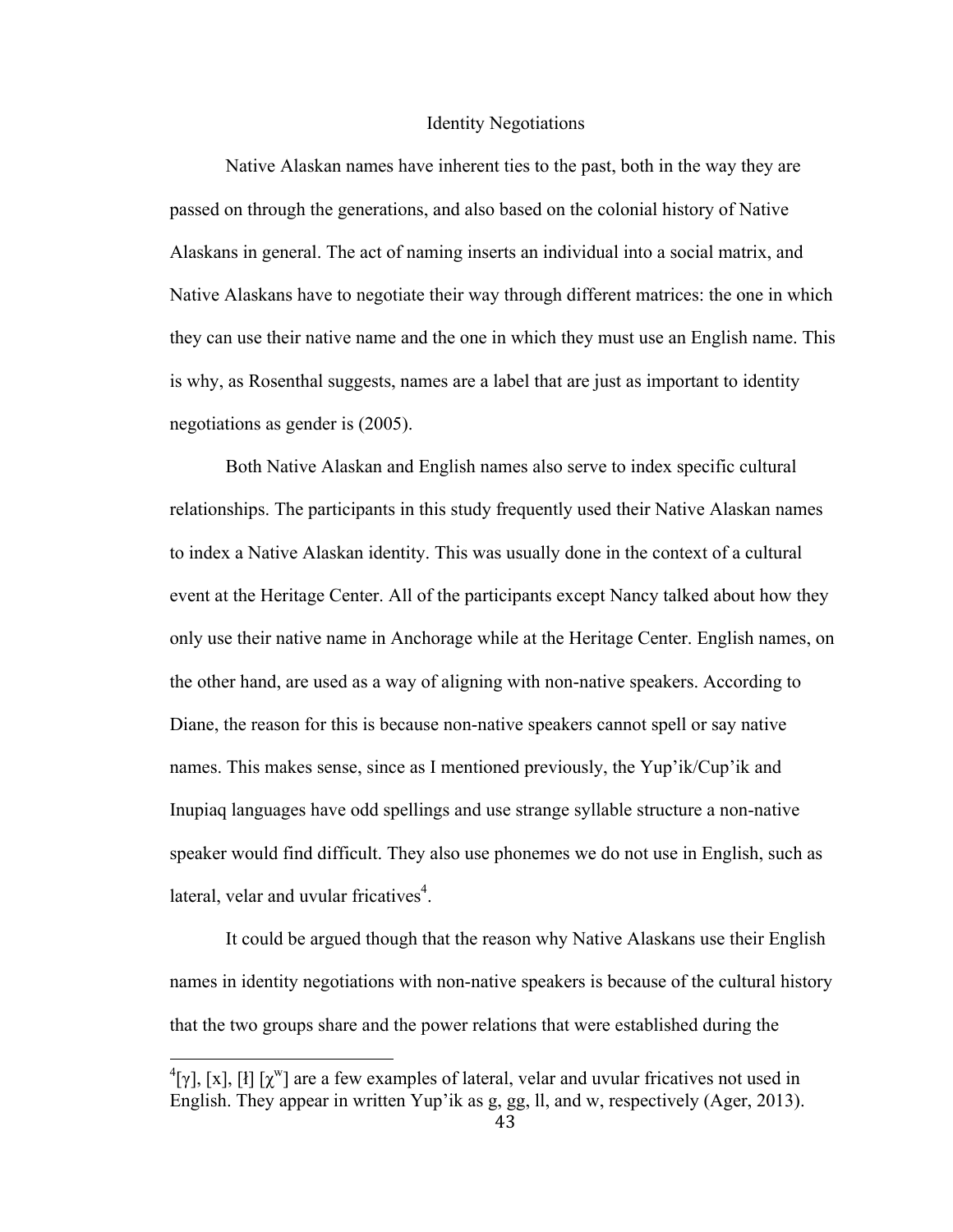American Period in Alaska. I have mentioned before how up until the 1960s, when the federal government passed legislation regarding the use of native languages in schools, and the reclamation of native identity began, the use of native languages was heavily discouraged and the speaker was often punished. This was evidenced in Tom's story about his father. I would argue that this is not the case among these participants. With the exception of Diane, who attended the mission boarding school at St. Mary's and maybe Tom because of the story his mother told him, I believe that the remaining participants are far enough removed from the impact of the mission churches and the decisions of Sheldon Jackson that they no longer impact the decisions the participants make regarding the use of their native names. Their parents and grandparents no doubt had first-hand experience with missionaries, but, like Tom, the participants' experiences with the colonial history are limited to stories about their cultural history. All of the participants except Diane and Nancy were born in the era post-1960, when the renewed interest in native languages and culture began. Diane and Nancy would have experienced the changes brought about by the passing of the Federal Bilingual Education Act in 1967, being school-aged at that time.

Regardless of whether or not the participants actually experienced the effects of the colonial presence in the village, the cultural memory is still there. Like Tom, whose mother told him the story of his father, they are aware of the cultural history of their groups. Three of them remember when the Bilingual Education Act was passed. They have seen how far Native Alaskans have come in reclaiming their native identity and have heard stories from elders reaffirming that fact. Again, the simple fact that they can now use native names and languages in public (even if they choose not to) reasserts the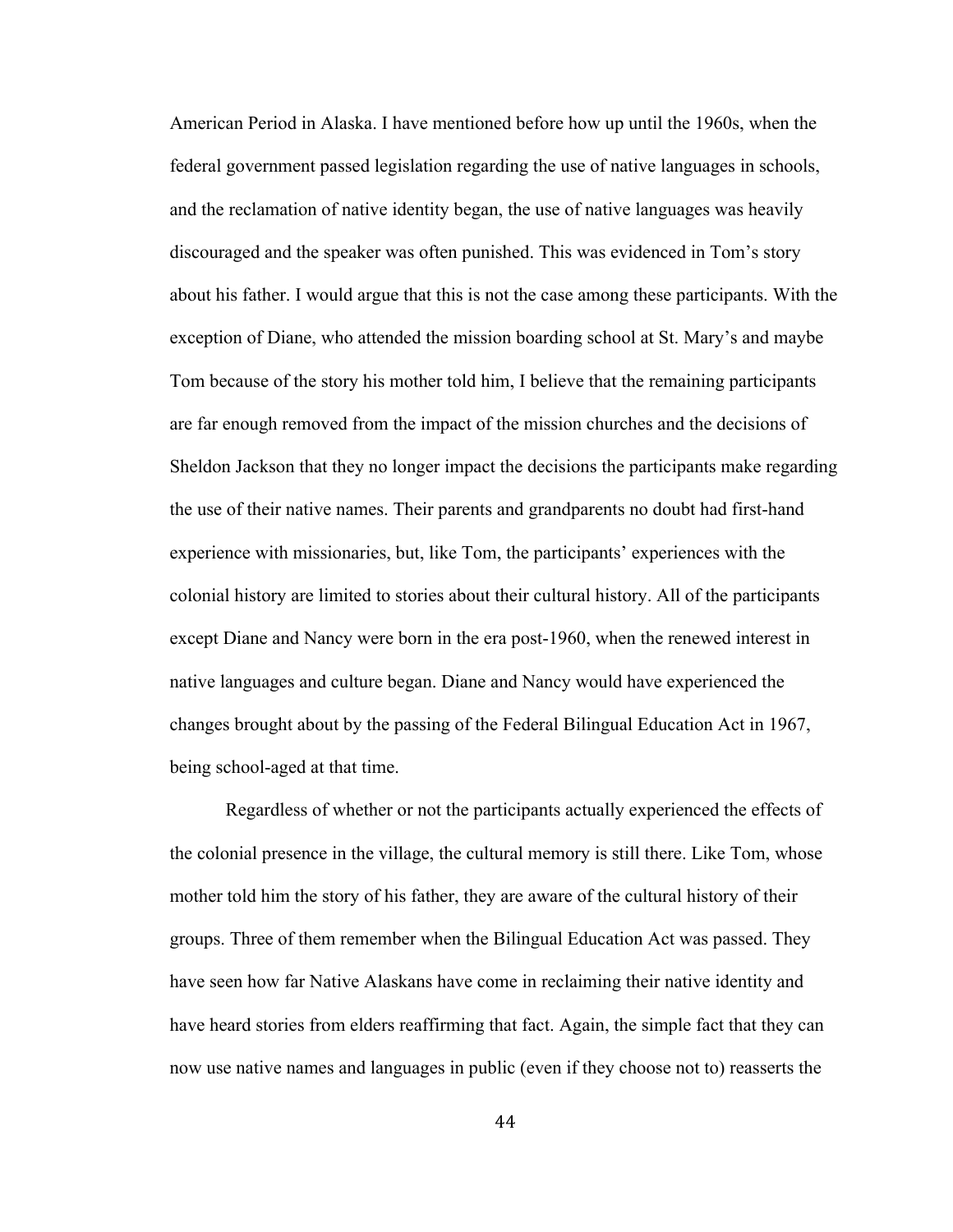idea that native names are heteroglossic. They have taken control of the meaning of their names; where they were once punished for using names, they now use them as marker of cultural identity and pride.

Yup'ik/Cup'ik and Inupiaq names can also be used among Native Alaskans to index kinship relations. Here we see internal power relations with names and naming come into play. Again, naming is an act of power, so when a newborn is given the name of a deceased relative, other relatives will refer to the newborn based on their own relation to the deceased. The giver of the name has the power to adjust kinship relations between the newborn and its relatives. I presented examples of this in the discussion about Alice and her English name, as well as with Diane's grandson, John's grandmother, and Charlie's cousin. Diane went on later to say more about Native Alaskan names and kinship ties:

> "In Point Hope naming makes everyone connected. And if someone doesn't have any blood relatives or relatives by marriage or in-laws they can have names of other families' passed away persons and so they're included in that family. It makes everybody connected and belonging. That's very important, so you don't feel alone or anything. You do have connections just by names."

In Diane's talk about names connecting to people, it is clear that giving the name of a deceased relative to someone not in your family basically tells that person your family is adopting them. This is another instance of internal power relations regarding names. By giving someone a name from a family that is not their own, the giver exerts their naming power and alters kinship relations. Alice's discussion about her English name was evidence of this. After she was given the name of a girl who had recently died,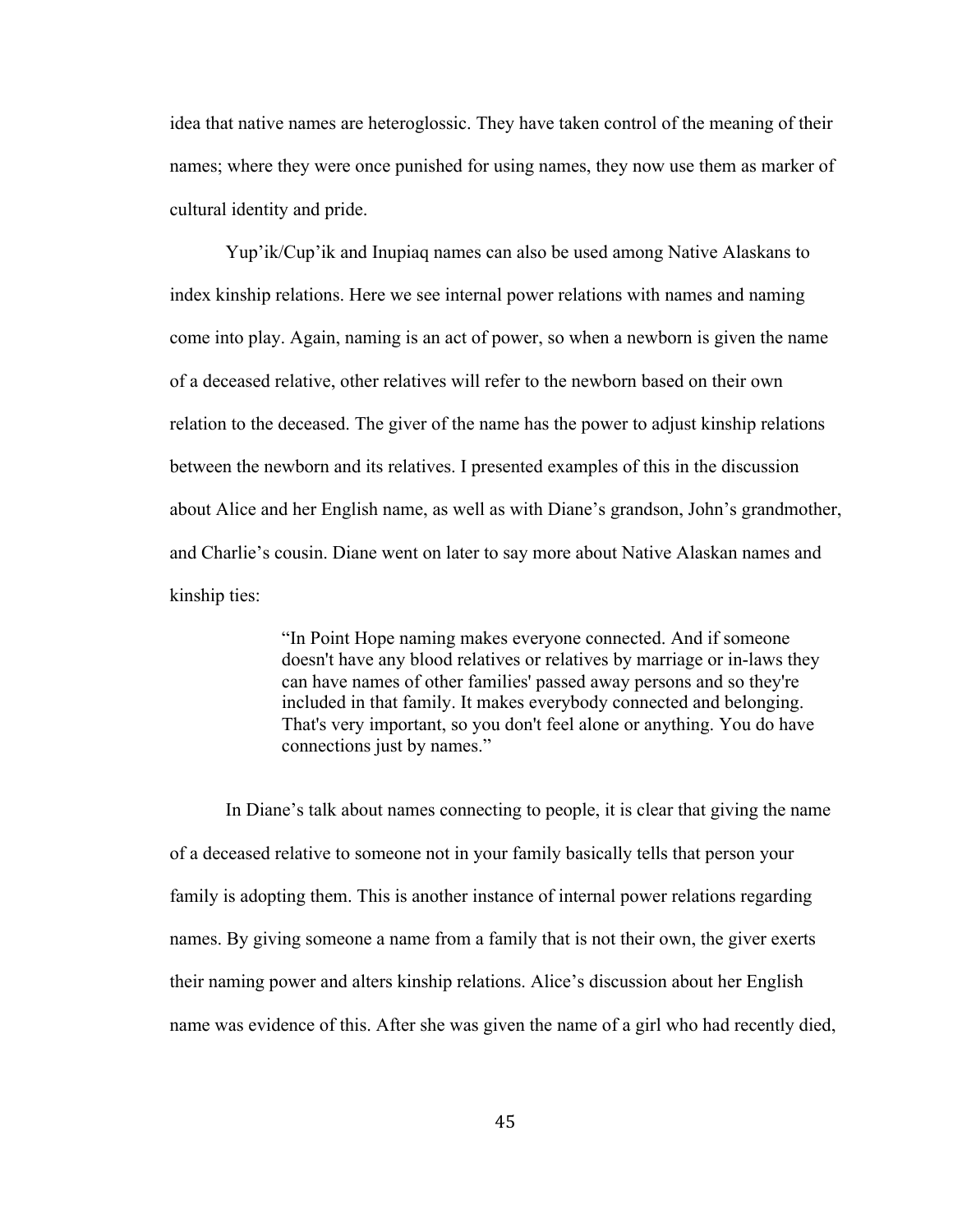Alice became a part of that family. Alice referred to the people in the family as the girl who died would have.

Past uses of a name can therefore dictate kinship terms. We saw this when John discussed how his grandmother calls him by the term for "father," since he was named after her father, instead of by the term for "grandson." This would have been true of anyone who received her father's name, regardless of whether or not she was related to them. The kinship term that is used for someone can depend on who used it in the past. Again we see an instance where past usage impacts present usage and another way in which Native Alaskan names can be considered heteroglossic. This also affects identity negotiations regarding kinship relations, particularly between family members. For example, while John's grandmother refers to him as "father," she called each of his brothers "grandson." Whether or not this difference impacts relations between the brothers (perhaps the grandmother speaks to John with more respect since he is addressed as if he were an elder) was not addressed. Further research would be needed to determine if this is the case.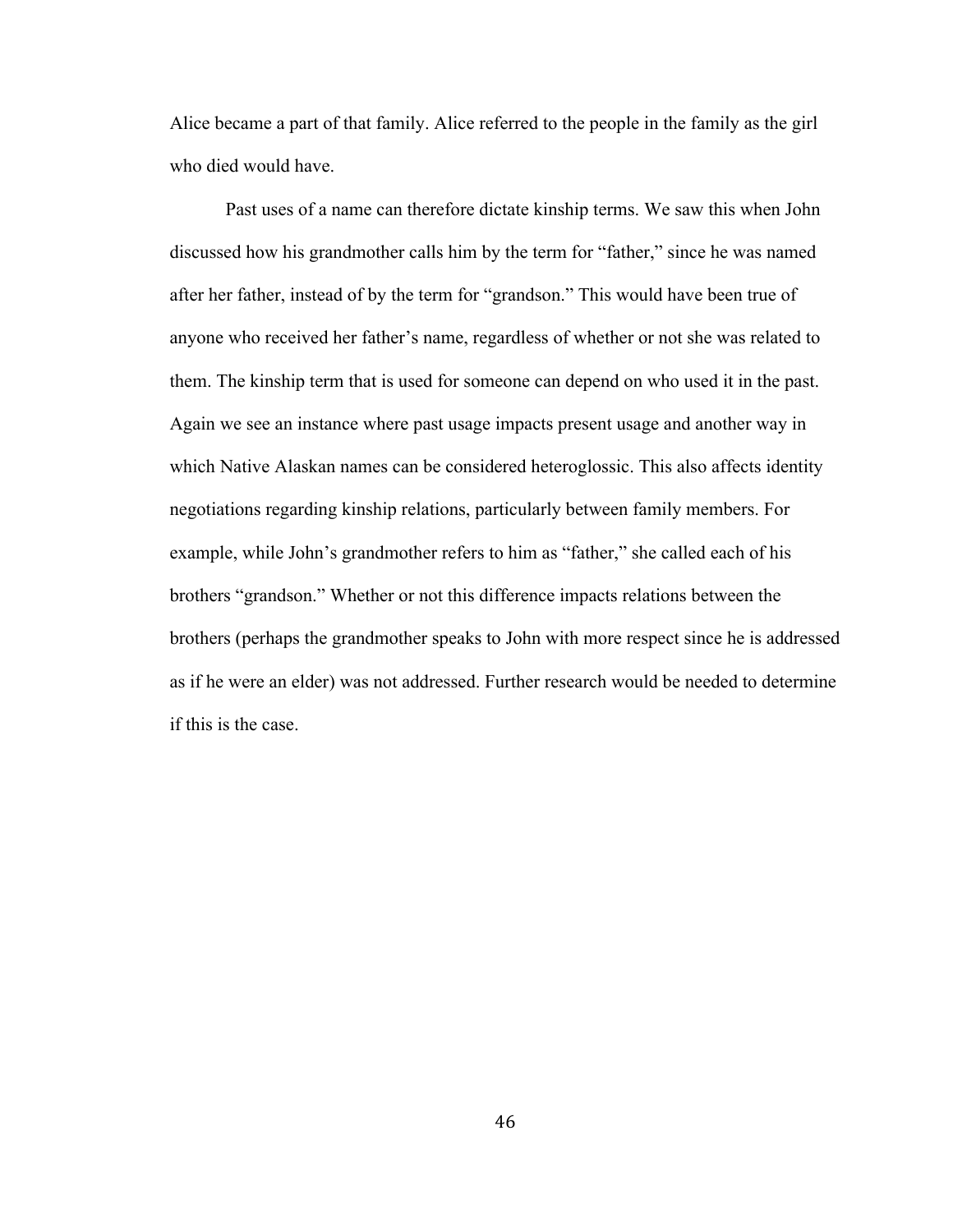#### Chapter 7: Conclusions

Names are an important label everyone possesses. Names are also an important label that many people share. They do not always pick out one single person. For example, if I were to say the name "Bill," I could be referring to any one of quite possibly one million people with the name "Bill," some of which would include Bill Clinton, Bill Cosby, Bill Maher, Bill Gates, etc. This could possibly also include everyone who has ever gone by the name "Bill," living or dead.

I have mentioned before how names establish personhood and institute an individual's identity (Bodenhorn & vom Bruck, 2006; Bourdieu, 1991). Not only can names identify a specific person, they can also identify a specific cultural identity and also a cultural history. Many authors have addressed the ways in which personal names can reflect different aspects of their culture, be it social/political systems and cultural beliefs (see Chapter 2 for examples). Names and their uses can also reflect historical events within a culture and power relations with another culture or group. The idea that cultural beliefs and historical events can impact names and naming practices was the basis of this study.

This thesis looked specifically at Native Alaskan names and the ways in which they are used (or not used) in Anchorage, Alaska. This study's analysis of Native Alaskan names and how and why they are used in Anchorage suggests that Native Alaskan names are primarily used as a vehicle for expressing and indexing cultural identity. These names are also used as a method of crossing boundaries, particularly the boundaries between life and death and past and present (Bodenhorn & vom Bruck, 2006). It is based primarily on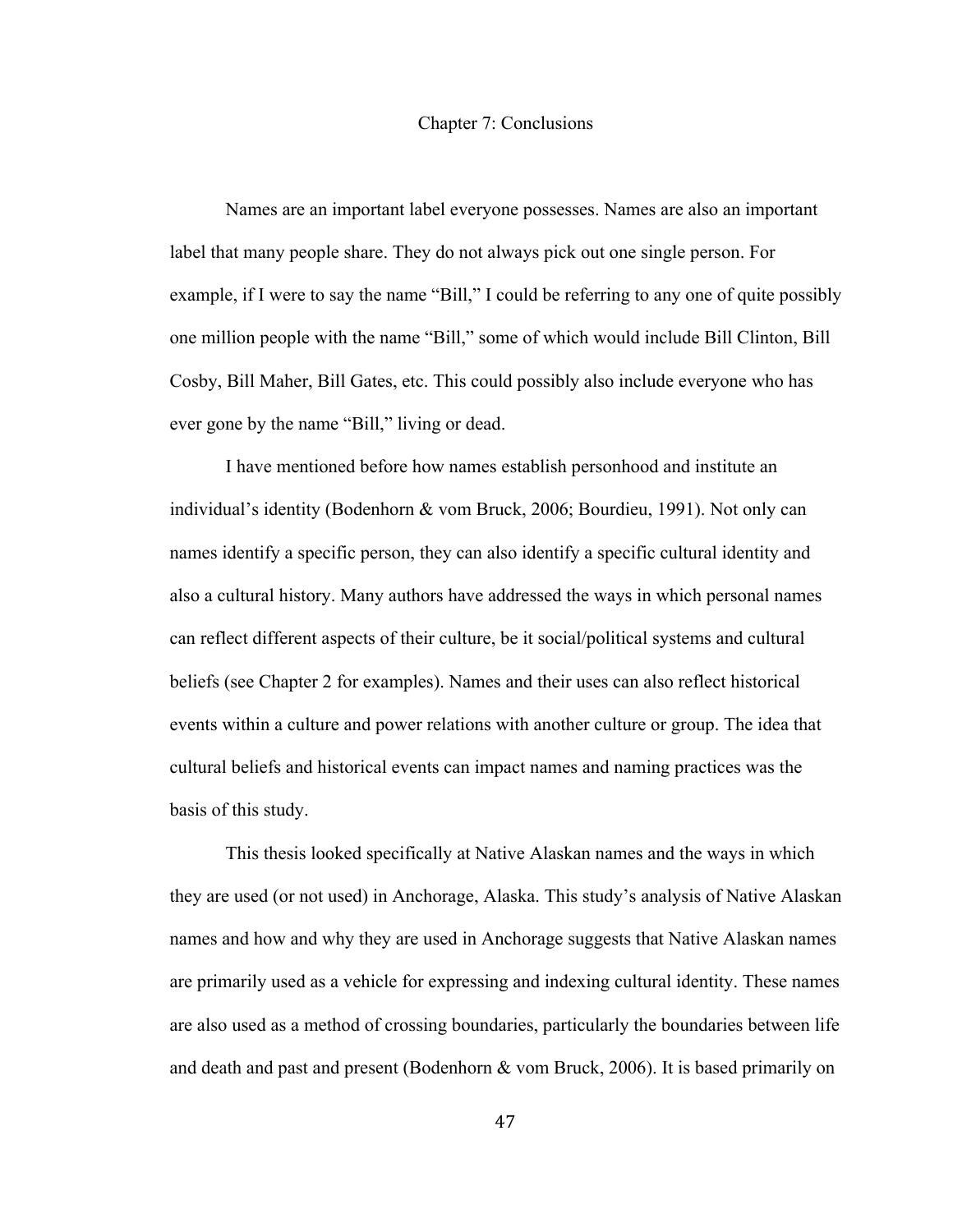the fact that Native Alaskan names cross these boundaries that I have argued that Native Alaskan names are heteroglossic in nature.

Since heteroglossia depends so much upon history, it was important to take the cultural history of Native Alaskans into consideration for the analysis. Chapter 3 outlined the interactions between Native Alaskans and non-natives in the time since Alaska was purchased from the Russians. For the better part of a century, Native Alaskans were discouraged from using their native language (which would have included their native names) for fear of punishment. It was not until the last few decades that they have been able to begin reclaiming their languages and cultural practices.

As we have seen, there are a variety of factors that determine why and how the participants used their native name or their English name. The most important one is the presence or absence of a non-native speaker. The participants understood their names are difficult to pronounce for non-native speakers. During each of the interviews, I had to have each of them repeat their name(s) multiple times in the hope that I, someone with training in linguistics and phonology, might have a chance at pronouncing the name. Another key factor is location. With the exception of one participant, the participants all pointed out that in Anchorage they were most likely to use their name at the Heritage Center.

The Heritage Center, therefore, is an important vehicle for expressing Native Alaskan identity in Anchorage. While there, Native Alaskans are able to express and preserve their cultural identity in an urban area. The Center also allows them to express and preserve that identity in an area where they are in the minority. Finally, Native

48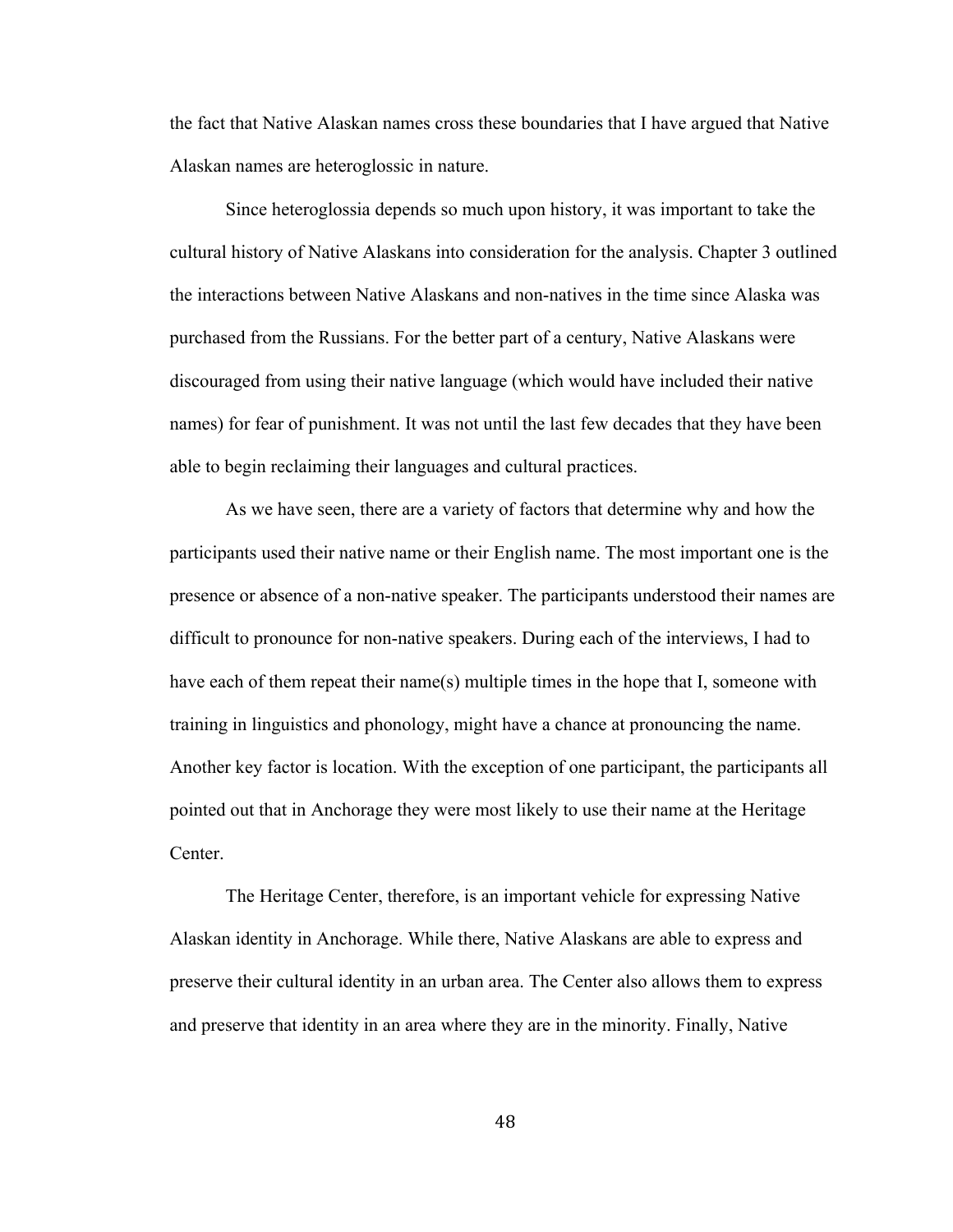Alaskans have the opportunity to educate people (both natives and non-natives) about the many different cultures in Alaska.

The evidence suggests that names are still an important part of Native Alaskan culture, even in an urban area away from the villages and after being suppressed for so many years. The knowledge of naming practices is still passed on from elders to the current generation. All of the participants who have children continued the tradition of giving their children a native name. John, the only participant who does not have children yet, said when he has children they will get native names as well.

While I attempted to provide adequate explanations for the findings of my analysis in Chapter 6, it is important to note that this study only looked at six individuals in a city of almost 300,000. Furthermore, this research was focused on individuals who work at a cultural heritage museum. This was done to ease the recruitment process, but the number of participants and the location make it impossible to make any generalizations regarding Native Alaskan names and naming practices in Anchorage outside the scope of the findings. However, the Heritage Center was significant given the historical basis of the study. The Center focuses on informing the general public about the collective cultural history (past and present) of Native Alaskans. The Heritage Center is used to display these cultures, so conducting the same research in Anchorage outside of the Heritage Center, or in a smaller urban area such as Fairbanks, might reveal different patterns in how and why Native Alaskans are using native names.

This leaves the door open for future research on Native Alaskan names and naming practices, as well as for more research on the idea that names can be a type of heritage project. With more and more Native Alaskans leaving the village to live in the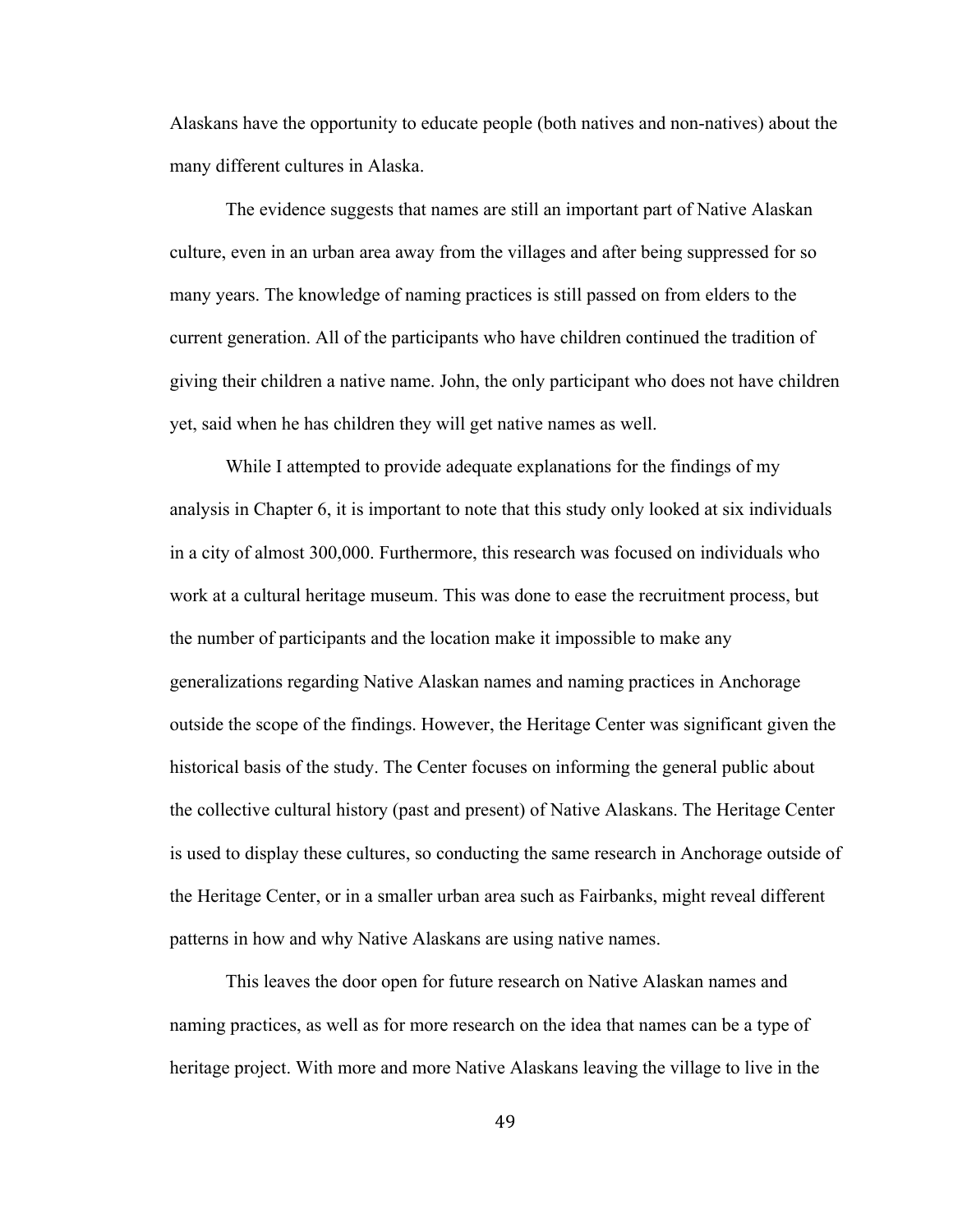"big city," it is possible we will see more changes in the naming practices within another generation. As we have seen, some of the participants living in Anchorage have already stepped away from the practice of giving their children a deceased relatives name and have begun to favor naming after a characteristic they see in the child. I would suggest scholars continue to study Native Alaskan names as a vehicle for cultural history and identity. Future research could ask a multitude of questions. Are Native Alaskan youth living in Anchorage aware of naming practices? What impact does being born and raised in Anchorage have on the use or non-use of Native Alaskan names? How does inheriting kinship terminology associated with a name impact other kinship relationships? For example, when John's grandmother refers to him as 'father,' how does that impact his kinship terminology with his brothers? How do Native Alaskan individuals not associated with the Heritage Center view their culture's names and naming practices? How are Native Alaskans at the Heritage Center using their names as a form of heritage work?

The goal of this project was to contribute to the established discourse on naming and identity by introducing a new theoretical framework for looking at Native Alaskan names and naming practices. No one has looked at names as being heteroglossic, and given the cultural beliefs Native Alaskans have regarding their names and naming practices, in addition to the impact colonialism had on the use of native languages, this project seemed to be the perfect way to introduce a new way of looking at names. By exploring the beliefs Native Alaskans living in Anchorage have about their names I attempted to see how those beliefs might have changed based on the urban setting, compared to the original studies done on Native Alaskan names in the villages. Additionally, by taking the history of colonialism and Native Alaskans into account, the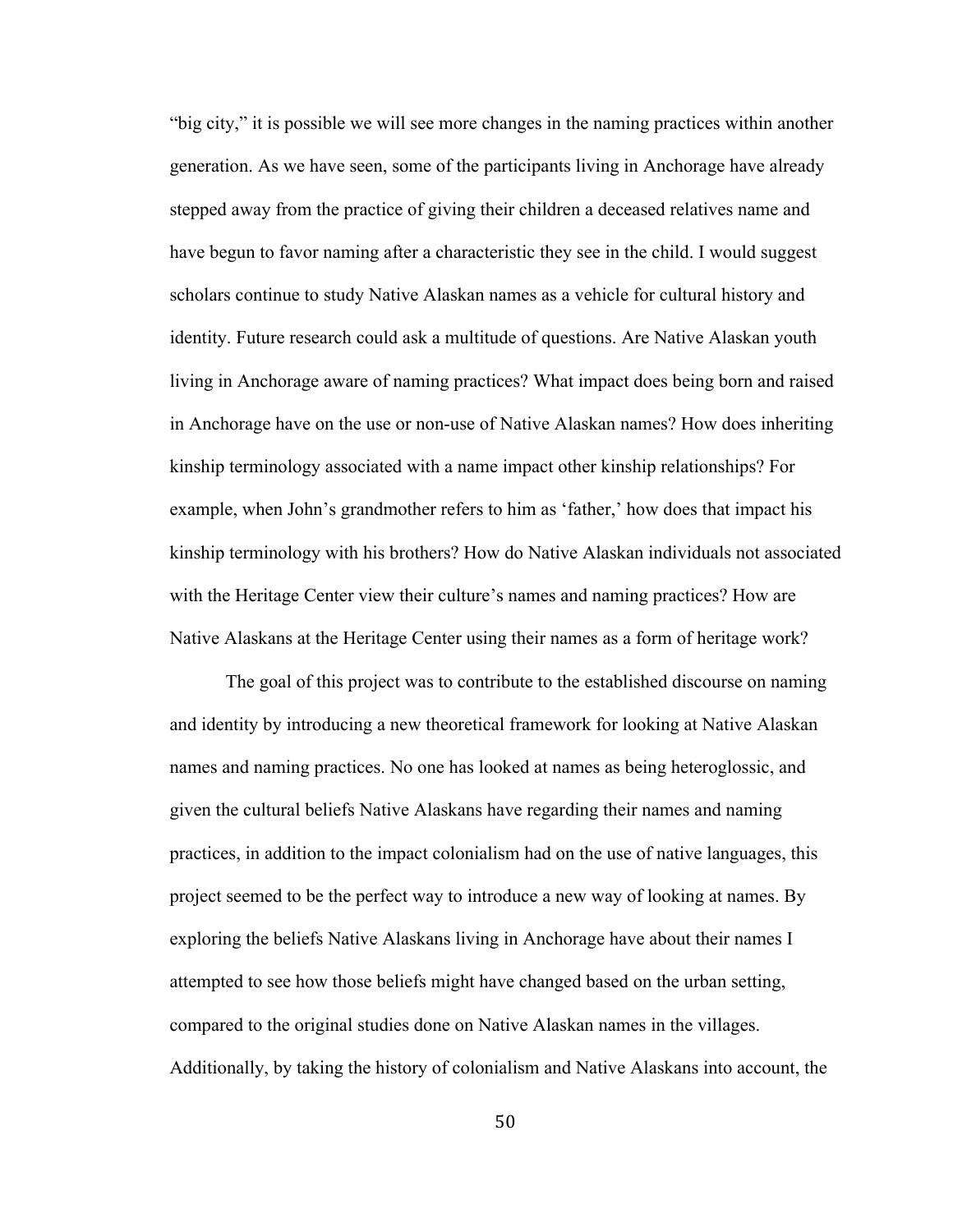ways in which Native Alaskans are using their native names as a marker of cultural identity and the reclamation of that identity become even clearer. By looking at the ways colonialism has impacted the use of Native Alaskan languages and names, we can gain a better understanding of how Native Alaskans living in Anchorage use both their native and their English names in identity negotiation.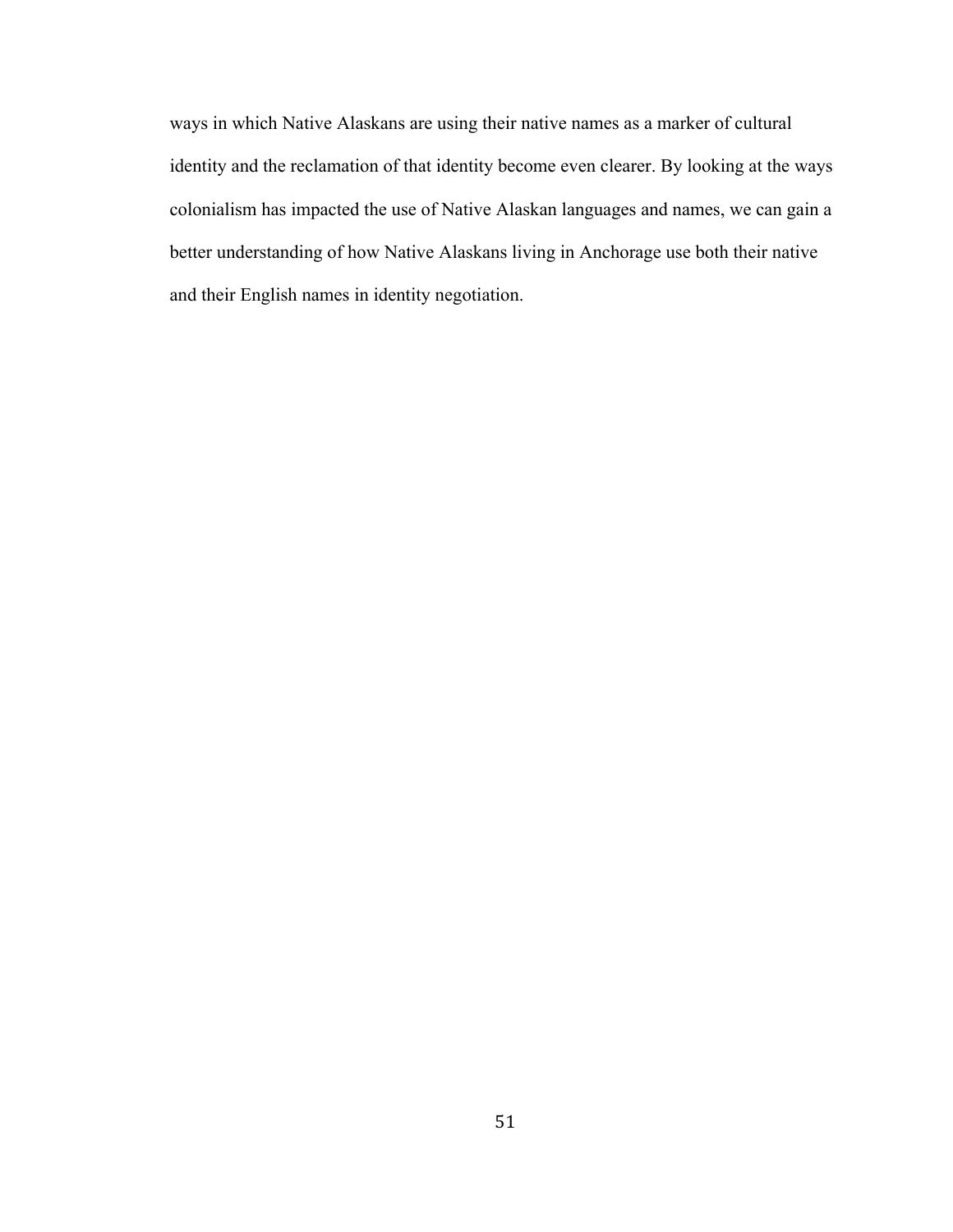Appendix A: Interview Guide 1

Interview Topic List and Questions: Interview 1

Note: The underlined text is the topic list. The bold questions are the open-ended questions. The questions underneath each bolded question are those I would like them to answer during their response, but will prompt them with if it does not come up in their initial response. The text in italics are instructions for the interviewer.

| Pseudonym of participant: |
|---------------------------|
| Date of interview:        |
| Location:                 |

Basic information

**1. Tell me a little about yourself.**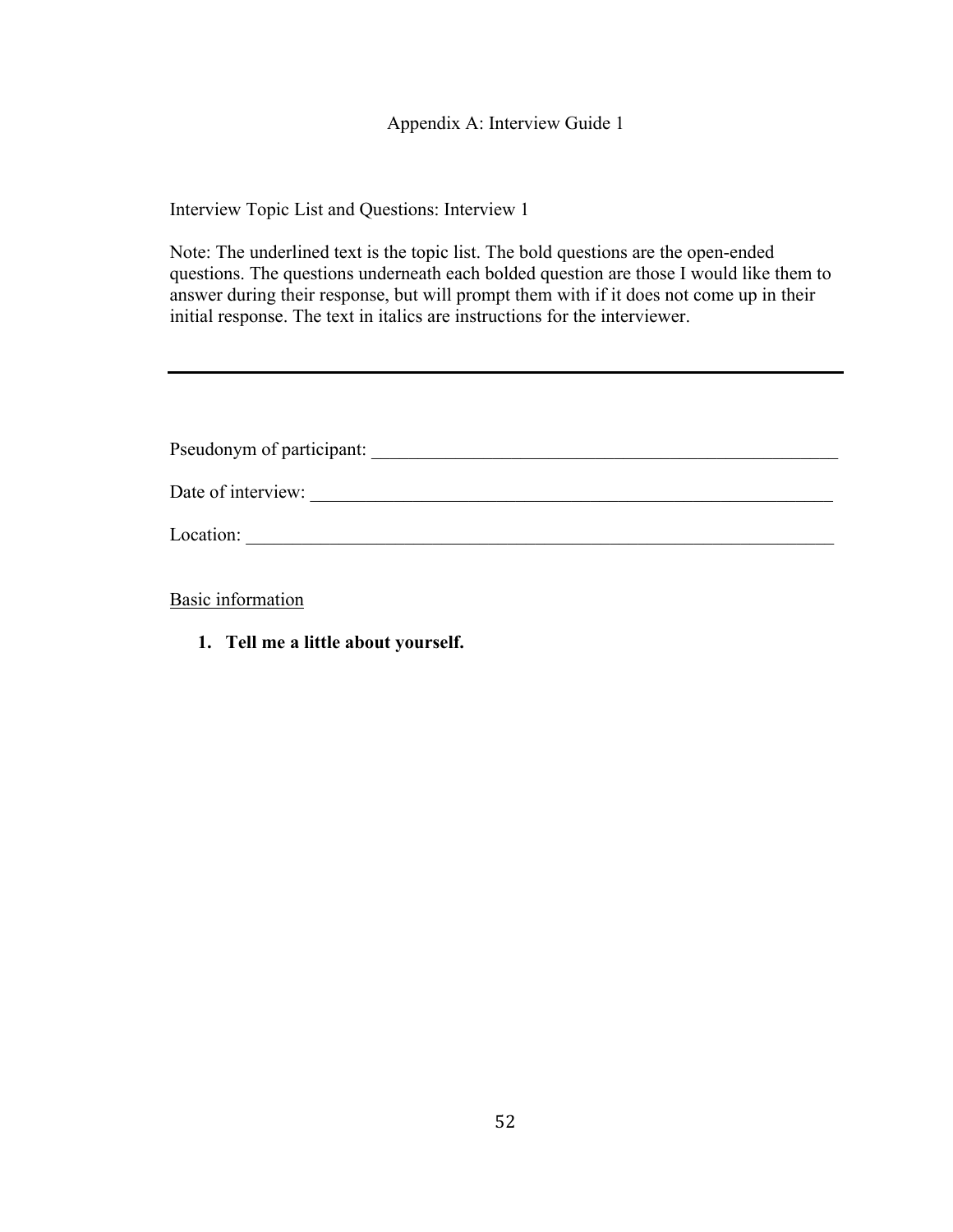- a. Where were you born?
- b. *If not born in Anchorage,* when did you move to Anchorage?
- c. Why did you/your family decide to move to Anchorage?

- d. Do you speak a Native Alaskan language?
	- i. *If yes,* which one?
	- ii. *If yes*, using this scale, how proficient would you say you are in the native language? *(Show language proficiency Likert Scale)*
- **2. When people ask you about Native Alaskan life, what do you tell them?**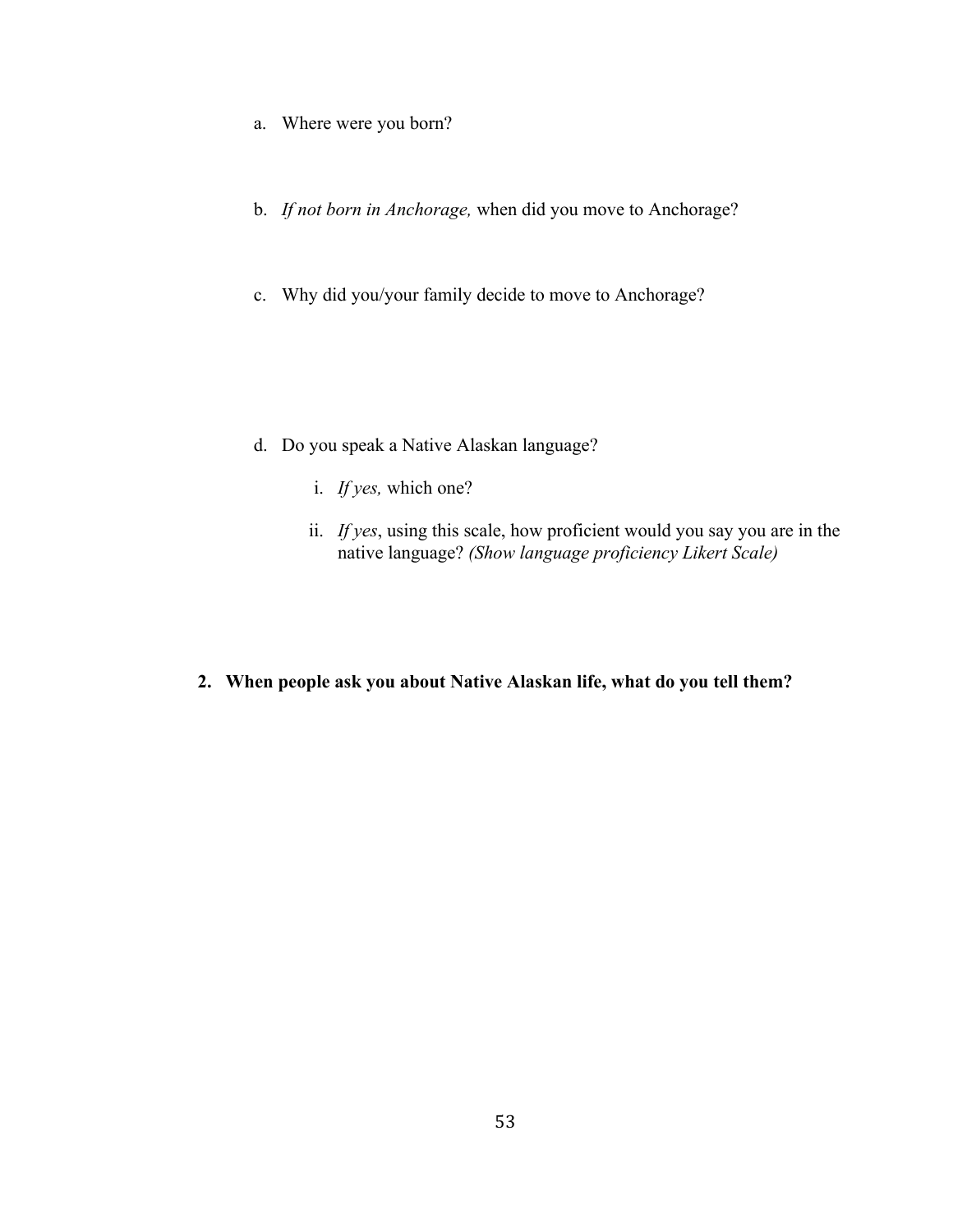## Family

**3. Can you tell me a little about your parents?**

- a. Where were your parents born?
- b. Are your parents still alive?
	- i. *If no,* how old were you when they died?
- c. Are/were they both Native Alaskan? If no, which one is/was Native Alaskan?
- d. *If parents are still alive,* Do your parents currently live in Anchorage?
	- i. If no, where do they live now?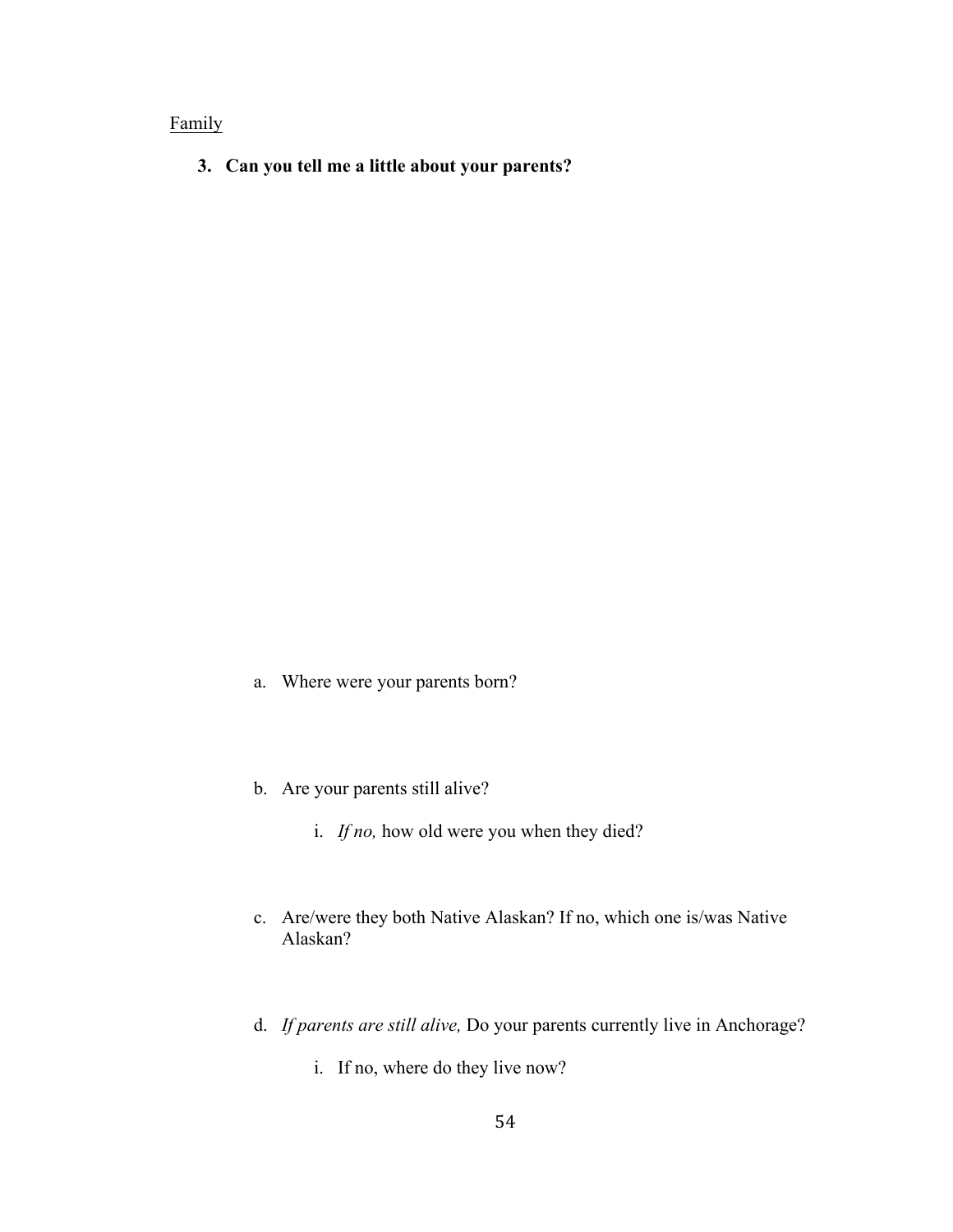e. How did your parents meet?

- f. Do/did your parents have any siblings?
	- i. If yes, where do their siblings live now?

- g. Do/did your parents have any connections to the native village?
	- i. If yes, what connections do/did they have?
	- ii. Have/had they ever been to visit the village?

- h. Do/did your parents speak a Native Alaskan language even a little bit?
	- i. *If yes,* which language(s)?
	- ii. *If yes*, using this scale, how proficient would you say your parents are/were in the native language? *(Show language proficiency Likert Scale)*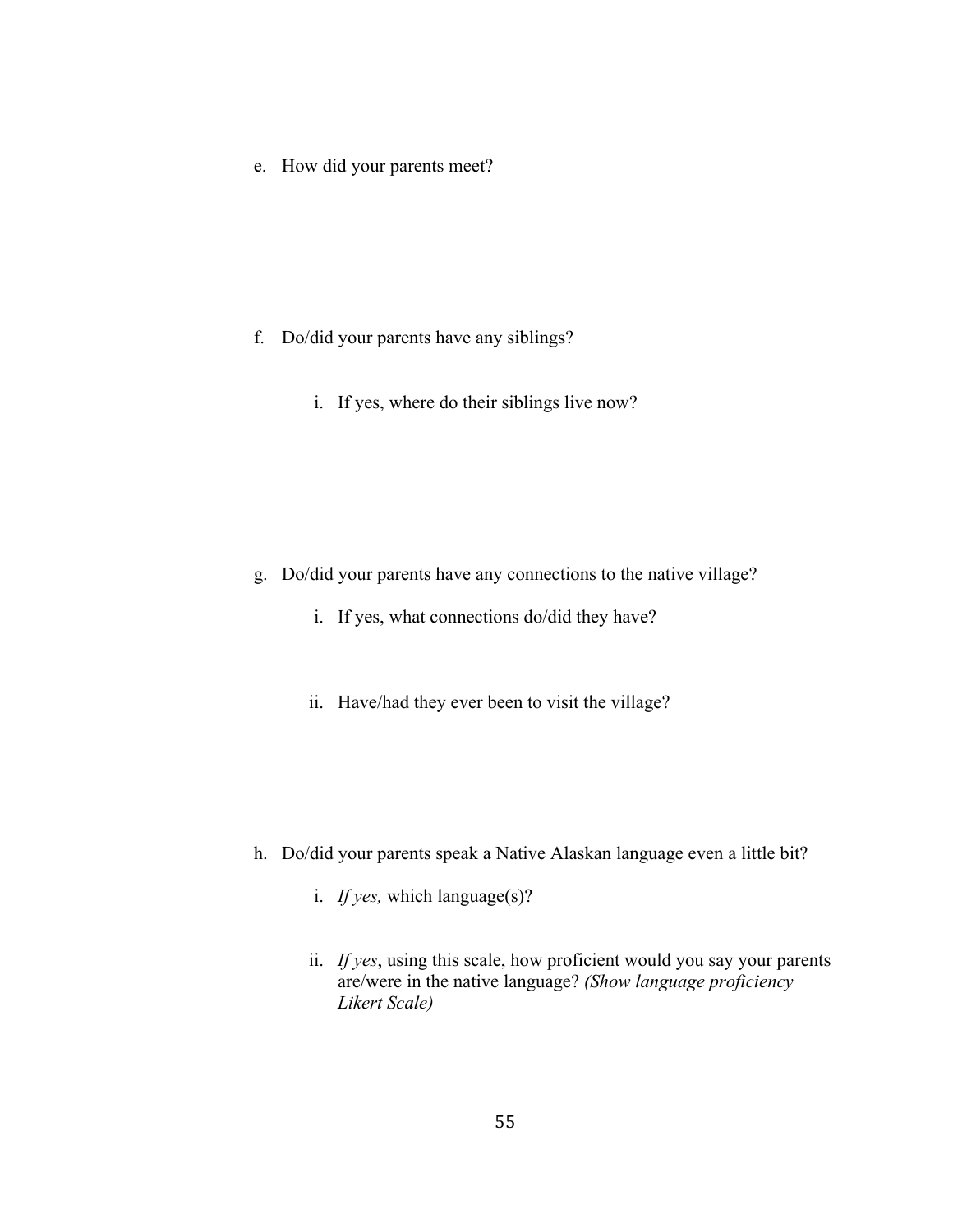**4. Do you have any children? (***If no, skip to 6)* **Can you tell me a little about them?**

- a. Where were your children born?
- b. How old are they?
- c. Where are they living now?

- d. Do any of your children have any connections to the native village?
	- i. If yes, what connections do they have?
- e. Do any of your children speak a Native Alaskan language, even a little bit?
	- i. *If yes,* which language?
	- ii. *If yes*, using this scale, how proficient would you say you are in the native language? *(Show language proficiency Likert Scale)*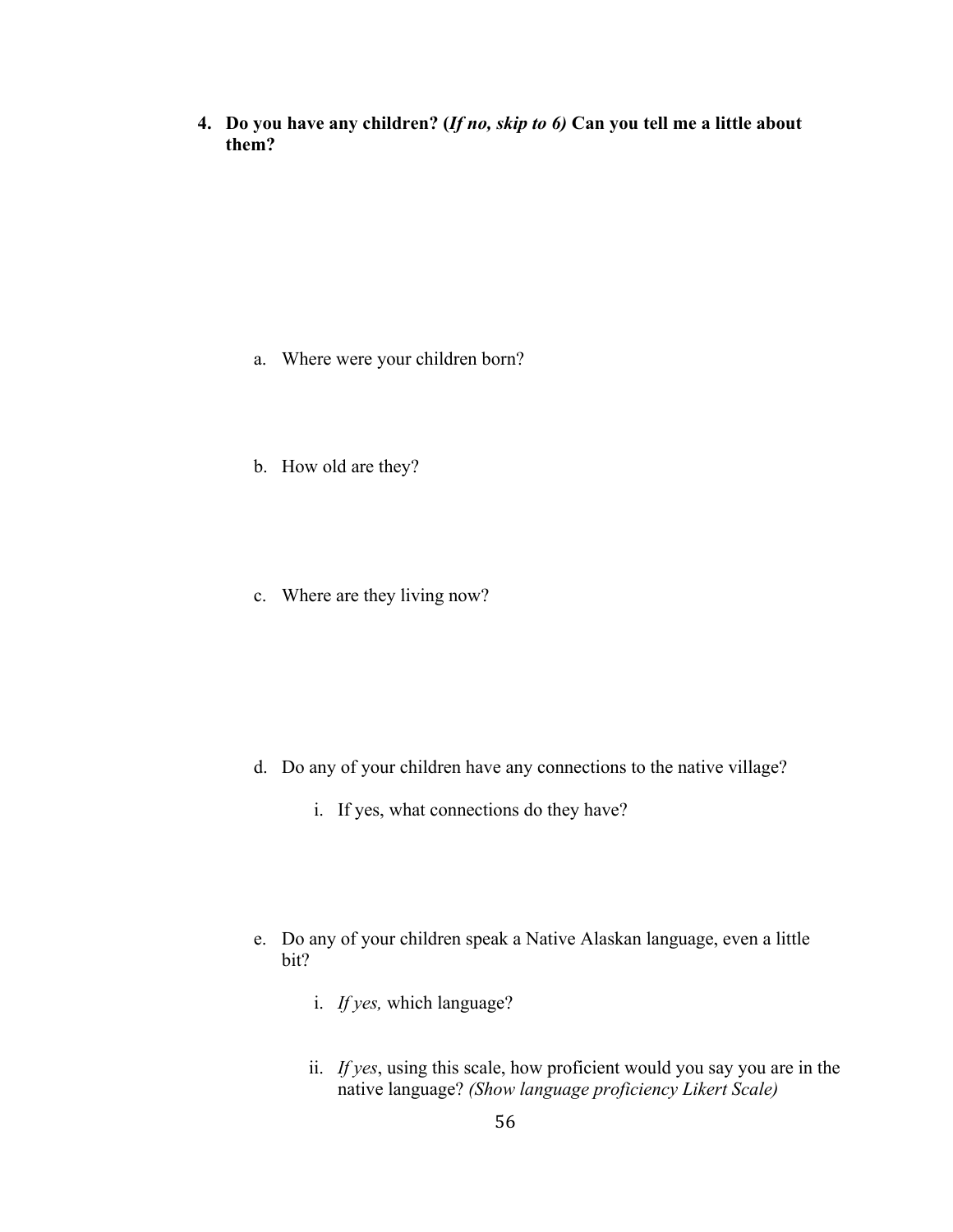## **5. Do you have any grandchildren? (If no, skip to 6)**

- a. Where were your grandchildren born?
- b. How old are they?
- c. Where do they live now?
- d. Do any of your grandchildren have any connections to the village?
	- i. If yes, what connections do they have?
	- ii. Have they ever been to the village?
- e. If they're old enough to speak, do any of your grandchildren speak a Native Alaskan language even a little?
	- i. *If yes,* which language?
	- ii. *If yes*, using this scale, how proficient would you say you are in the native language? *(Show language proficiency Likert Scale)*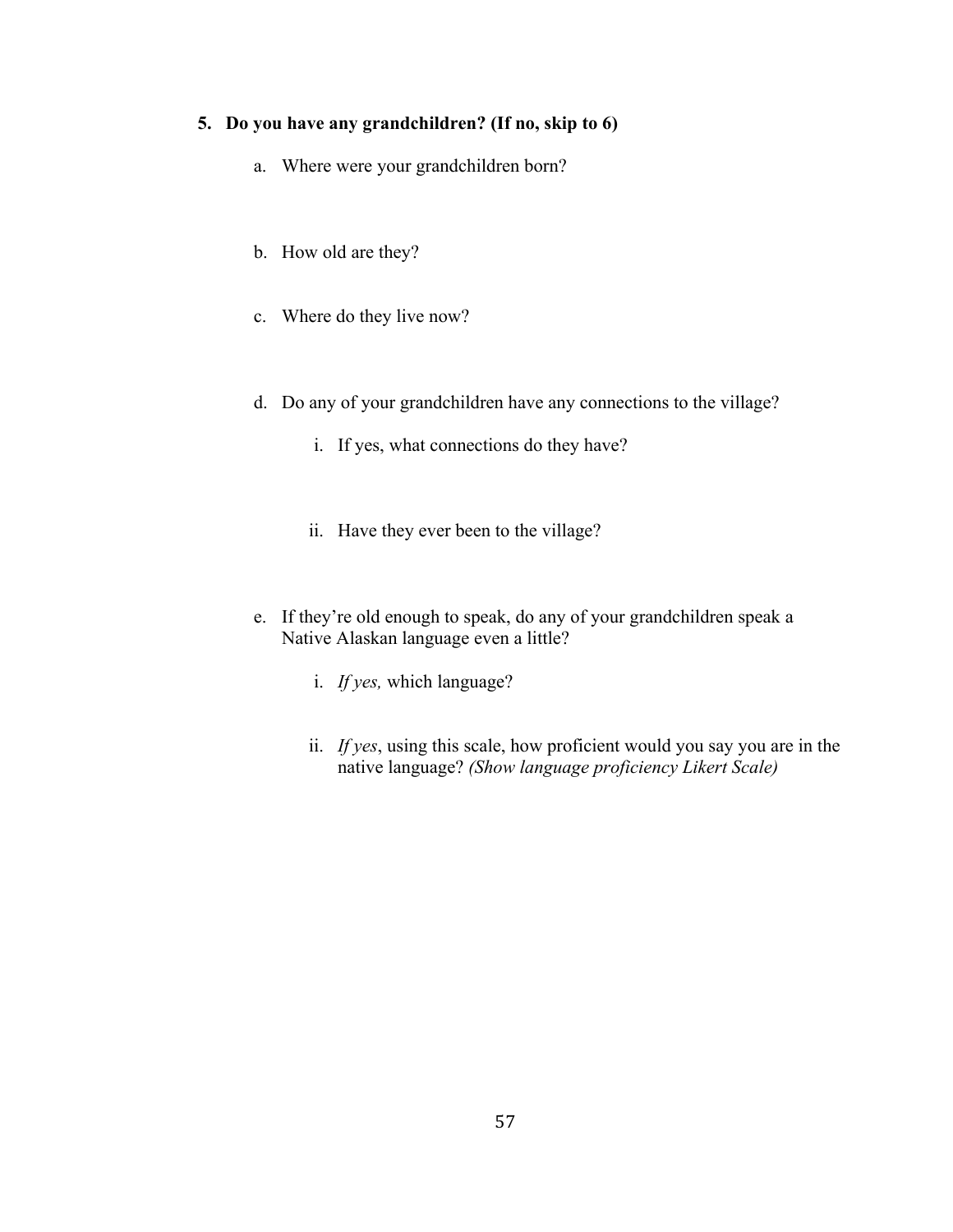#### Names and Naming Practices

- **6. This next section of questions is going to cover Native Alaskan names and naming. Before we begin with the questions, could you take a couple of minutes and write down all of the places you can think of where you would use your native name? (***Give 3 minutes for free list).*
	- a. Can you tell me a little about Native Alaskan names and naming practices?

- b. Who taught you about naming practices and beliefs?
- c. What is your native name?
- d. What does it mean?
- e. Were you named after anyone?
	- i. If so, who?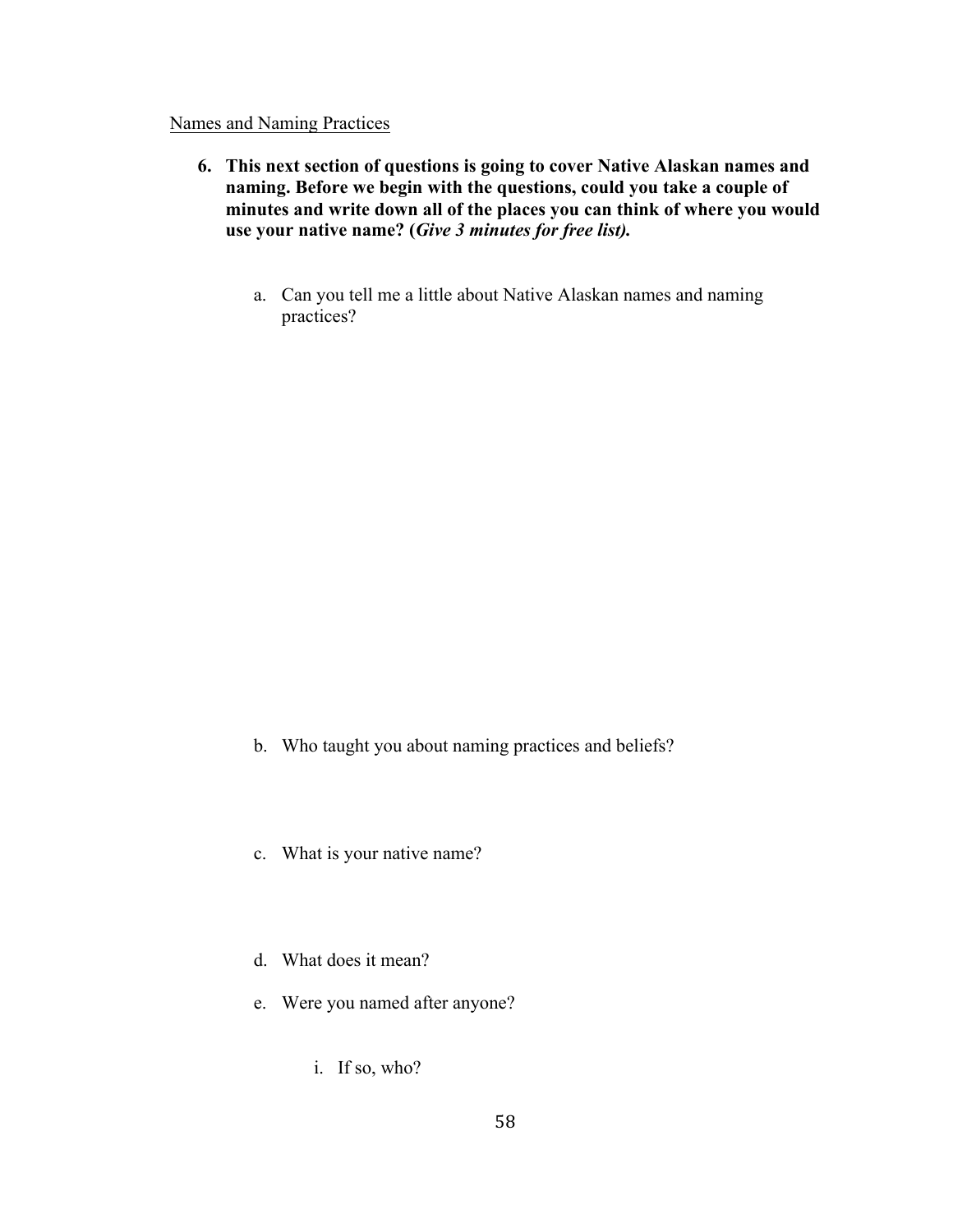- f. Do you know of anyone else who has the same name as you? (*If yes, continue to i and ii below)*
	- i. If so, who?
	- ii. Among Native Alaskans, what does sharing a native name with other people mean?

g. What does having a native name mean to you?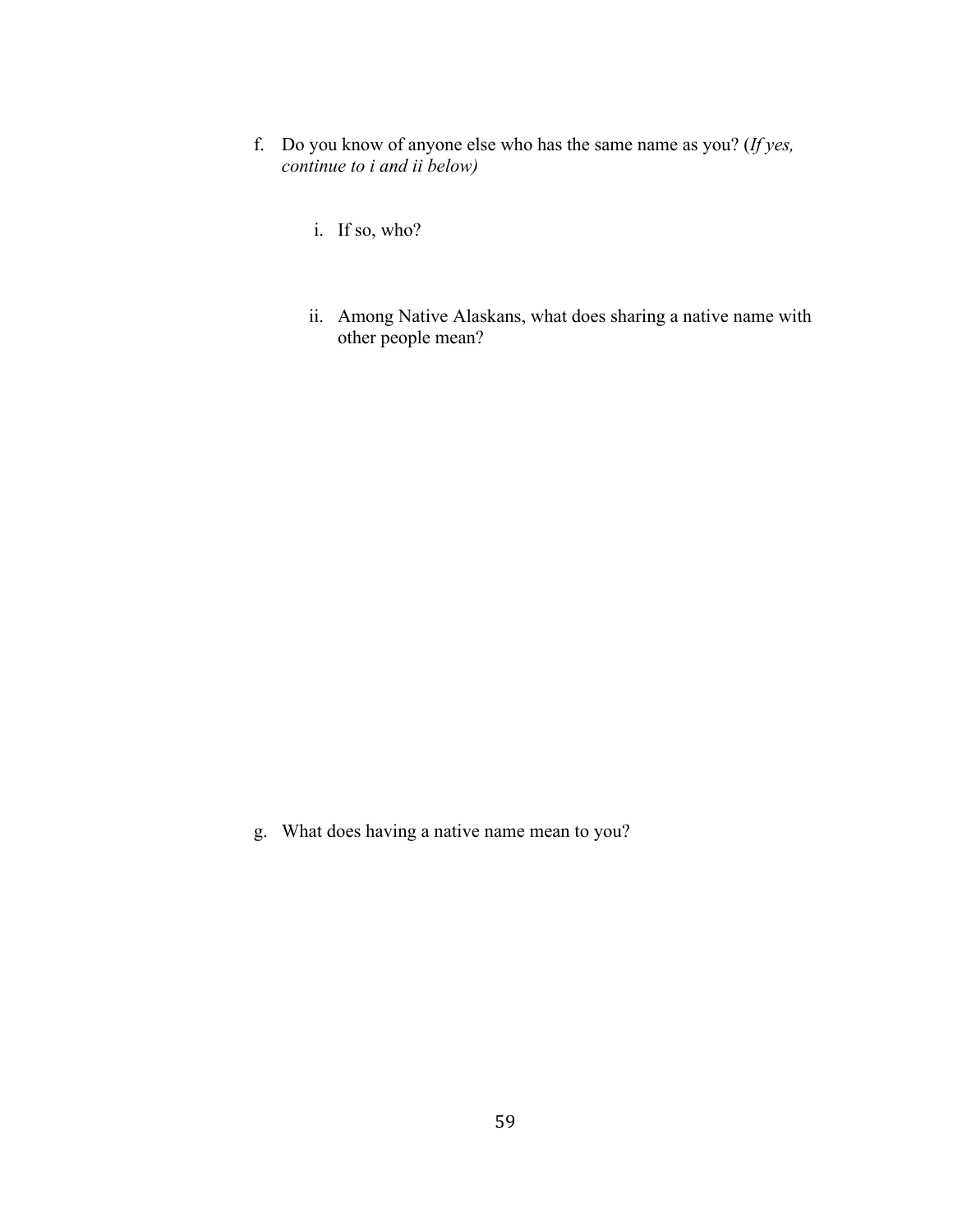### **7. Children and Names (***If they don't have children, skip to conclusion)*

- a. Do any of your children have a Native Alaskan name? (*If yes, continue. If no, skip to 7j)*
- b. Which children also have native names and what are their names?

- c. What do the names mean?
- d. Are any of your children with native names named after anyone?
	- i. *If yes*, who are they named after?

- e. Does anyone else have the same name as your children? (*If yes, continue to i and ii below)*
	- i. If so, who?

f. Can you tell me whether any of your children use their native names?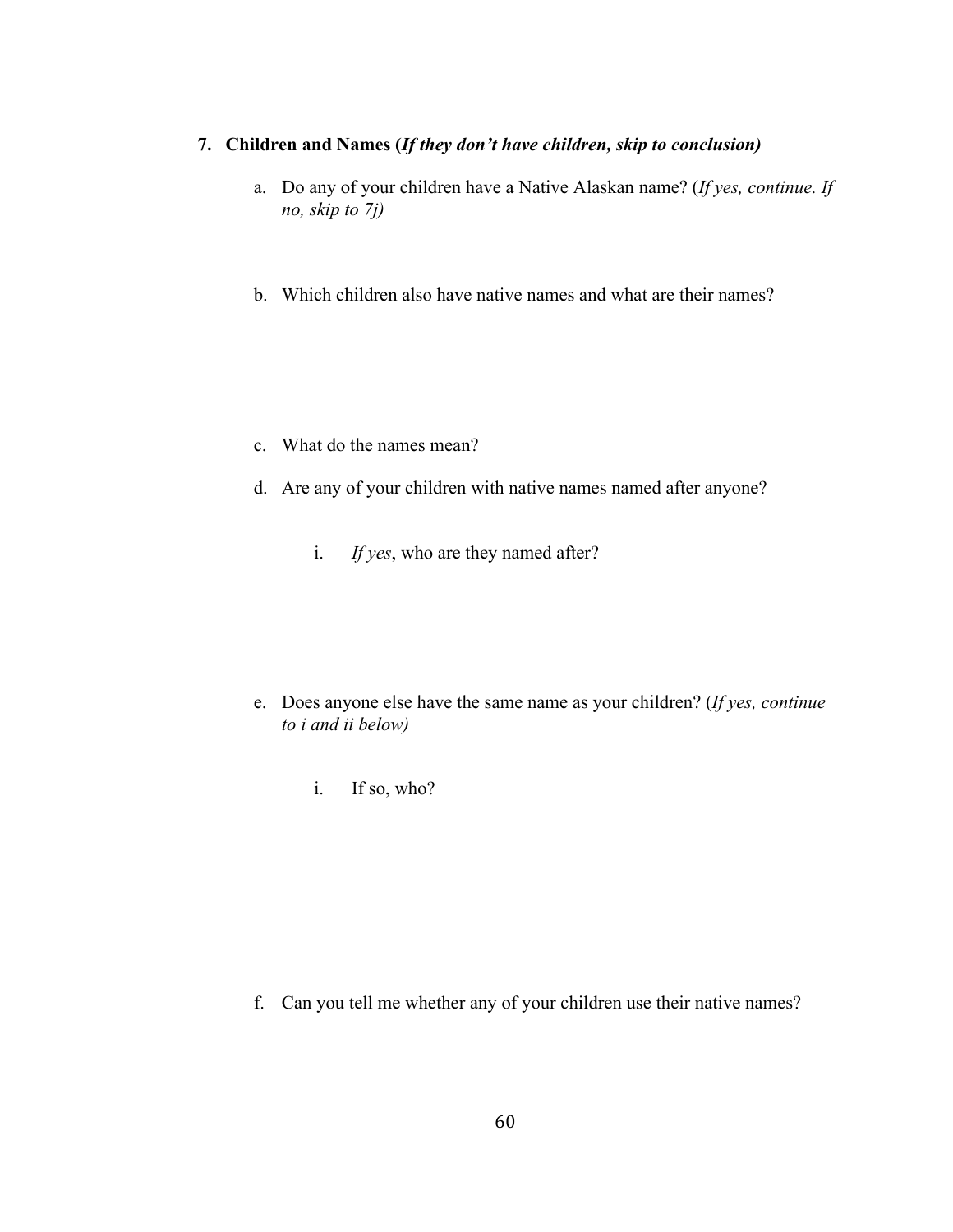g. Where would they use it?

h. Tell me about how you chose one of your children's names.

- i. Is that similar or different to how you chose names for the rest of your children?
	- 1. How so?

i. Why did you decide that you wanted to give your children a native name?

j. Why did you not give your children a native name?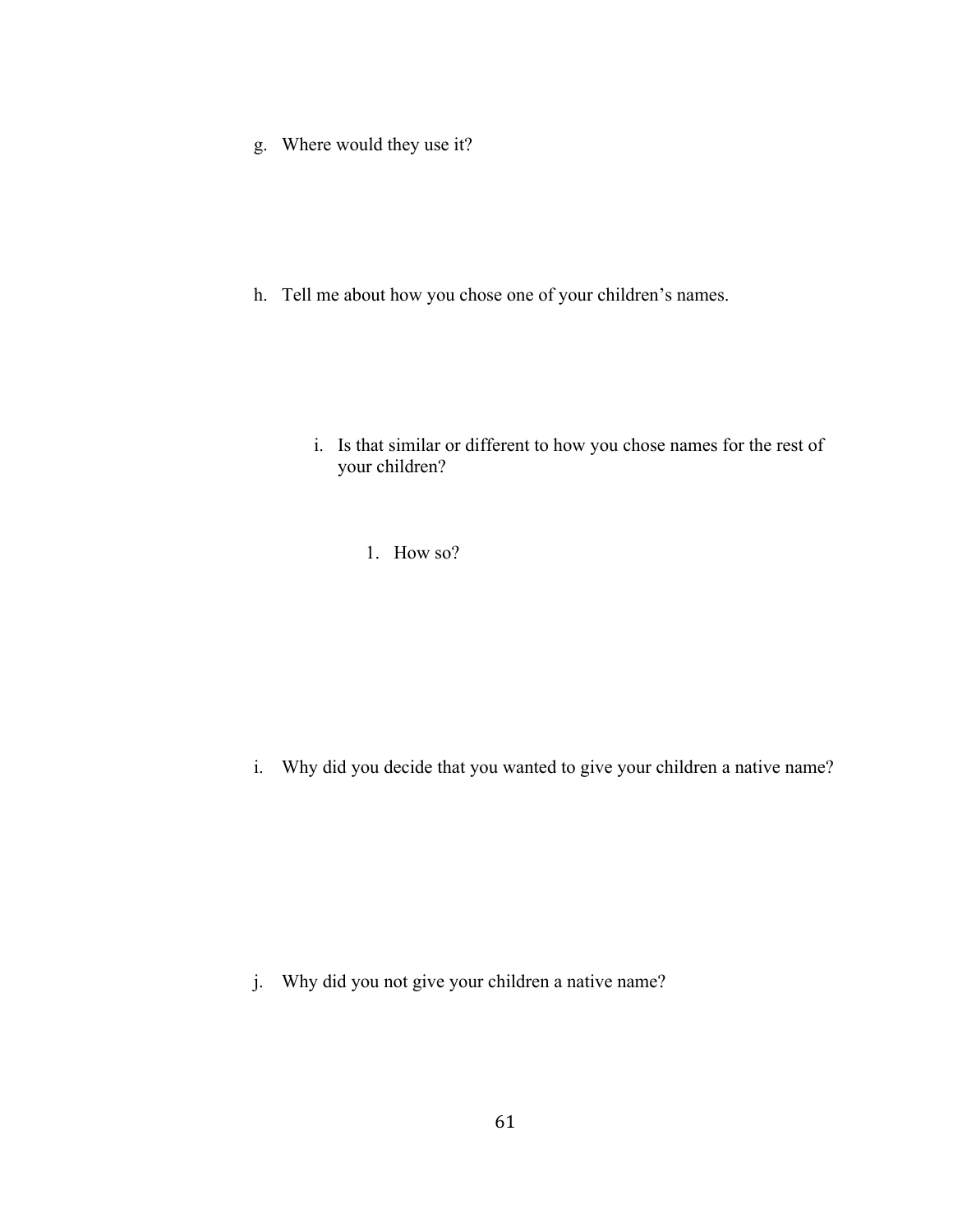### **8. Grandchildren and Names** *(If they don't have grandchildren, conclude the interview)*

- a. Do any of your grandchildren have native names? (*if yes, continue, if no skip to 3f)*
- b. Which grandchildren have native names and what are their names?

c. What do the names mean?

- d. Are any of your grandchildren with native names named after anyone?
	- ii. *If yes*, who are they named after?

- e. Do you know why your children decided to give their own children native names?
	- i. If yes, can you tell me about that decision?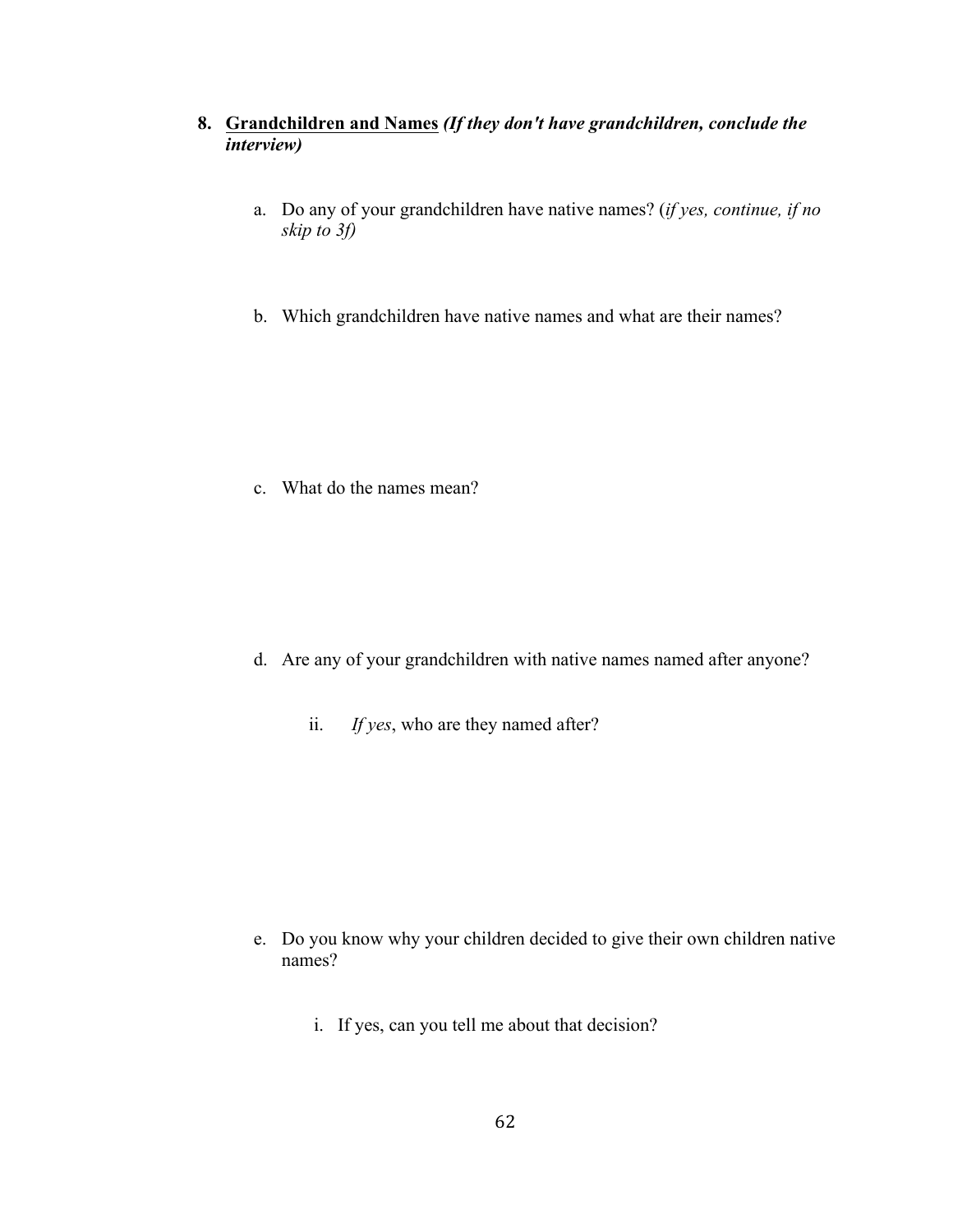f. (*If the grandchildren do not have native names)* Why did your children decide not to give native names to their own children?

9. Is there anything else you'd like to tell me about names and naming practices that we didn't go over already?

**That concludes the first interview. Before we leave, however, I was wondering if you'd be willing to take two minutes to fill out this brief survey about places you use your native name. We'll go over your responses next time we meet for the second part of the interview.**

**Thank you again for your time and participation.**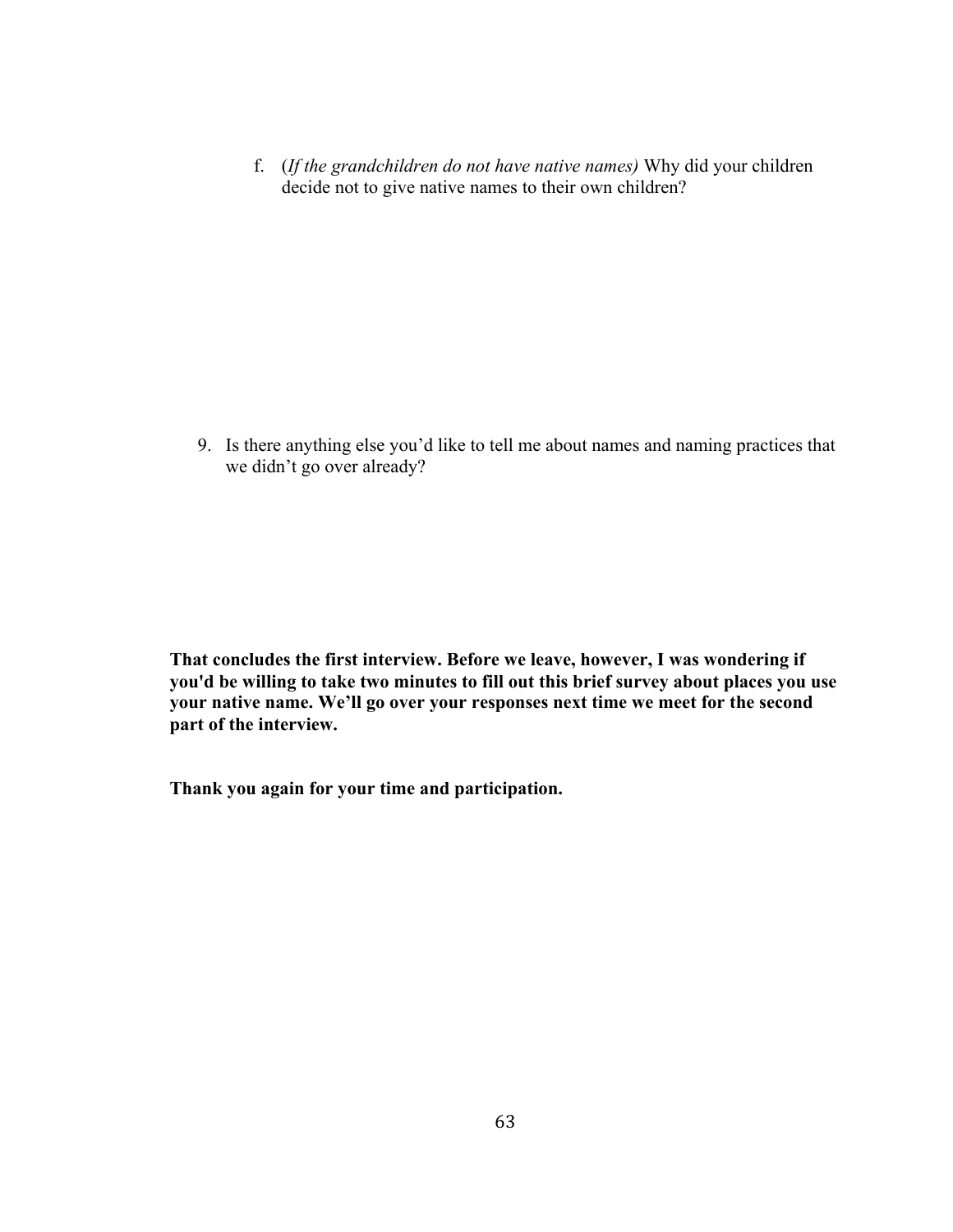# Appendix B: Paired Comparisons Activity

\*\*Please look at the pairs below and CIRCLE the one that you feel best answers the question\*\*

Example: Which place are you more likely to spend a Friday night? Circle the best answer.



If you have one, which place are you more likely to use your Native Alaskan name?

| Native Village  | School                |
|-----------------|-----------------------|
| Friends' House  | <b>Native Village</b> |
| Heritage Center | School                |
| Friends' House  | Heritage Center       |
| Home            | Heritage Center       |
| Native Village  | Home                  |
| Work            | Native Village        |
| Home            | Friends' House        |
| Friends' House  | School                |
| School          | Work                  |
| Work            | Heritage Center       |
| Work            | Home                  |
| Friends' House  | Work                  |
| School          | Home                  |
| Native Village  | Heritage Center       |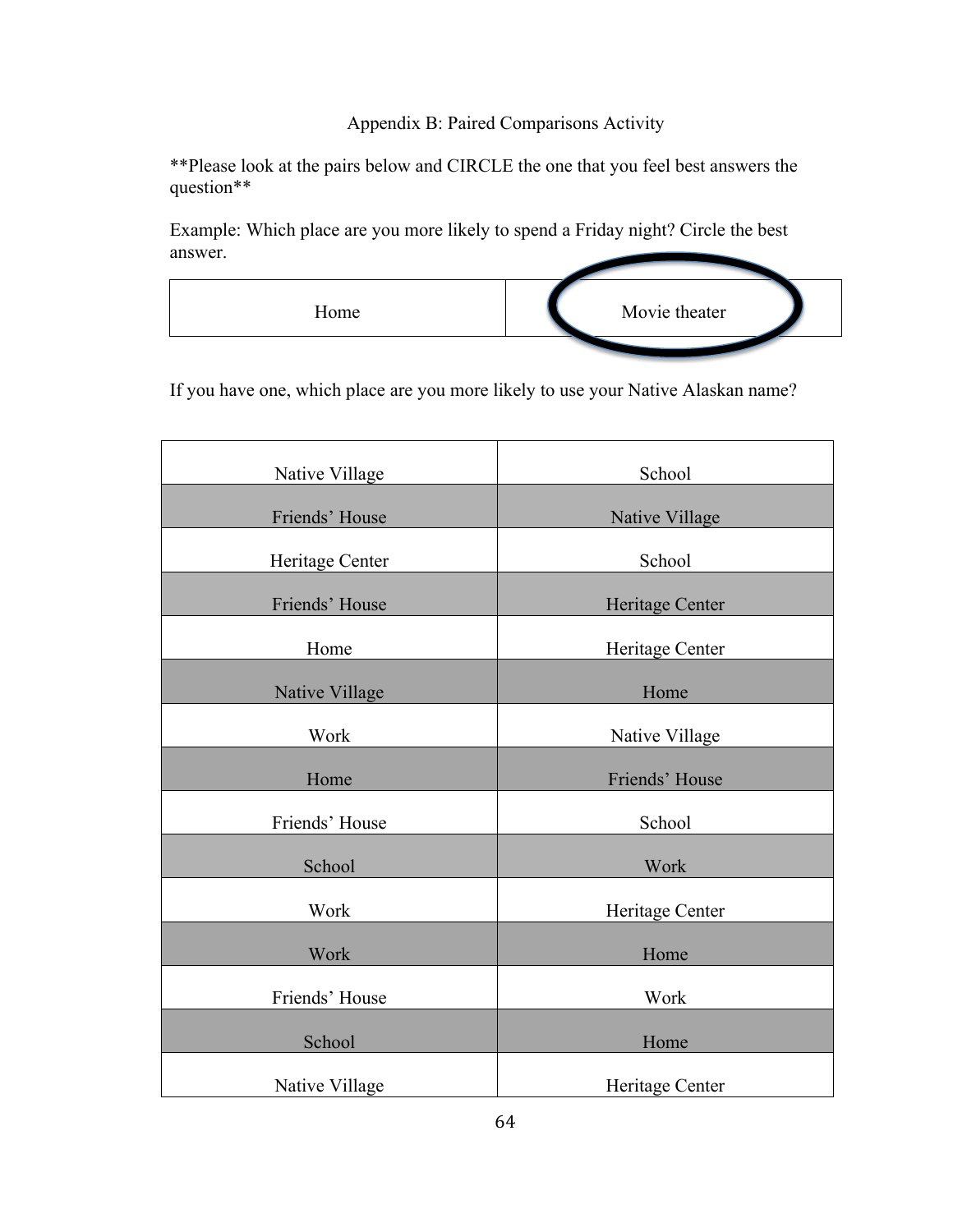Appendix C: Interview Guide 2

Interview Topic List and Questions: Interview 2

Note: The underlined text is the topic list. The bold questions are the open-ended questions. The questions underneath each bolded question are those I would like them to answer during their response, but will prompt them with if it does not come up in their initial response. The text in italics are instructions for the interviewer.

| Pseudonym of participant: |  |
|---------------------------|--|
| Date of interview:        |  |
| Location:                 |  |

**1. Now I just have a few questions regarding places you choose to use your native name. Can you tell me a little bit about how you decide where you use your native name and where you use your non-native name?**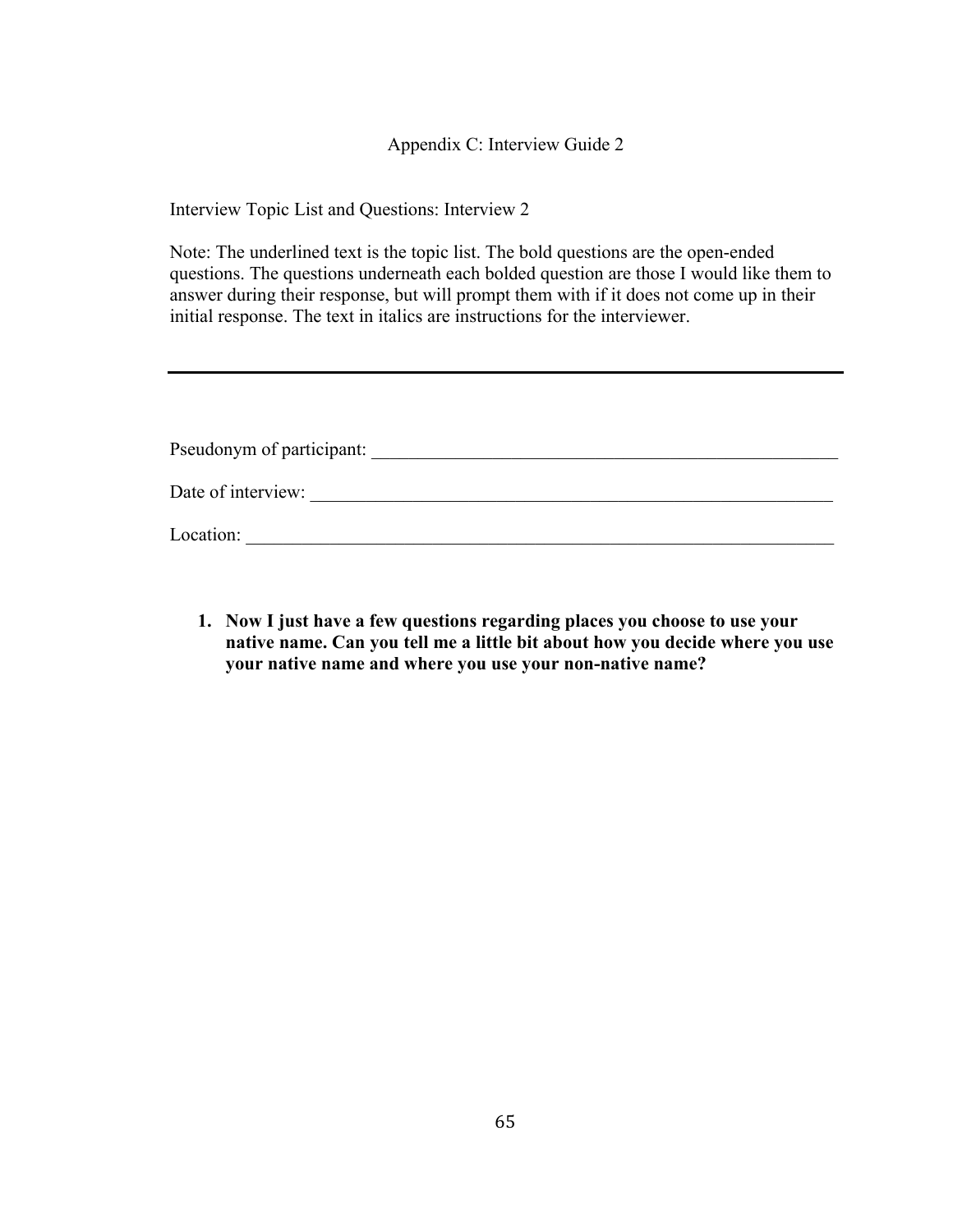- a. Do you use your name while working here at the Heritage Center? *(If yes, continue with i and ii. If no, skip to iii)*
	- i. Can you give me an example of how you use your name while working?

- ii. Do you think it's important to use your name while working at the Heritage Center?
	- 1. Why or why not?

iii. *If no,* why don't you use your name here at the Center?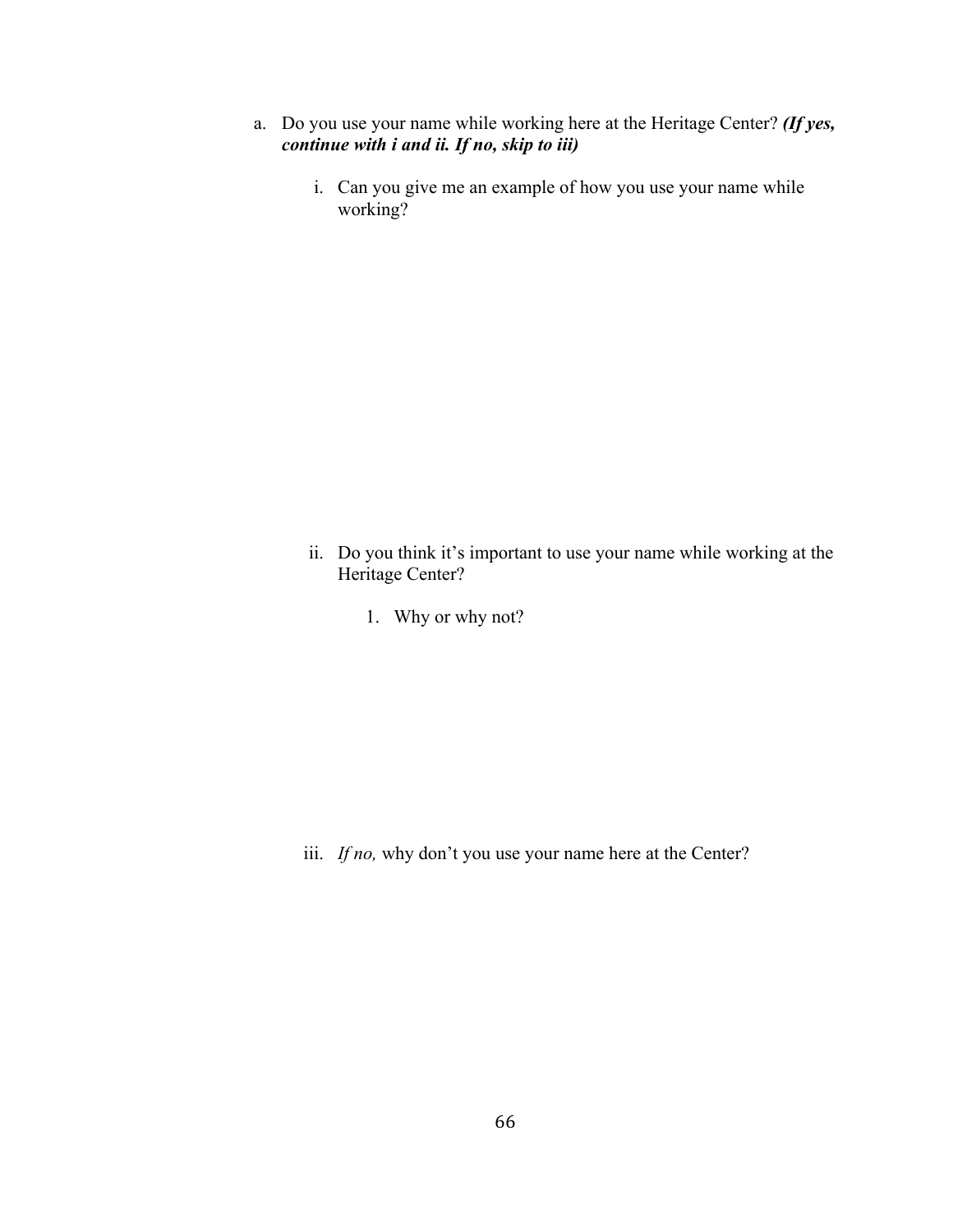- **2. Next I'd like to ask you some questions regarding the brief survey you filled out last time we met. (***Have blanks filled in with appropriate answers from paired comparison before meeting for this interview)*
	- a. I noticed in your responses that is the place you most frequently use your name. Can you tell me why?

b. I also noticed that is the place you're least likely to use your name. Why is that?

c. I noticed in your responses that \_\_\_\_\_\_\_\_\_\_\_\_\_\_\_\_\_\_\_\_\_\_ kind of sat in the middle of places most likely and least likely to use your Native name. Can you tell me a little more about that?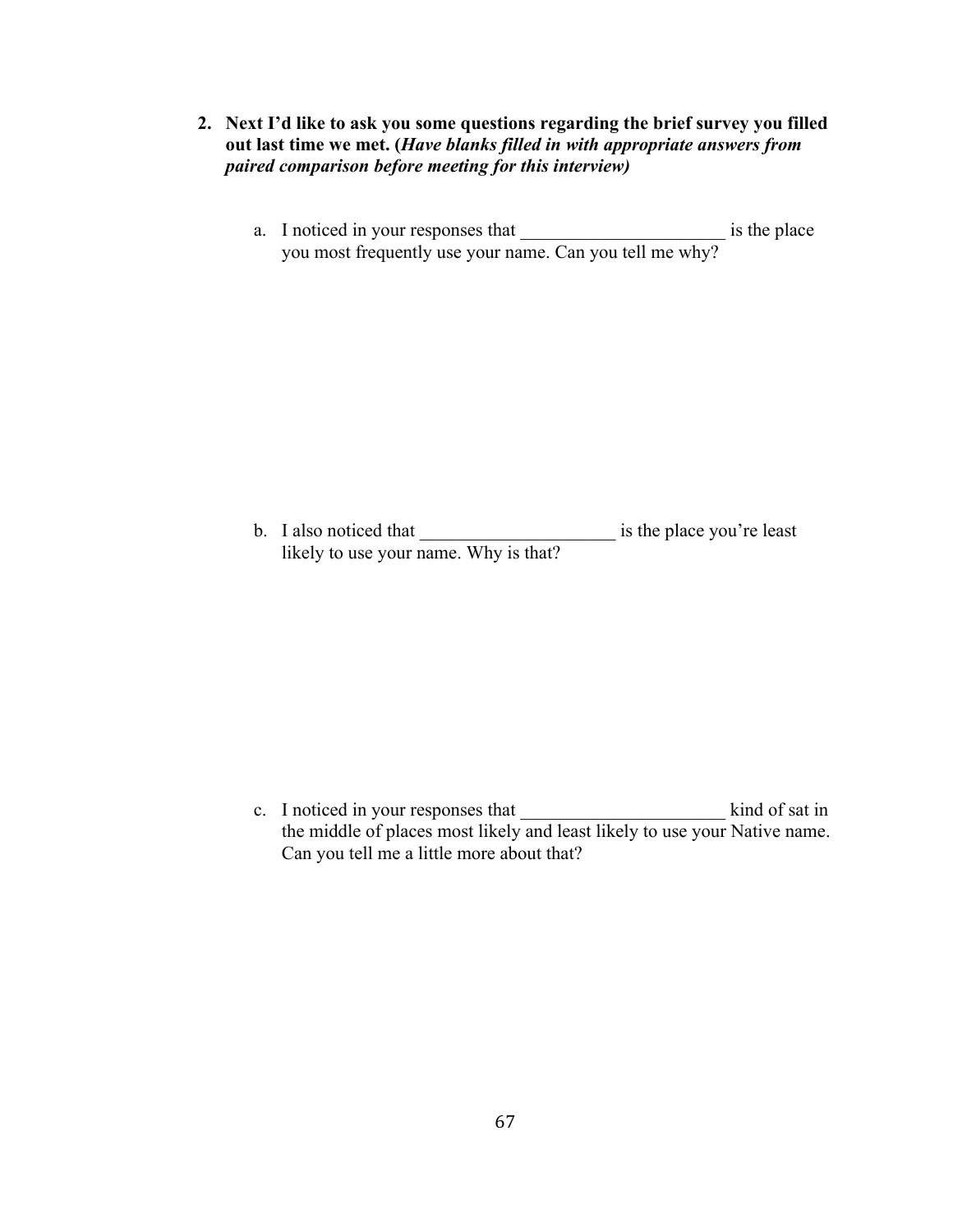- d. Is there a place not on the list where you're more likely to use your name than \_\_\_\_\_\_\_\_\_\_\_\_\_\_\_\_\_\_\_\_\_? (*fill in with their most frequently used place)*
	- i. *If yes,* where?
	- ii. Why are you more likely to use your name there?

- e. Is there a place not on the list here where you are least likely to use your native name?
	- i. *If yes,* where?
	- ii. Why are you not likely to use your name at this place?

- f. Are there places where you would never use your native name?
	- i. *If yes,* where?
	- ii. Why wouldn't you use your name there?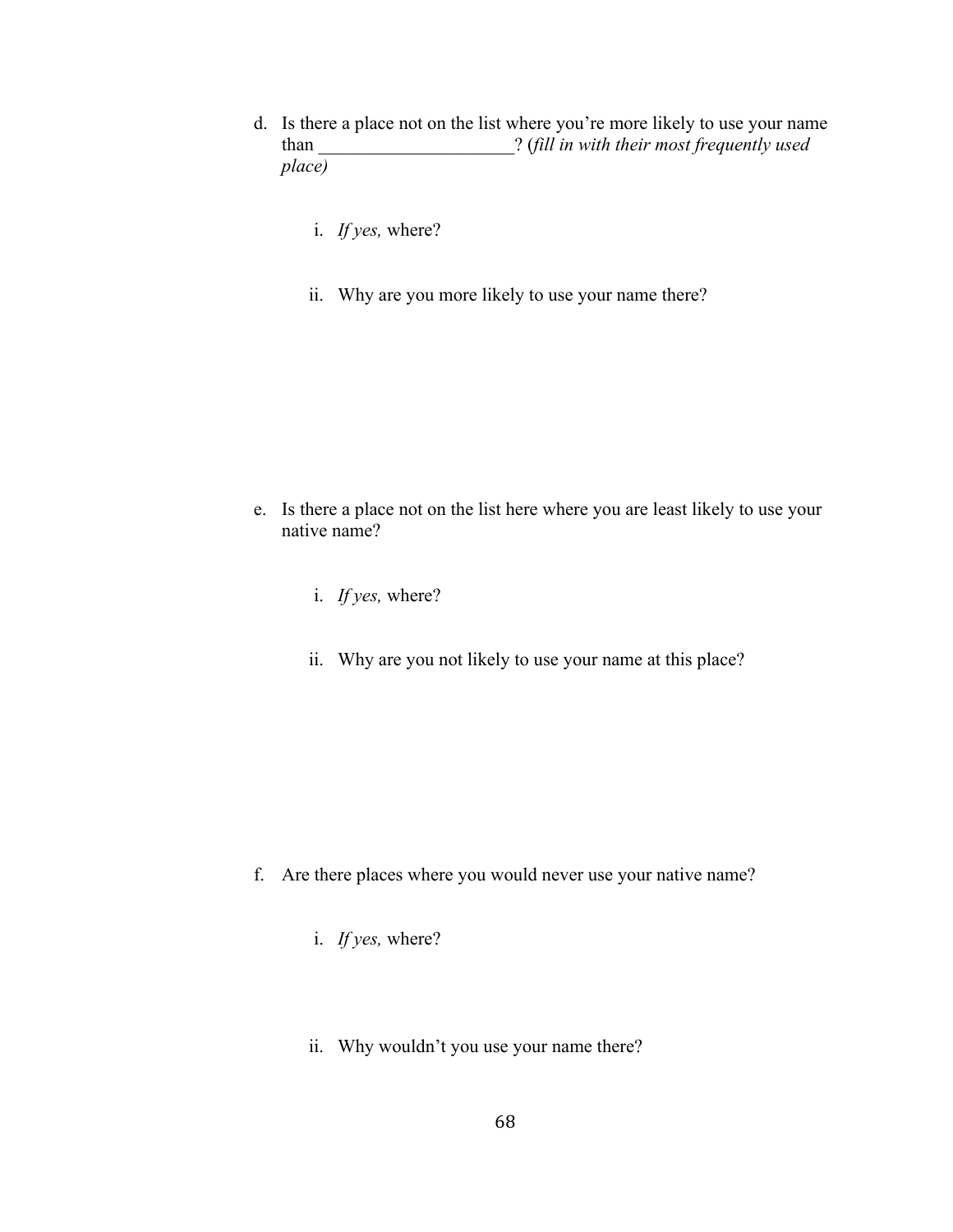- g. Are there places where you would always use your native name?
	- i. *If yes,* where?
	- ii. Why would you choose to use your native name there?

h. Is there anything else you want to tell me regarding where you use your native name?

- **3. Now I'd just like to take a few minutes to ask you some questions regarding your experiences working here at the Heritage Center. These will be the last few questions and then we'll wrap up the interview.**
	- a. How long have you worked here at the Center?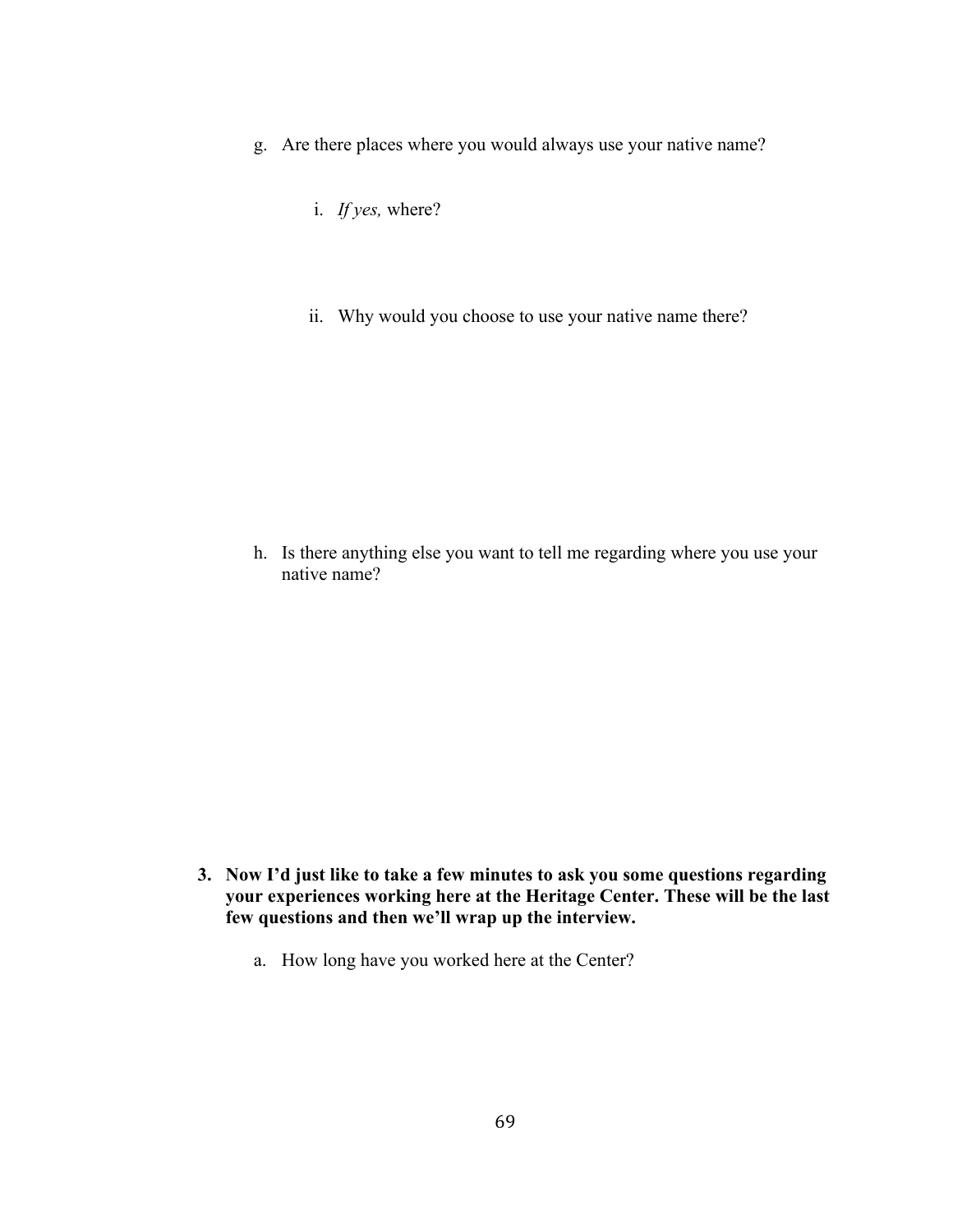b. How did you get a job at the Center?

c. Why did you decide to work here?

d. What are some of the jobs/responsibilities you have?

e. How frequently do you work here?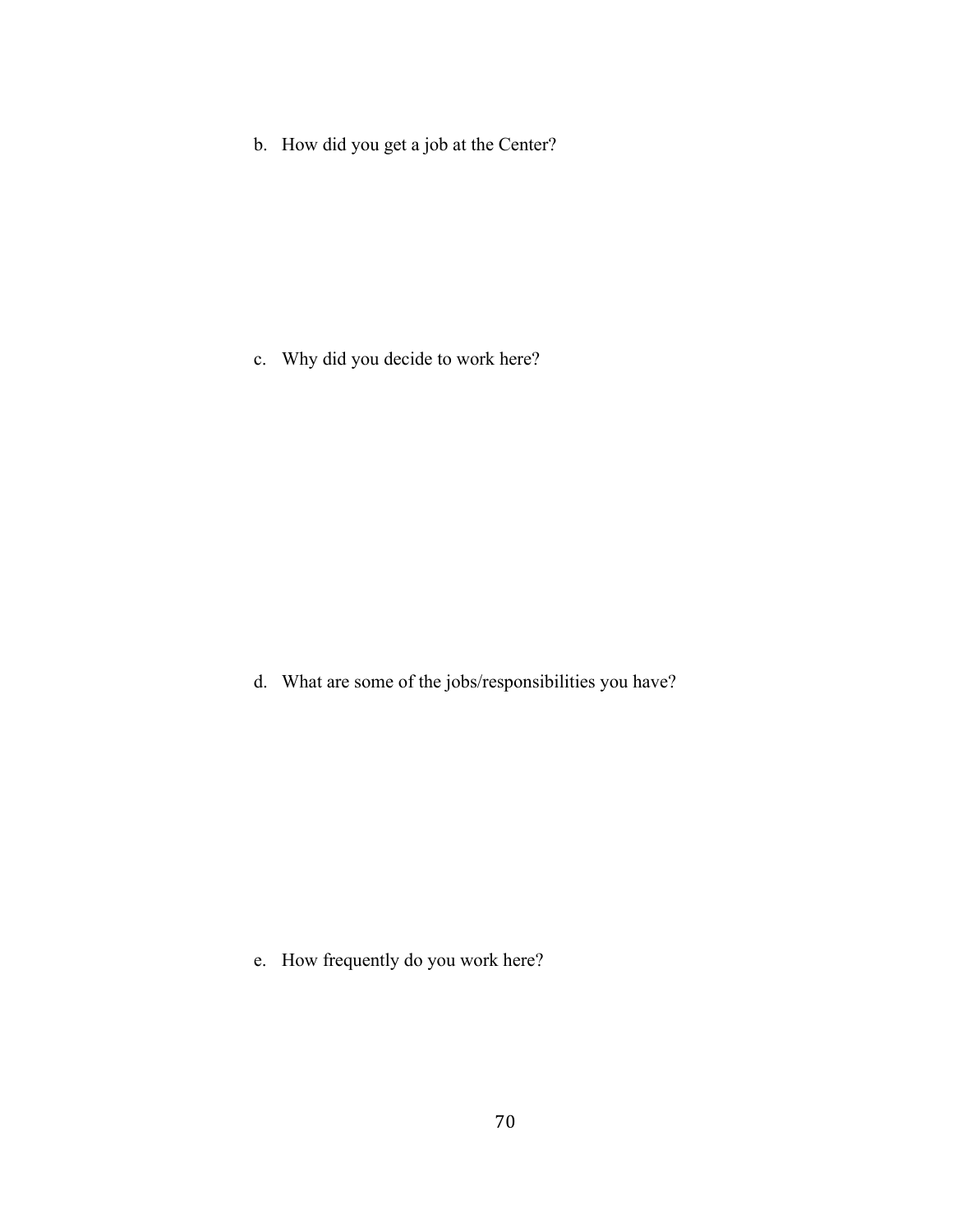f. Can you walk me through a typical day of work?

g. In your opinion, who does the Center benefit most?

i. Why?

h. In your opinion, what does the Center offer to people who visit it?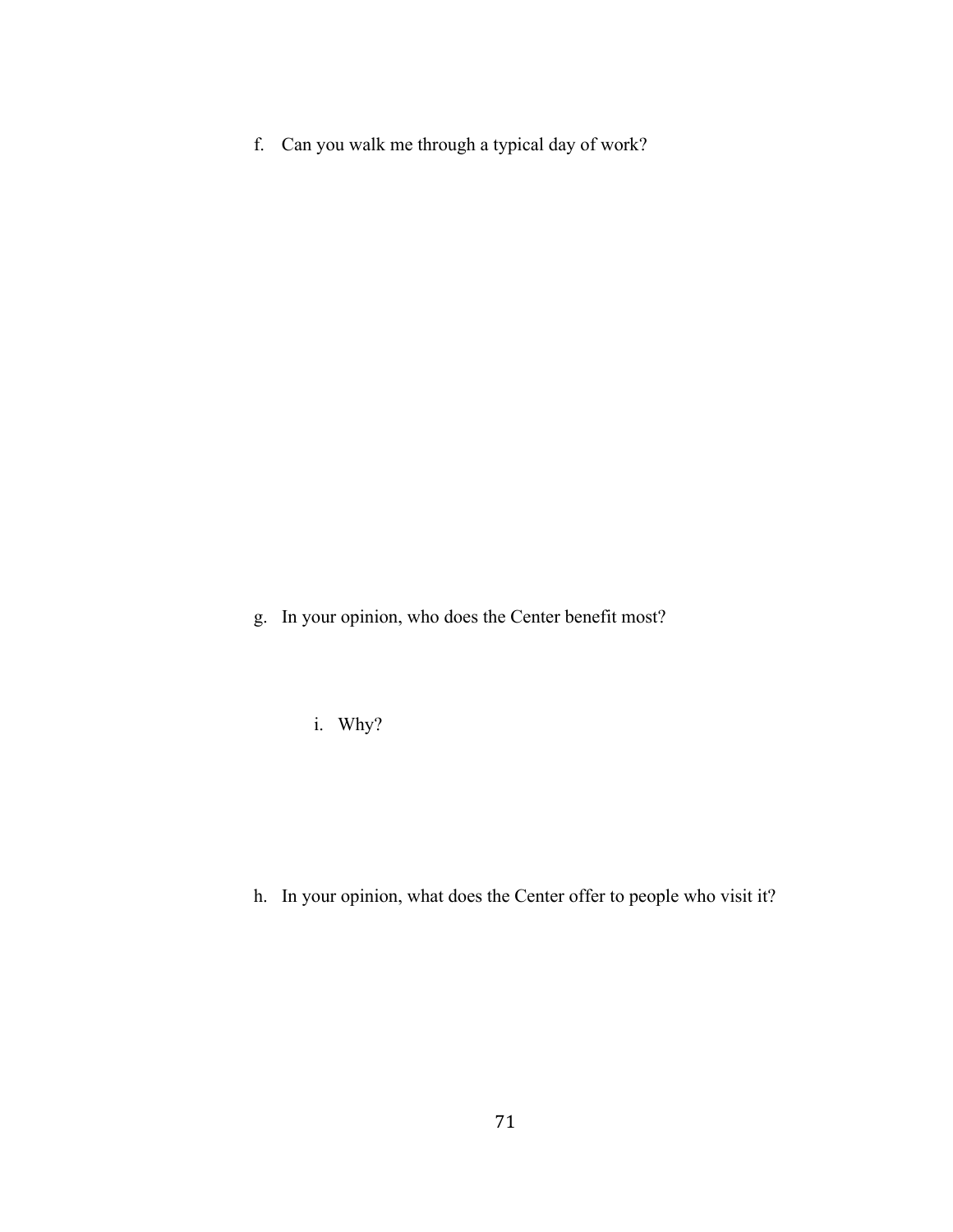i. What does working at the Center offer you and other Native Alaskans?

Concluding the Interview

**4. Thank you again for taking the time to do this interview with me today. Before we go, is there anything else you'd like to tell me regarding what we've talked about today?**

**Thank you again for participating.**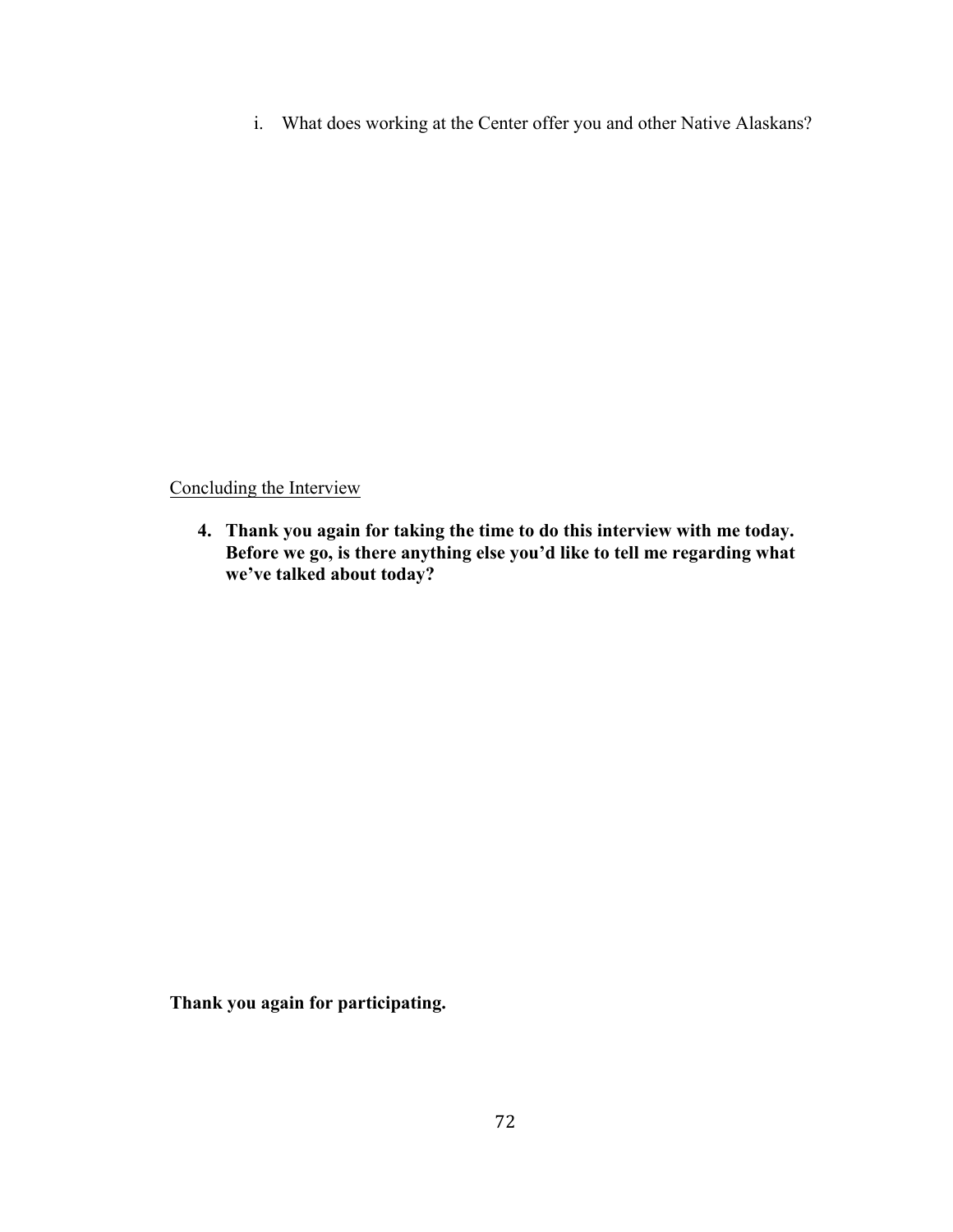- Acton, Kelly J., Burrows, Nilka Rios , Moore, Kelly, Querec, Linda, Geiss, Linda S., & Engelgau, Michael M. (2002). Trends in Diabetes Prevalence Among American Indian and Alaska Native Children, Adolescents, and Young Adults. *American Journal of Public Health, 92*(9), 1485-1490.
- Ager, Simon. (2013). Yupik Retrieved June 13, 2013, from http://www.omniglot.com/writing/yupik.htm
- Alaska Native Heritage Center. (2013). Alaska Native Heritage Center Retrieved May 27, from http://www.alaskanative.net
- Alia, Valerie. (2007). *Names and Nunavut: Culture and Identity in the Inuit Homeland.* New York: Berghahn Books.
- Allen, L., Brown, V., Dickinson, L., & Pratt, K. (1941). The relation of first name preferences to their frequency in the culture. *Journal of Social Psychology, 14*, 279-293.
- Anderson, Kate T. (2008). Justifying Race Talk: Indexicality and the Social Construction of Race and Linguistic Value. *Journal of Linguistic Anthropology, 18*(1), 108- 129.
- Angstman, Sarah, Patten, Christi A., Renner, Caroline C., Simon, Anna, Thomas, Janet L., Hurt, Richard D., . . . Offord, Kenneth P. (2007). Tobacco and Other Substance Use among Alaska Native Youth in Western Alaska. *American Journal of Health Behavior, 31*(3), 249-260.
- Arno, Andrew. (1994). Personal names as narrative in Fiji: Politics of the Lauan onomasticon. *Ethnology, 33*(1), 21.
- Bailey, Benjamin. (2007). Heteroglossia and Boundaries. In Monica Heller (Ed.), *Bilingualism: A Social Approach* (pp. 257-274). New York: Palgrave Macmillan.
- Bailey, Benjamin, & Lie, Sunny. (2013). The politics of names among Chinese Indonesians in Java. *Journal of Linguistic Anthropology, 23*(1), 21-40.
- Bakhtin, Mikhail M. (1981). Discourse in the Novel. In Michael Holquist (Ed.), *The Dialogic Imagination: Four Essays by M.M. Bakhtin*. Austin: University of Texas Press.
- Bakhtin, Mikhail M. (1986). *Speech Genres and Other Late Essays* (Vern M. McGee, Trans.). Austin: University of Texas Press.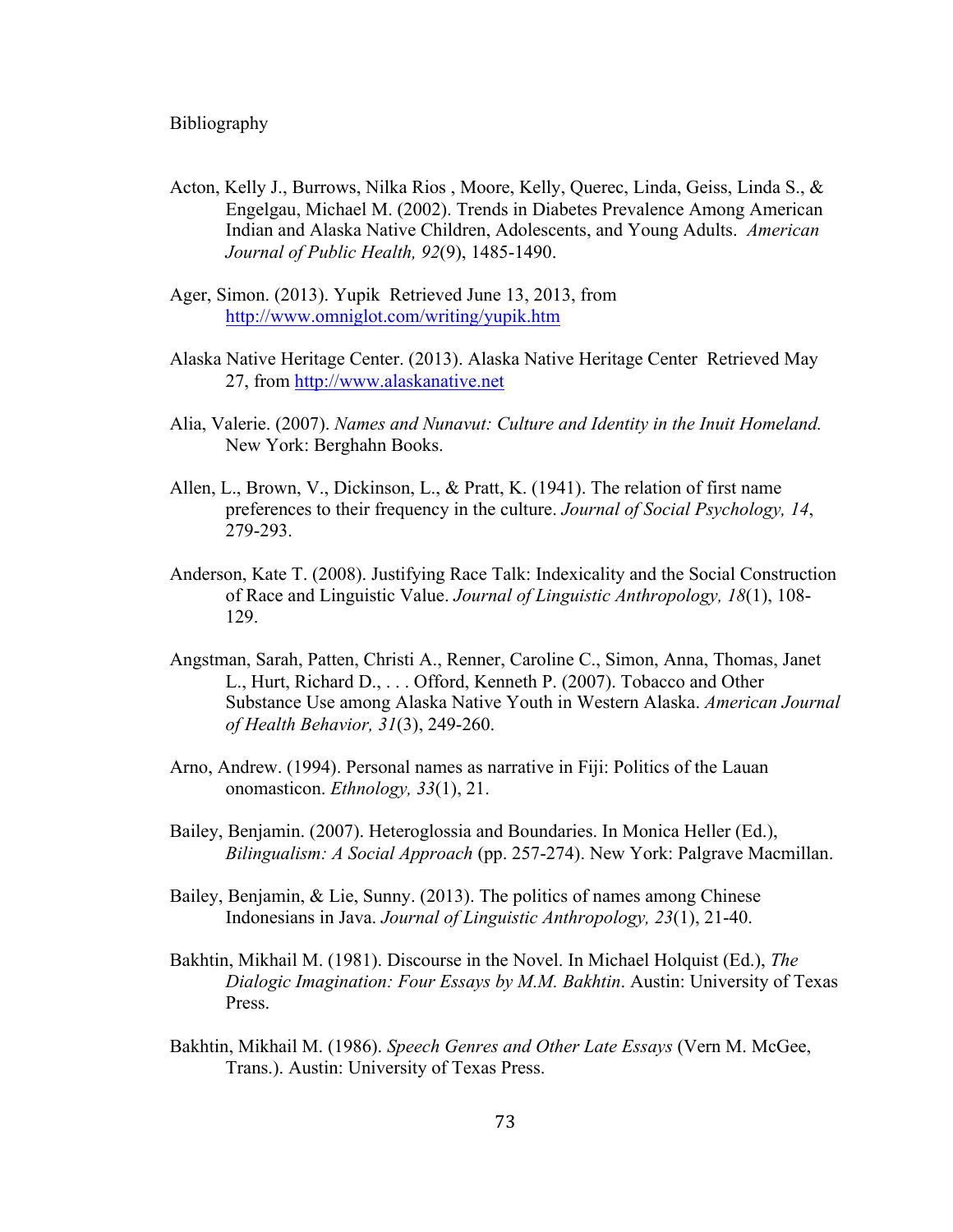- Barnhardt, Carol. (2001). A history of schooling for Alaska native people. *Journal of American Indian Education, 40*(1), 1-30.
- Benowitz, Neal L, Renner, Caroline C, Lanier, Anne P, Tyndale, Rachel F, Hatsukami, Dorothy K, Lindgren, Bruce, . . . Jacob, Peyton. (2012). Exposure to nicotine and carcinogens among Southwestern Alaskan Native cigarette smokers and smokeless tobacco users. *Cancer Epidemiology Biomarkers & Prevention, 21*(6), 934-942.
- Bersamin, A., Luick, B. R., Ruppert, E., Stern, J. S., & Zidenberg-Cherr, S. (2006). Diet quality among Yup'ik Eskimos living in rural communities is low: The Center for Alaska Native Health Research pilot study. *Journal of the American Dietetic Association, 106*(7), 1055-1063.
- Birket-Smith, Kaj. (1953). *The Chugach Eskimo*. Kobenhaven: Nationalmuseets publikationsfond.
- Bodenhorn, Barbara, & vom Bruck, Gabriele. (2006). "Entangled in Histories": An Introduction to the Anthropology of Names and Naming. In Gabriele vom Bruck & Barbara Bodenhorn (Eds.), *The Anthropology of Names and Naming*. Cambridge: Cambridge University Press.
- Borgerson, Janet and Rehn, Alf. (2004). General Economy and Productive Dualism. *Gender, Work and Organization, 11*(4), 455-474.
- Boshier, R. (1968). Self-Esteem and First Names in Children. *Psychological Reports, 223*, 762.
- Bourdieu, Pierre. (1991). *Language and Symbolic Power*. Cambridge, MA: Harvard University Press.
- Burch Jr, Ernest S. (1994). The Inupiat and the christianization of Arctic Alaska. *Etudes/Inuit/Studies, 18*(1-2), 81-108.
- Chelliar, Shobhana L. (2005). Asserting Nationhood through Personal Name Choice: The Case of the Meithei of Northeast India. *Anthropological Linguistics, 47*(2), 169- 216.
- Churchill, Ward. (1994). *Indians are us?: Culture and genocide in Native North America*: Common Courage Press Monroe, ME.
- Clifford, James. (2004). Looking Several Ways: Anthropology and Native Heritage in Alaska. *Current Anthropology, 45*(1), 5-30.
- Dementi-Leonard, Beth, & Gilmore, Perry. (1999). Language Revitalization and Identity in Social Context: A Community-Based Athabascan Language Preservation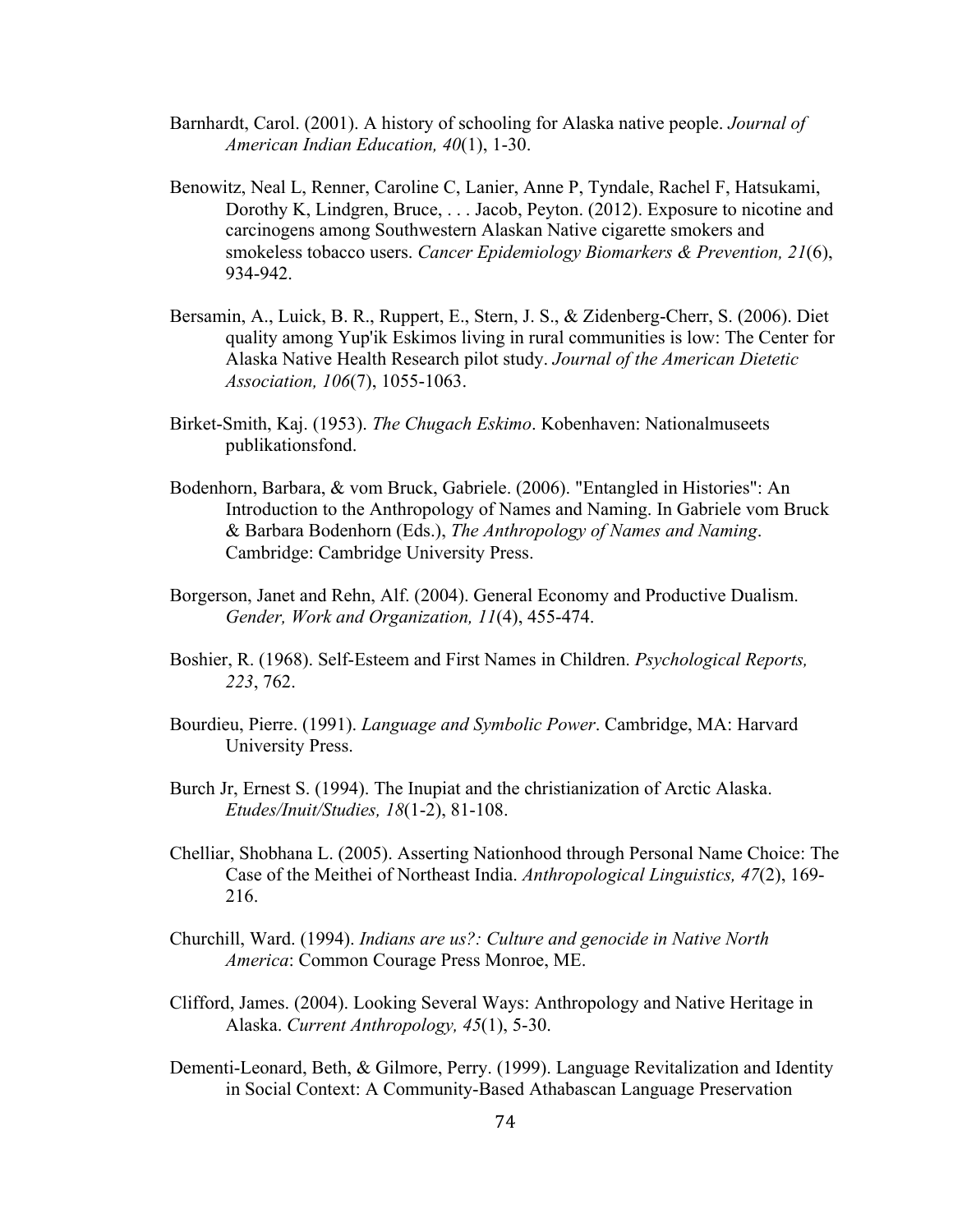Project in Western Interior Alaska. *Anthropology & Education Quarterly, 30*(1), 37-55.

- Dinero, Steven C. (2004). The politics of education provision in rural Native Alaska: the case of Yukon Village 1. *Race Ethnicity and Education, 7*(4), 401-419.
- Doyle, Shane. (2008). "The child of death"?: Personal names and parental attitudes towards mortality in Bunyoro, Western Uganda, 1900-2005. *The Journal of African History, 49*(03), 361-382.
- Edwards, Rosalind, & Caballero, Chamion. (2008). What's in a name? An exploration of the significance of personal naming of mixed children for parents from different racial, ethnic and faith backgrounds. *Sociological Review, 56*(1), 39-60.
- Erwin, Philip G. (1993). First names and perceptions of physical attractiveness. [Article]. *Journal of Psychology, 127*(6), 625.
- Evaldsson, Ann-Carita, & Cekaite, Asta. (2010). "'Schwedis' He Can't Even Say Swedish"--Subverting and Reproducing Institutionalized Norms for Language Use in Multilingual Peer Groups. *Pragmatics, 20*(4), 587-604.
- Fienup-Riordan, Ann. (1983). *The Nelson Island Eskimo*. Anchorage: Alaska Pacific University Press.
- Finch, Janet. (2008). Naming Names: Kinship, Individuality and Personal Names. *Sociology, 42*(4), 709-725.
- Fleming, Luke. (2011). Name Taboos and Rigid Performativity. *Anthropological Quarterly, 84*(1), 141-164.
- Frekko, Susan E. (2011). Containing Castilian in Catalan Talk Radio: Heteroglossia and the Projection of Monoglot Identities. *Anthropological Quarterly, 84*(1), 65-86.
- Garcia-Sanchez, Inmaculada M. (2010). Serious Games: Code-Switching and Gendered Identities in Moroccan Immigrant Girls' Pretend Play. *Pragmatics, 20*(4), 523- 555.
- Gebre, Yntiso. (2010). Cultural contact and change in naming practices among the Aari of southwest Ethiopia. *Journal of African Cultural Studies, 22*(2), 183 - 194.
- Geertz, Clifford. (1973). Person, Time, and Conduct in Bali: An Essay in Cultural Analysis *The Interpretation of Cultures: Selected Essays* (pp. 360-411). New York: Basic Books.
- Goropashnaya, Anna V, Herron, Johanna, Sexton, Mary, Havel, Peter J, Stanhope, Kimber L, Plaetke, Rosemarie, . . . Boyer, Bert B. (2009). Relationships between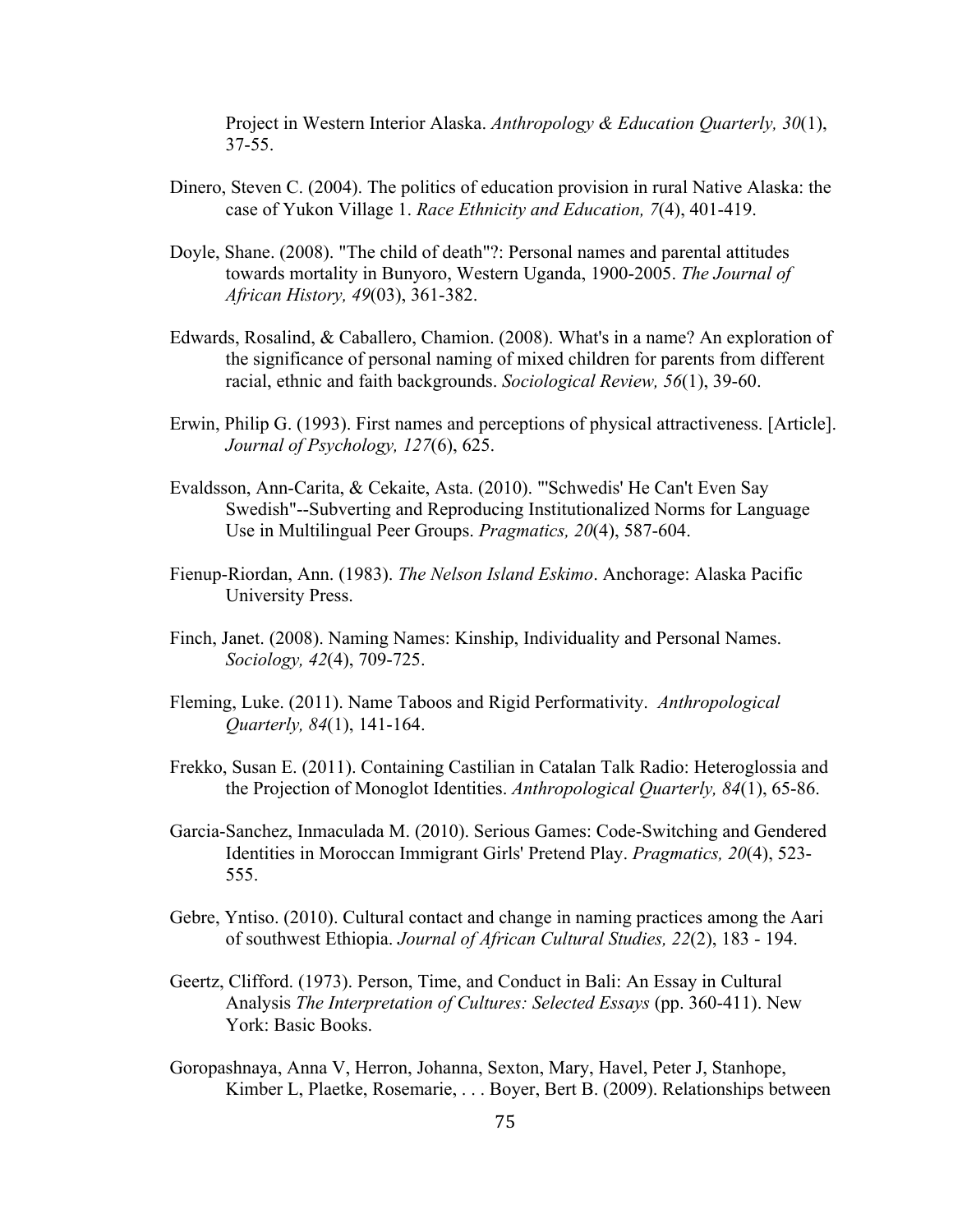plasma adiponectin and body fat distribution, insulin sensitivity, and plasma lipoproteins in Alaskan Yup'ik Eskimos: the Center for Alaska Native Health Research study. *Metabolism, 58*(1), 22-29.

- Guemple, Lee. (1994). Born-Again Pagans: The Inuit Cycle of Spirits. In Antonia Mills & Richard Slobodin (Eds.), *Amerindian Rebirth: Reincarnation Belief Among North American Indians and Inuit* (pp. 107-122). Toronto: University of Toronto Press.
- Hawkins, Elizabeth H., Cummins, Lillian H., & Marlatt, G. Alan. (2004). Preventing Substance Abuse in American Indian and Alaska Native Youth: Promising Strategies for Healthier Communities. *Psychological Bulletin, 130*(2), 304-323.
- Heinrich, Albert C. (1969). Social Integration and Personal Names in an Eskimo Group. *Journal of Karnatak University--Social Studies, 5*, 9-22.
- Hough, Carole. (2000). Towards an explanation of phonetic differentiation in masculine and feminine personal names. *Journal of Linguistics, 36*(01), 1-11.
- Hvoslef, Erlend H. (2001). The social use of personal names among the Kyrgyz. *Central Asian Survey, 20*(1), 85-95
- Jayaraman, Raja. (2005). Personal Identity in a Globalized World: Cultural Roots of Hindu Personal Names and Surnames. *Journal of Popular Culture, 38*(3), 476- 490.
- Johnstone, Barbara. (1991). Individual Style in an American Public Opinion Survey: Personal Performance and the Ideology of Referentiality. *Language in Society, 20*(4), 557-576.
- Jolles, Carol Zane. (1989). Salvation on St. Lawrence Island; Protestant Conversion among the Sivuqaghhmiit. *Arctic Anthropology, 26*(2), 12-27.
- Kao, Grace, & Tienda, Marta. (1998). Educational Aspirations of Minority Youth. *American Journal of Education, 106*(3), 349-384.
- Krauss, Michael E. (1980). *Alaska Native Languages: Past, Present, and Future. Alaska Native Language Center Research Papers No. 4*: ERIC.
- Kripke, Saul. (2008). Naming and Necessity. In A.P. Martinich (Ed.), *The Philosophy of Language* (pp. 290-305). New York: Oxford University Press.
- Krupik, Igor, & Vakhtin, Nikolay. (1997). Indigenous Knowledge in Modern Culture: Siberian Yupik Ecological Legacy in Transition. *Arctic Anthropology, 34*(1), 236- 252.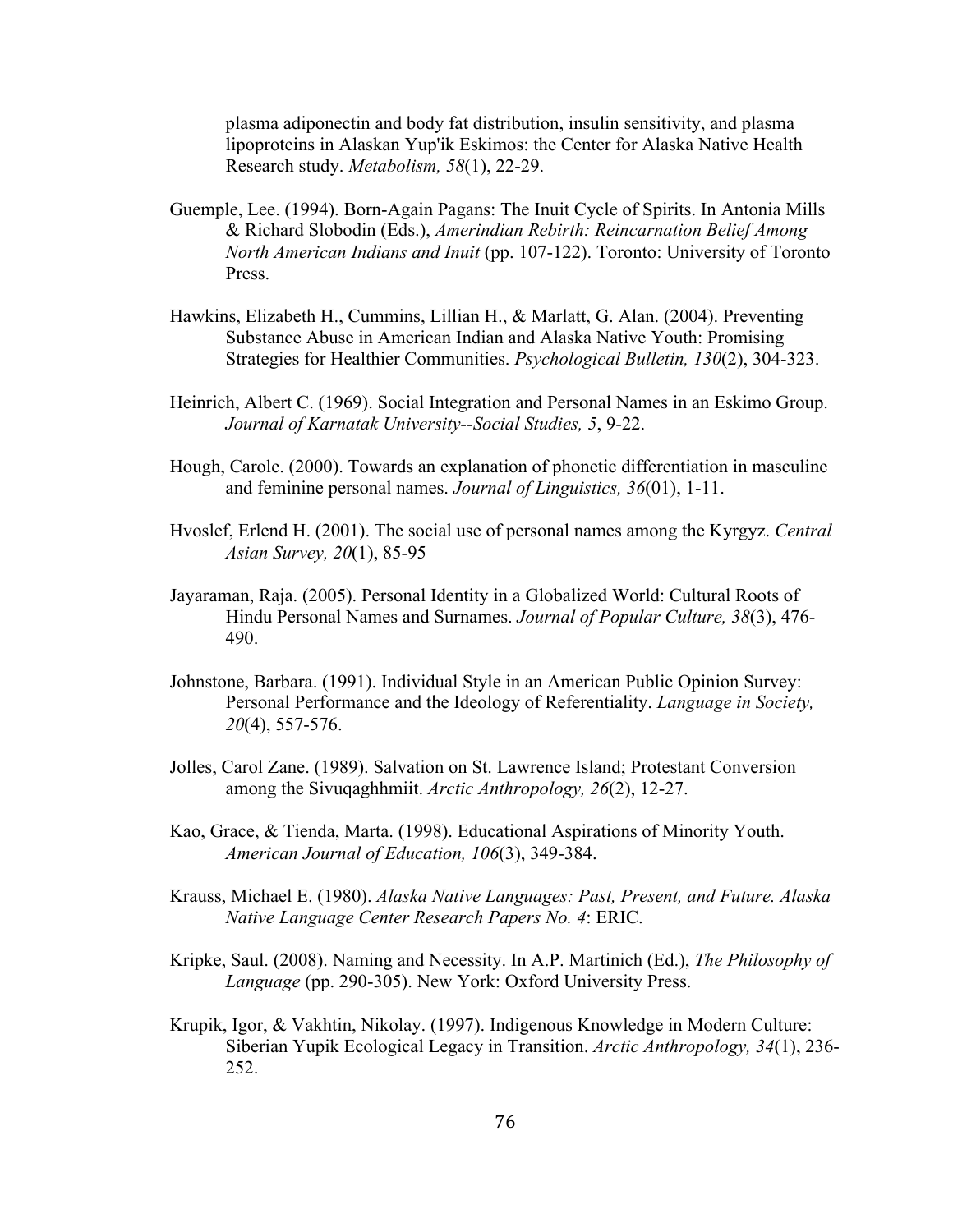- Kyratzis, Amy. (2010). Latina Girls' Peer Play Interactions in a Bilingual Spanish-English U.S. Preschool: Heteroglossia, Frame-Shifting, and Language Ideology. *Pragmatics, 20*(4), 557-586.
- Kyratzis, Amy, Reynolds, Jennifer F., & Evaldsson, Ann-Carita. (2010). Introduction: Heteroglossia and Language Ideologies in Children's Peer Play Interactions. *Pragmatics, 20*(4), 457-466.
- Layne, Linda. (2006). "Your Child Deserves A Name": Possessive Individualism and the Politics of Memory in Pregnancy Loss. In Gabriele vom Bruck & Barbara Bodenhorn (Eds.), *The Anthropology of Names and Naming* (pp. 32-50). Cambridge: Cambridge University Press.
- Levi-Strauss, Claude. (1962). *The Savage Mind*. Chicago: University of Chicago Press.
- Lieberson, Stanley. (2000). *A matter of taste: How names, fashions, and culture change*: Yale University Press.
- Lincoln, Tamara. (2003). Cultural reassertion of alaska native languages and cultures: Libraries' responses. *Cataloging & classification quarterly, 35*(3-4), 265-290.
- Marlow, Patrick E, & Siekmann, Sabine. (2013). *Communities of Practice: An Alaskan Native Model for Language Teaching and Learning*: University of Arizona Press.
- McDiarmid, G. Williamson, & Kleinfeld, Judith. (1981). *Doctor, Lawyer, Indian Chief. The Educational and Occupational Aspirations, Plans, and Preferences of Eskimo Students on the Lower Yukon*. Anchorage, Alaska: Institute of Social and Economic Research, University of Alaska.
- Mills, Antonia. (1994). Reincarnation Belief among North American Indians and Inuit: Context, Distribution, and Variation. In Antonia Mills & Richard Slobodin (Eds.), *Amerindian Rebirth: Reincarnation Belief Among North American Indians and Inuit* (pp. 15-37). Toronto: University of Toronto Press.
- Minks, Amanda. (2010). Socializing Heteroglossia among Miskitu Children on the Caribbean Coast of Nicaragua. *Pragmatics, 20*(4), 495-522.
- Moore, Patrick. (2007). Negotiated Identities: The Evolution of the Dene Tha and Kaska Personal Naming Systems. *Anthropological Linguistics, 49*(3-4), 283-307.
- Murphy, Neil J., Schraer, Cynthia D., Thiele, Maureen C., Boyko, Edward J., Bulkow, Lisa R., Doty, Barbara J., & Lanier, Anne P. (1995). Dietary Change and Obesity Associated with Glucose Intolerance in Alaska Natives. *Journal of the American Dietetic Association, 95*(6), 676-682.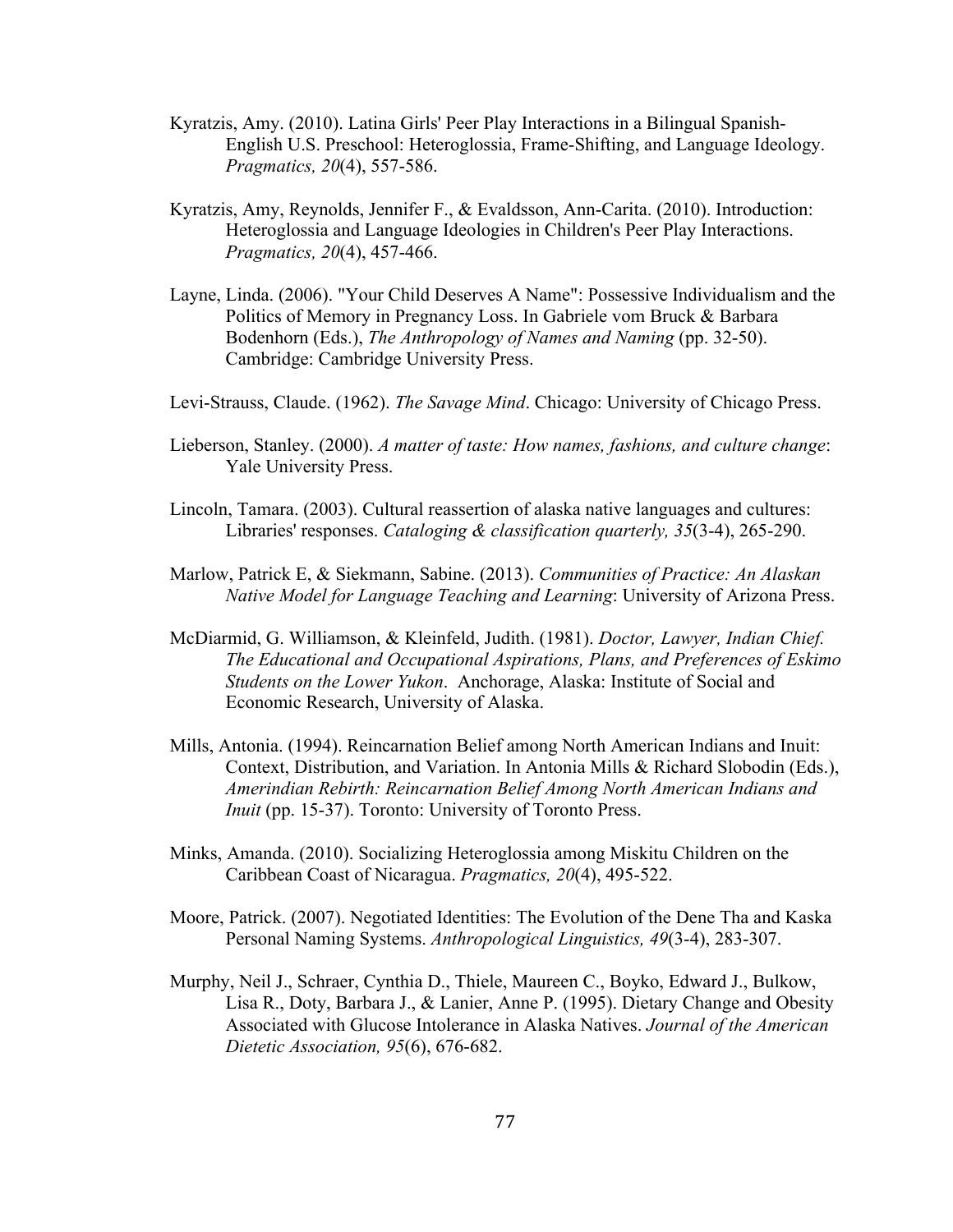- Nuttall, Mark. (1994). The Name Never Dies: Greenland Inuit Ideas of the Person. In Antonia Mills & Richard Slobodin (Eds.), *Amerindian Rebirth: Reincarnation Belief Among North American Indians and Inuit* (pp. 123-135). Toronto: University of Toronto Press.
- Onukawa, Monday C. (1999). The significance of the verb kwe in Igbo personal names. *Anthropological Linguistics, 41*(1), 107-119.
- Oswalt, Wendell H. (1990). *Bashful no longer: an Alaskan Eskimo ethnohistory, 1778- 1988*: University of Oklahoma Press.
- Reynolds, Jennifer F. (2010). Enregistering the Voices of Discursive Figures of Authority in Antonero Children's Socio-Dramatic Play. *Pragmatics, 20*(4), 467-493.
- Rosenthal, Joel T. (2005). Onomastics and its Uses. *Journal of Interdisciplinary History, 36*(1), 57-62.
- Rymes, Betsy. (1996). Naming as Social Practice: The Case of Little Creeper from Diamond Street. *Language in Society, 25*(2), 237-260.
- Schottman, Wendy. (2000). Baatoünu personal names from birth to death. *Africa, 70*(1), 79-106.
- Schweitzer, Peter P. and Evgeniy V. Golovko. (1997). Local Identities and Traveling Names: Aspects of Personal Naming in the Bering Strait Area. *Arctic Anthropology, 34*(1), 167-180.
- Seyfrit, Carole L., & Hamilton, Lawrence C. (1993). Town--village contrasts in Alaskan youth aspirations. *Arctic, 46*(3), 255.
- Seyfrit, Carole L., & Hamilton, Lawrence C. (1997). Alaska Native youth and their attitudes toward education. *Arctic Anthropology, 34*(1), 135.
- Seyfrit, Carole L., Hamilton, Lawrence C., Duncan, Cynthia M., & Grimes, Jody. (1998). Ethnic Identity and Aspirations among Rural Alaska Youth. *Sociological Perspectives, 41*(2), 343-365.
- Turner, Edith. (1994). Behind Inupiaq Reincarnation: Cosmological Cycling. In Antonia Mills & Richard Slobodin (Eds.), *Amerindian Rebirth: Reincarnation Belief Among North American Indians and Inuit* (pp. 67-81). Toronto: University of Toronto Press.
- US Census Bureau. (2013, June 27). Anchorage Muncipality, Alaska Retrieved May 27, from http://quickfacts.census.gov/qfd/states/02/02020.html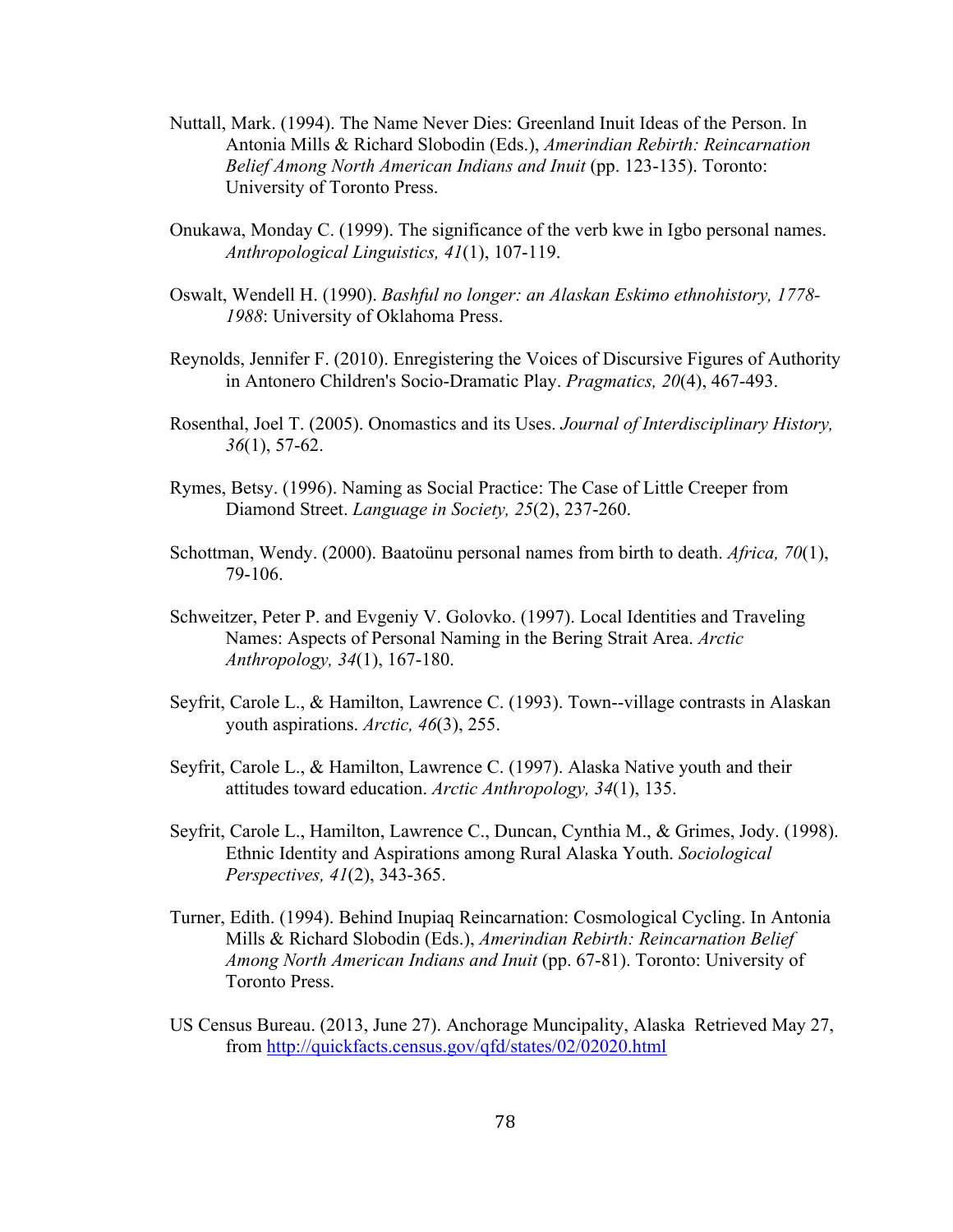- vom Bruck, Gabriele, & Bodenhorn, Barbara (Eds.). (2006). *The Anthropology of Names and Naming*. Cambridge: Cambridge University Press.
- Wexler, L., & Goodwin, B. (2006). Youth and adult community member beliefs about Inupiat youth suicide and its prevention. *International Journal of Circumpolar Health, 65*(5), 448-458.
- Wexler, L., Hill, R., Bertone-Johnson, E., & Fenaughty, A. (2008). Correlates of Alaska Native fatal and nonfatal suicidal behaviors 1990-2001. *Suicide and Life-Threatening Behavior, 38*(3), 311-320.
- Williamson, Robert G. (1985). The Eskimo Naming System, Social and Metaphysical Factors, and Forces of Change. *Archaeology and Environment, 4*, 37-47.
- Young, S Hall. (1927). Hall Young of Alaska," The Mushing Parson": The Autobiography of S. *Hall Young (New York and Chicago, 1927), 191*.
- Zheng, Y., & Macdonald, C.J.H. (2010). *Personal Names in Asia: History, Culture and Identity*: National University of Singapore Press.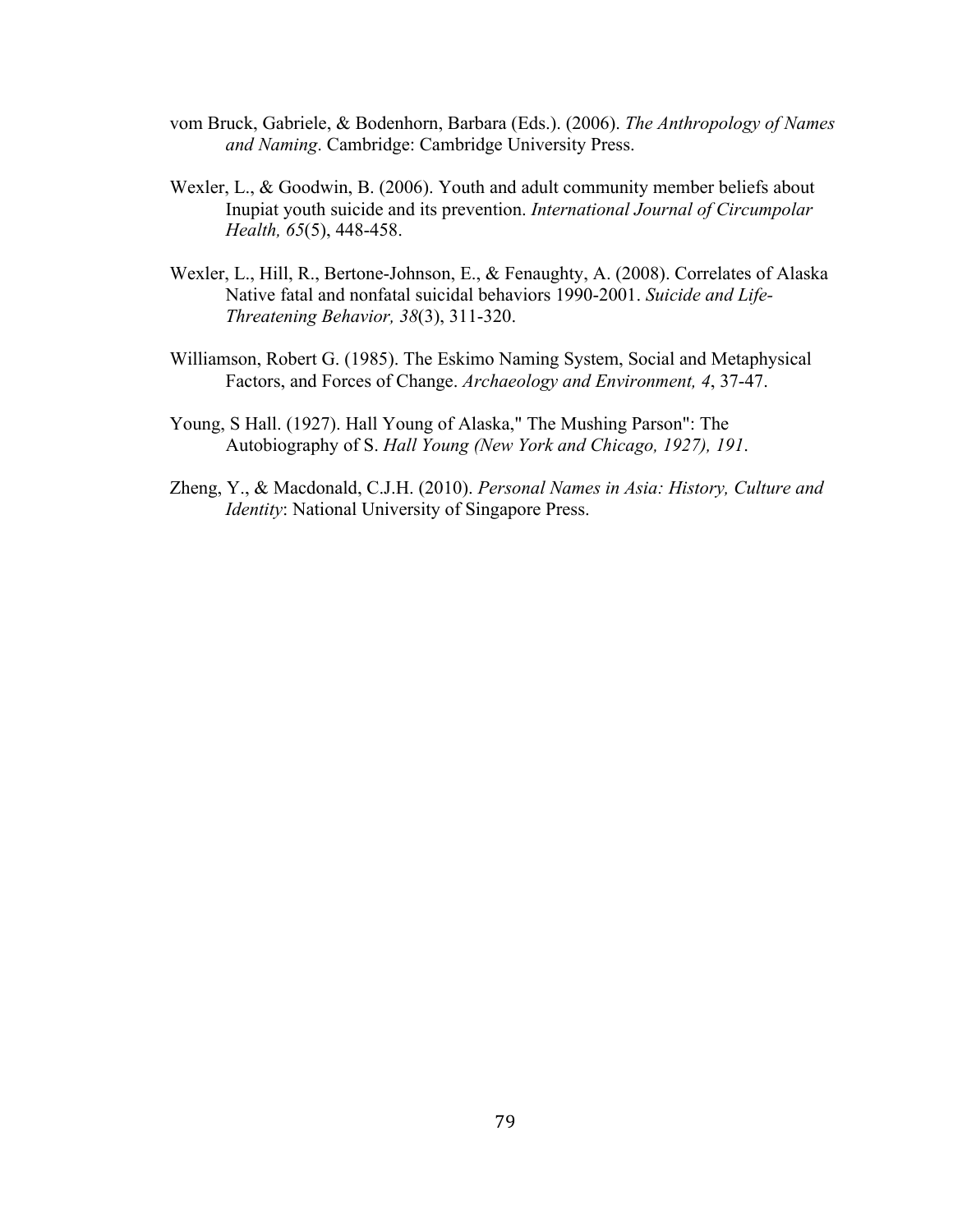## *CURRICULUM VITAE*

## Shannon L. Hannahs 2305 W Horizon Ridge Parkway #2621 Henderson, Nevada 89052 (321) 271-1195

### Academic Background

| 2009-present | Graduate Studies-Linguistic Anthropology<br>University of Nevada, Las Vegas |
|--------------|-----------------------------------------------------------------------------|
| 2004-2008    | <b>BA</b> Anthropology, Linguistics                                         |
|              | Minor Teaching English as a Second Language                                 |
|              | University of Florida, Gainesville                                          |

## Honors and Awards

| 2008 | Graduated <i>cum laude</i> , University of Florida |
|------|----------------------------------------------------|
| 2008 | Dean's Honor List: University of Florida           |
| 2008 | President's Honor Roll, University of Florida      |

### Grants and Scholarships

| 2011 | University of Nevada, Las Vegas Graduate and Professional |                        |
|------|-----------------------------------------------------------|------------------------|
|      | <b>Student Association Emergency Grant</b>                | \$350                  |
| 2011 | University of Nevada, Las Vegas Access Grant              | \$1000                 |
| 2010 | University of Nevada, Las Vegas Graduate and Professional |                        |
|      | <b>Student Association Grant</b>                          | \$530                  |
| 2004 | Florida Bright Futures Scholarship                        | Full tuition + stipend |

#### **Scholarly Activities**

2011 Conference on Endangered Languages and Cultures of Native America: "We must protect this delicate balance in nature": Modals, Social Power, and Assigning Obligation in a House Subcommittee Hearing; Salt Lake City, Utah